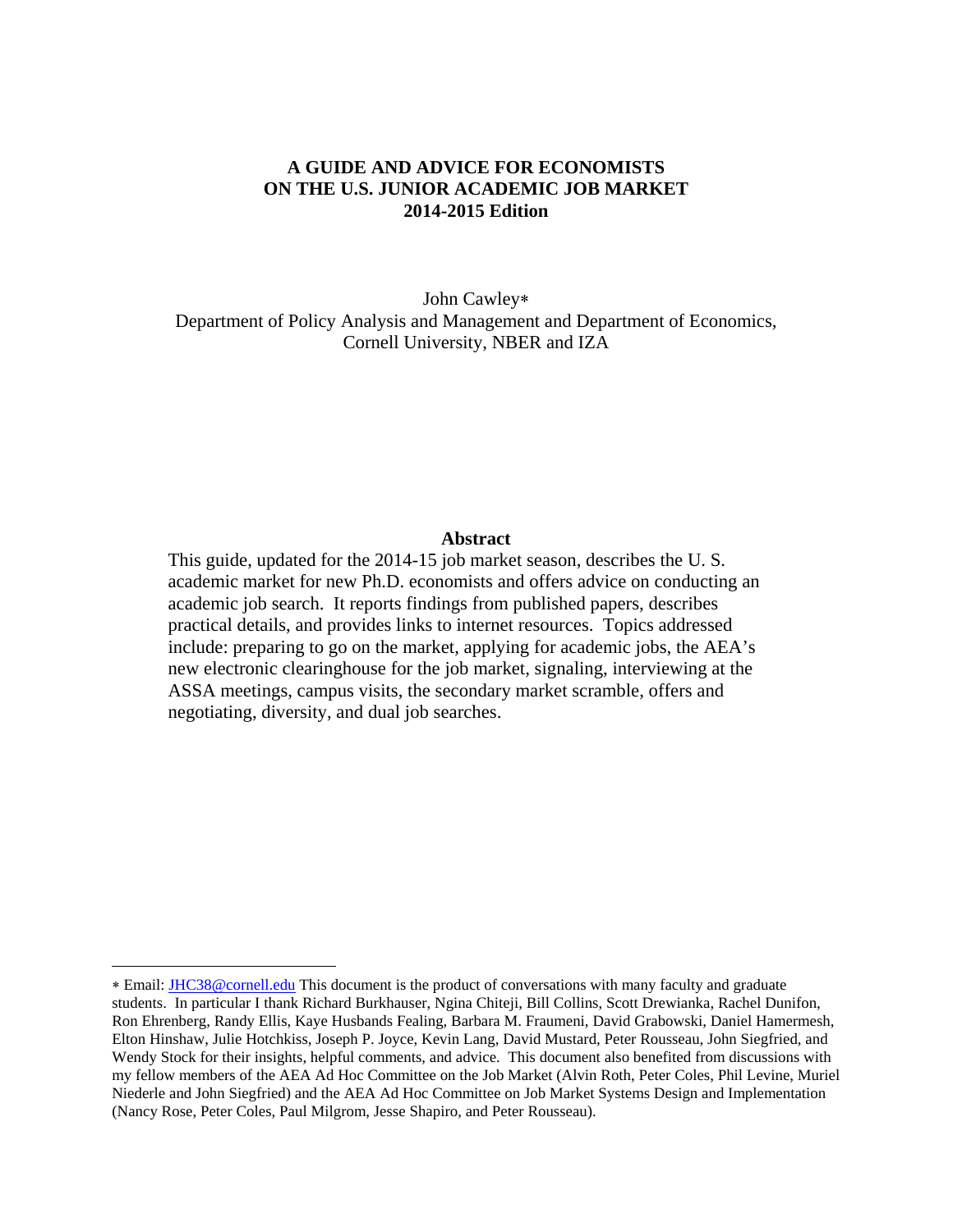### **Introduction**

This document serves two purposes. First, it describes the U. S. academic job market for new Ph.D. economists; specifically: deadlines, what salaries and benefits have recently been offered, and what a job candidate should expect at different stages of the hiring process. Second, it offers advice on conducting an academic job search.

In offering advice, this document takes as given many of the most important factors that drive hiring decisions: the quality of your research, your graduate training, and the recommendations of your advisors. For this reason, following the advice in this guide cannot guarantee you a job. The advice herein focuses on presentation and etiquette, which at the margin may influence the hiring decision. I hope that you will find this guide helpful, but every job market search is different and the experiences reflected here may not match your own.

Most of this guide is outlined according to the chronology of a job search. The remainder, at the end, is devoted to issues of diversity, dual job searches, and a brief summary.

| <b>Table of Contents</b>             |      |  |  |
|--------------------------------------|------|--|--|
| <b>Topic</b>                         | Page |  |  |
| 1. Preparing to Go on the Job Market | 6    |  |  |
| 2. Applying for Academic Jobs        | 12   |  |  |
| 3. Signaling                         | 25   |  |  |
| 4. Interviewing at the ASSA Meetings | 29   |  |  |
| 5. Campus Visits                     | 38   |  |  |
| 5a. Interviews                       | 41   |  |  |
| 5b. Job Talk                         | 43   |  |  |
| 5c. Dinner with Faculty              | 47   |  |  |
| 6. The Secondary Market "Scramble"   | 48   |  |  |
| 7. Offers and Negotiating            | 51   |  |  |
| 8. Special Topics                    |      |  |  |
| 8a. Diversity                        | 60   |  |  |
| 8b. Dual Job Searches (Spouses)      | 65   |  |  |
| Summary<br>9.                        | 67   |  |  |

The timing with which you will pass through stages of the job market depends on the market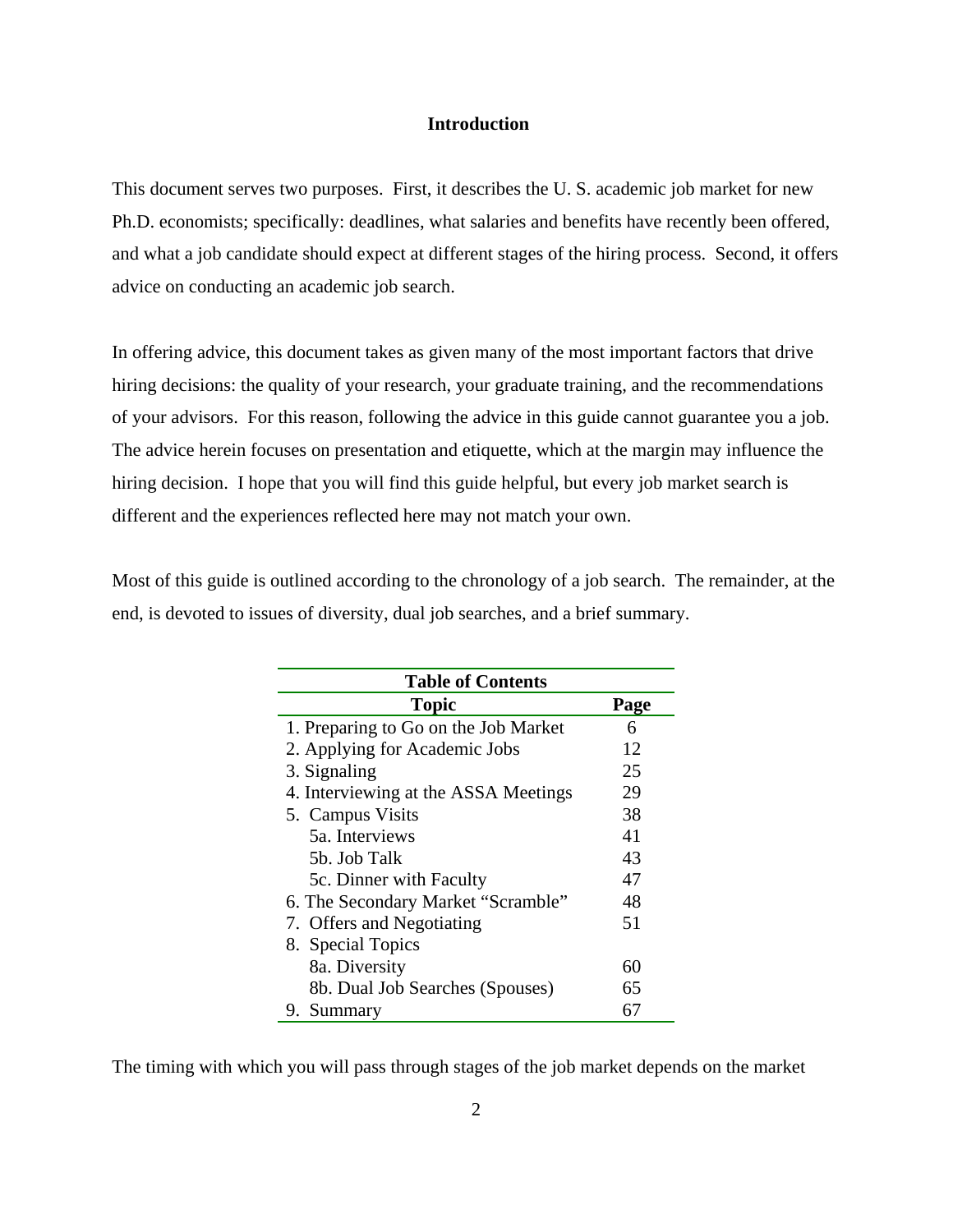segments in which you participate. Carson and Navarro (1988) define three segments of the academic job market for new economists:

- 1. The pre-emptive market: conducted at an accelerated pace by departments seeking to interview prior to the Allied Social Science Association (ASSA) meetings the candidates they identify as a close match. Typically only a few candidates and highly-ranked departments participate in this market. Informal recommendation and scouting play a greater role in candidate selection in the pre-emptive market than in the two subsequent market segments.
- 2. The primary market: the largest of the three segments. Initial interviews take place at the ASSA meetings in early January.
- 3. The secondary market: used by employers if their top candidates in the primary market proved to be poor matches or if they advertised a job opening so late as to be unable to interview at the ASSA meetings. Campus visits in the secondary market begin after the primary market has begun to clear.

A rough schedule for each of the three market segments is listed in Table 1. Unless stated otherwise, the timing of events reported in this document is that for the primary market.

There are two major types of academic employers: research institutions and teaching institutions. Both types value proficiency in research and teaching, but in general, tenure decisions are more heavily based on research record and less heavily based on teaching proficiency at research universities than at teaching institutions. Much of the information in this guide applies to both markets, but the guide is primarily targeted to applicants to research universities.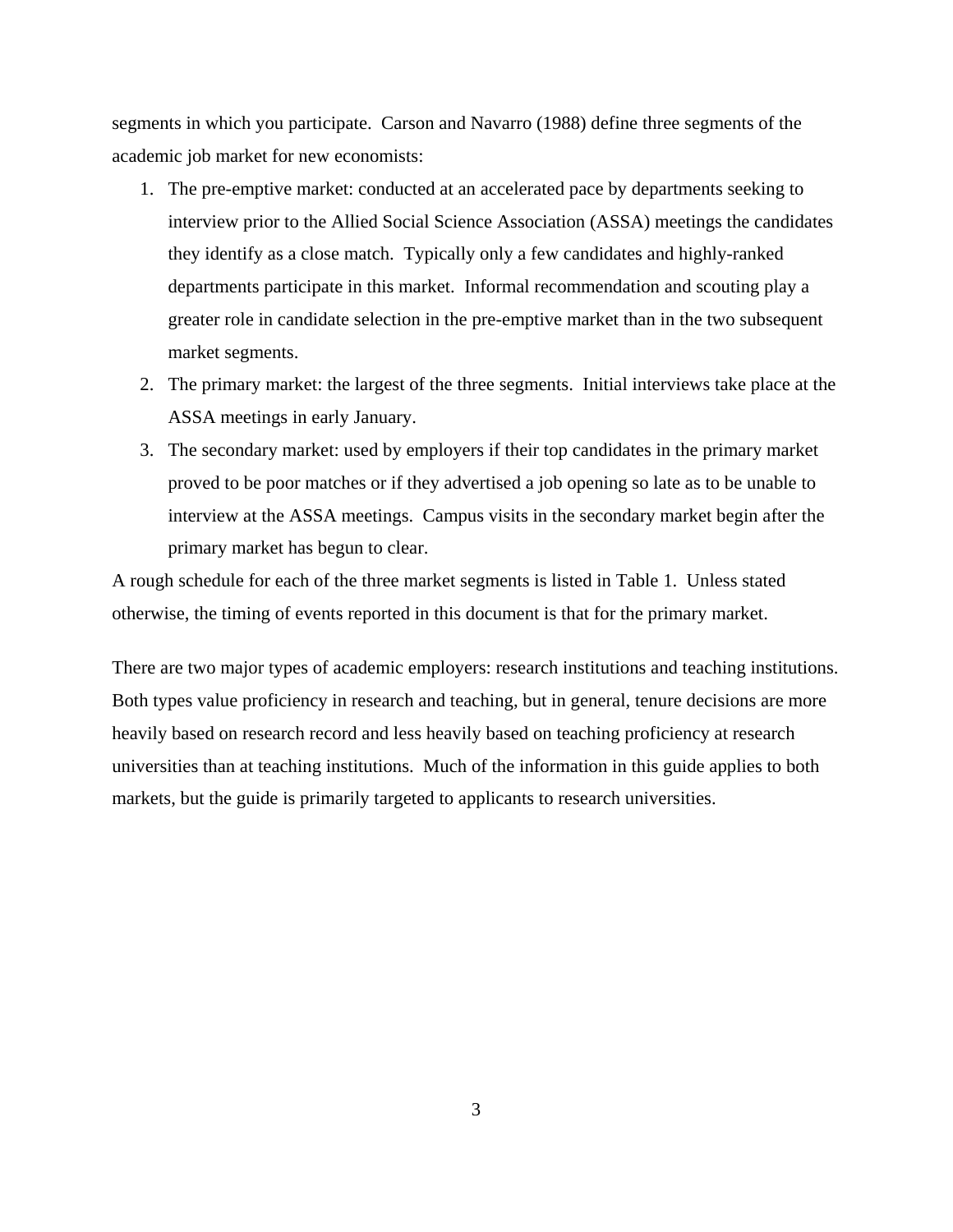# **Table 1: Schedule of Job Search By Job Market Segment**

| Segment of<br><b>Market</b> | <b>Applying for</b><br><b>Jobs</b> | <b>First Interview</b><br><b>Conducted at</b><br><b>ASSA Meetings?</b> | <b>Campus Visits</b> | <b>Offers and</b><br><b>Negotiations</b> |
|-----------------------------|------------------------------------|------------------------------------------------------------------------|----------------------|------------------------------------------|
| Pre-Emptive                 | October-<br>November               | N <sub>0</sub>                                                         | December             | December                                 |
| Primary                     | October-<br>December               | Yes                                                                    | January-March        | February-March                           |
| Secondary                   | October-<br>February               | Maybe                                                                  | March-April          | March-May                                |

Note:

Segments are defined according to Carson and Navarro (1988).

The goal of your search is not to get a job in the highest-ranked department; it is to find a job in which your work is understood and appreciated, you find the work enjoyable and gratifying, and in which you can be productive and continue to grow and improve. In a job search, success is defined as a good match of applicant and department. In order for you to find a good match, it is crucial that you understand where you fit in the field of economics: you need to know in what field(s) of economics you will work, the type of research you will pursue, and your comparative advantages as a researcher. It may be difficult for you, as a graduate student, to know where you fit in the discipline, but that information will help you immensely on the job market. An important way that you can increase the probability of finding a good match is to be honest with your advisors and potential employers about your interests, skills, and what you are looking for in a match.

You should not think of other job market candidates as direct competitors; each of you is seeking a match that depends on your individual characteristics, preferences and constraints. Be nice to others who are on the job market; share information and be supportive.

The most important determinant of your success on the job market is the quality of your job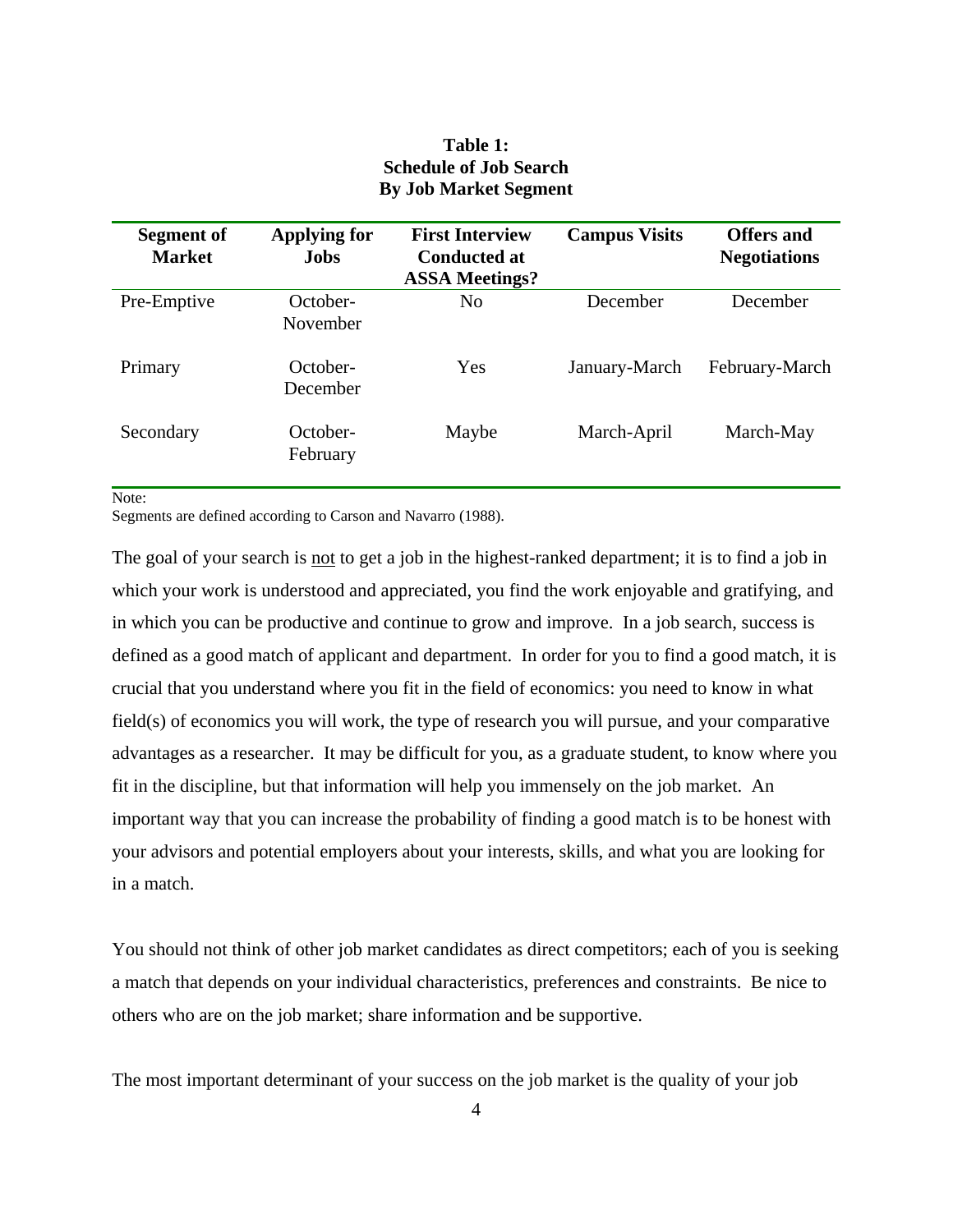market paper and how well you present it. You should focus your time and effort towards improving your paper, your interview skills, and your job talk (your 90-minute seminar based on the job market paper).

During your search, keep in mind two basic facts about the job market for new economics Ph.D.s. The first is trickle down. Each year, almost every economics Ph.D. program produces more Ph.D.s than it can hire. As a result, candidates from the top departments trickle down, filling openings at lower-ranked departments, crowding most of the graduates of those departments to jobs in departments further down the rankings. Stock, Alston, and Milkman (2000) find that the vast majority of new economics Ph.D.s in 1995-96 moved to jobs in departments at least 50 ranks below their graduate department; excluding moves to unranked departments, the average drop was 59 ranks.

On the bright side, the second basic fact is that almost everyone lands a job that they like. In a survey of new economics Ph.D.s in 2001-2002, Siegfried and Stock (2004) find that only 2.1% were unemployed shortly after the job search season. In fact, National Science Foundation data indicate that Ph.D. economists have the lowest unemployment rate  $(0.9\%)$  of any doctoral field, as well as one of the highest median salaries of any doctoral field. $^2$  Finally, the vast majority of people are happy with the outcome of their search. Of the new Ph.D. economists in 2001-02, 94% reported that they liked their jobs very much or fairly well (Siegfried and Stock, 2004).

 $\overline{a}$ 

<sup>1</sup> The NSF's list of unemployment rates by doctoral field is here: http://ncsesdata.nsf.gov/doctoratework/2010/html/SDR2010\_DST4\_1.html 2 The NSF's list of median salaries by doctoral field is here: http://ncsesdata.nsf.gov/doctoratework/2010/html/SDR2010\_DST50.html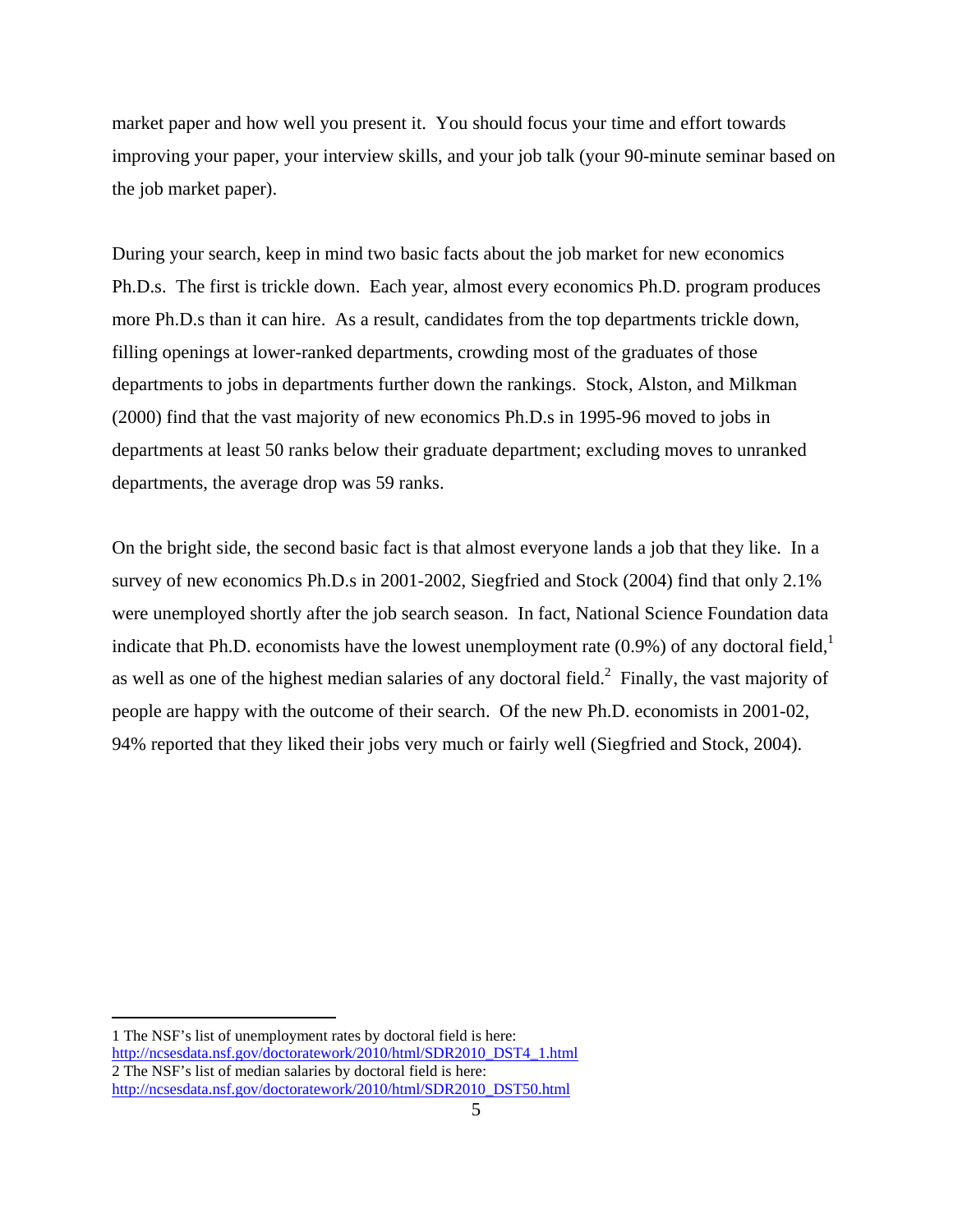### **1. Preparing to Go on the Job Market**

Your dissertation advisors will help you determine whether you are ready to go on the job market. It is more important whether your primary advisor thinks you're ready to be on the market than whether you think you're ready to be on the market. You should certainly not go on the market without your advisors' approval, and you should have that approval by the Spring before you will apply for jobs. The most important indicator of your readiness is whether you will have a good job market paper completed early in the Fall. A second indicator is whether the progress on the rest of your dissertation is such that you are likely to defend the following spring. Sometimes graduate students who don't feel fully ready consider going on the market selectively, applying to only a few places, and then if necessary going on the market in earnest the next year. In my opinion, that is a bad strategy. There are high fixed costs (both money and time) to going on the market. Moreover, departments may notice that you have been on the market two years in a row and assume that you bombed on the market the first time and therefore you must be low quality. Make sure that you are ready and then conduct a full market search. Alternatively, apply for postdoctoral fellowships and then conduct a full market search in two years. (Sometimes circumstances change and people are forced to withdraw from the market. It is costless to do so before your department's placement webpage goes online. The later you withdraw, the greater the risk that some prospective employers may remember you as having been on the market and you may be viewed negatively the next time you go out.) This section is devoted to things you can do during the spring and summer to prepare for your job search.

Prospective employers will overwhelmingly judge you by your job market paper and how well you present it. Try to complete your job market paper by the end of summer. Keep in mind John Cochrane's Writing Tips for PhD Students:

http://faculty.chicagobooth.edu/john.cochrane/research/papers/phd\_paper\_writing.pdf Another useful resource is Thomson (2001): *A Guide for the Young Economist: Writing and Speaking Effectively About Economics.* The job search will likely consume more time than you anticipate (October to March), leaving you with less time to revise your paper than you might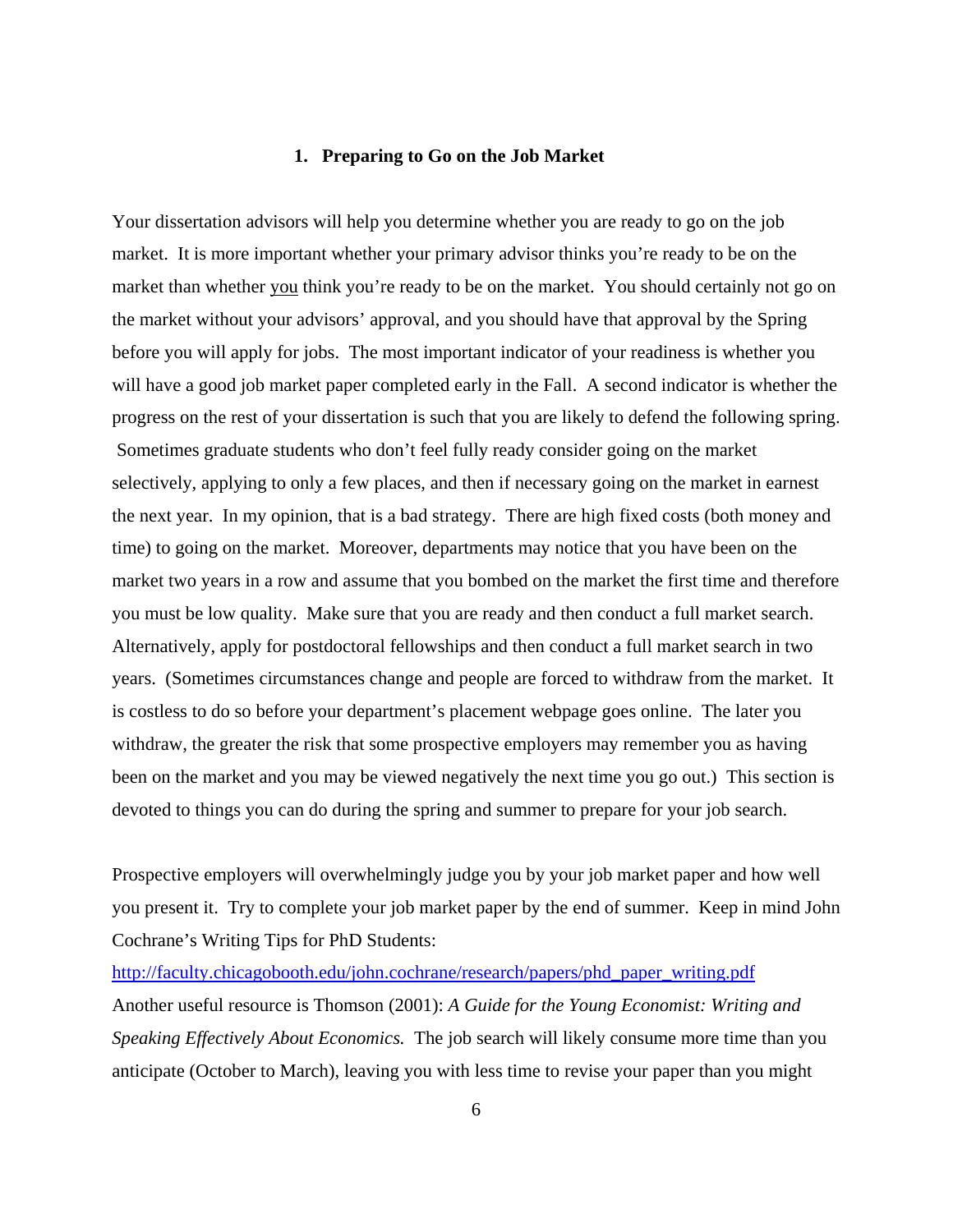expect. Keep your advisors up-to-date with your research and think carefully about their critiques. You will likely have blind spots with respect to your research, so also ask faculty and fellow graduate students who have no previous exposure to your work to read and critique your paper.

Present your job market paper at seminars and conferences. You will quickly learn what other people think are the weak points; work to strengthen those areas. Practice will also enhance your presentation skills. Organize an informal workshop with the other graduate students who will be on the job market and practice presenting your job market paper. Submit your job market paper to be presented at the regional economics association conferences. The odds of acceptance are higher at these conferences than at the ASSA meetings. You are not restricted to the regional association that corresponds to the location of your graduate school; you can apply to present at the conference of any regional association. In general, attendance at the sessions of regional meetings is much lower than that at the ASSA meetings, but you will get practice, discussant comments, and some visibility for you and your work. The meetings of the Eastern Economic Association and Midwest Economics Association are in March, those of the Western Economic Association are in June-July, and those of the Southern Economic Association are in November.

Two summer workshops aim to help graduate students prepare for the job market.

 The Western Economic Association International (WEAI) sponsors a Graduate Student Dissertation Workshop. Each department can nominate up to two Ph.D. students who will be on the job market; a competitive selection process determines the final participants. Those selected receive: complementary membership in the WEAI, a grant to help cover airfare, and hotel accommodations during the workshop. During the workshop, participants practice their job talks and receive feedback from faculty mentors. The faculty mentors also conduct mock interviews of candidates. Nominations are due in November the year before you will be on the market, with selections announced in February and rough drafts of job market papers due in April. Information about the event is here: http://www.weai.org/gsw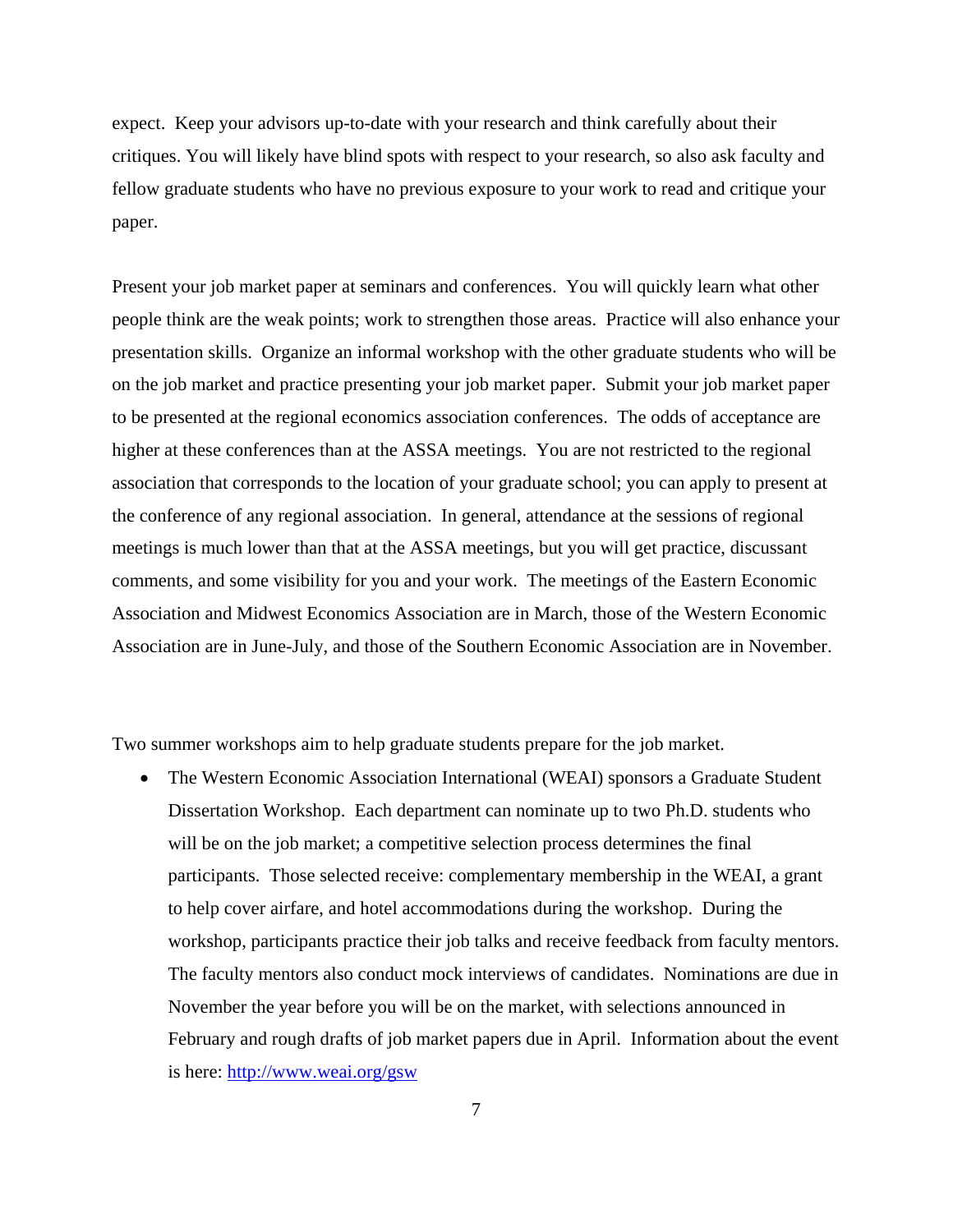• In recent years, a handful of economics departments have sponsored EconCon, a conference for Economics Ph.D. students to practice and receive feedback on their job talks. Papers are selected, and the conference is organized, by Ph.D. students. Information on the August 2014 event, which was held at Princeton, is here: http://www.princeton.edu/~econcon/

Prepare your curriculum vitae (CV). It can take a surprisingly long time. To help you decide what information you should list, examine the CVs of last year's job candidates from top Ph.D. programs. The National Bureau of Economic Research (NBER) web site provides links to the job placement web pages (which contain job candidates' CVs) for major economics departments in the U.S.; the URL is http://www.nber.org/candidates/ Keep your CV current; the date your CV was revised should appear at the top of it. Keep detailed lists of every presentation, every award and grant you receive, and the journals for which you have refereed. Some of this may not appear on your current CV but you will modify your CV over time. List your mobile phone number on your CV. Your department should create a placement webpage from which prospective employers may download your CV and job market paper; Adobe Acrobat (PDF) is the best format for these documents.

Decide which faculty you will ask to write letters of recommendation and keep them informed of your research progress. All else equal, letters from senior faculty are more influential than those from junior faculty. All of your letter writers should know you and your work well.

Decide which types of jobs are the best match for you, in terms of field of specialization, type of department, and type of institution. Consider economics departments, business schools, and schools of public policy. Health economists will also want to consider schools of public health and medical schools. You may also want to consider searches in government (e.g. the Federal Reserve banks, the Bureau of Labor Statistics), international organizations (e.g. the World Bank, the IMF), think tanks (e.g. RAND, Research Triangle Institute, Mathematica), and the private sector.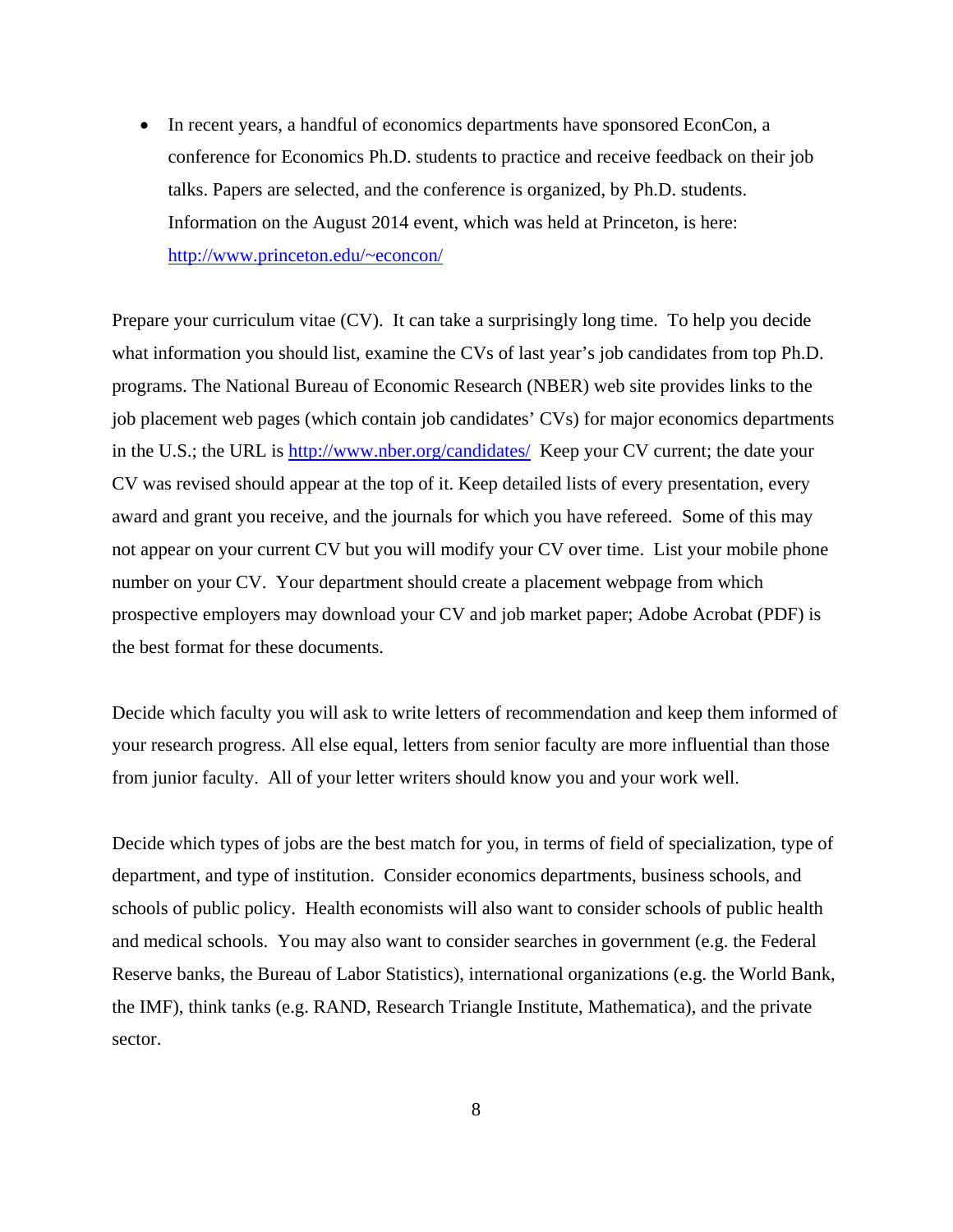Several AEA newsletters contain rich information about the diversity of jobs available to economists both within and outside academia, which will help you to better appreciate the richness of your job opportunities and better understand what types of employers may be the best match for you.

- The AEA's Fall 2012 Committee on the Status of Women in the Economics Profession (CSWEP) newsletter is devoted to "The International Job Market for Economists": https://www.aeaweb.org/committees/cswep/newsletters/CSWEP\_nsltr\_Fall\_2012.pdf
- The Fall 2011 CSWEP newsletter contains essays on working in think tanks and government:

https://www.aeaweb.org/committees/cswep/newsletters/CSWEP\_nsltr\_Fall\_2011.pdf

- The Winter 2006 CSWEP newsletter includes articles on teaching economics in different environments (e.g. liberal arts college, business school): http://www.aeaweb.org/committees/cswep/newsletters/CSWEP\_nsltr\_Winter2006.pdf
- The Spring/Summer 2006 CSWEP newsletter includes articles on research careers for economists outside of academia (e.g. RAND, Upjohn, Federal Reserve, Bureau of Labor Statistics):

http://www.aeaweb.org/committees/cswep/newsletters/CSWEP\_nsltr\_SprSum\_2006.pdf

- The AEA's Committee on the Status of Minority Groups in the Economics Profession has a newsletter with brief entries on "Economics Jobs Beyond Academia." https://www.aeaweb.org/committees/CSMGEP/resources/
- The newsletters of the American Society of Health Economists have included symposia on the diversity of jobs available to health economists.
	- o In the Fall 2010 newsletter, health economists working in schools of public health, public policy, medicine, and business describe their working environments and the advantages and disadvantages of each.

http://ashecon.org/wp-content/uploads/2010/10/ASHEFall2010.pdf

o In the Spring 2010 newsletter, health economists in consulting, government, industry and think tanks likewise discuss the nature of their jobs and employers.

http://ashecon.org/wp-content/uploads/2010/11/ashecon-spring2010.pdf

Even if you're not a health economist, these symposia will help you to better understand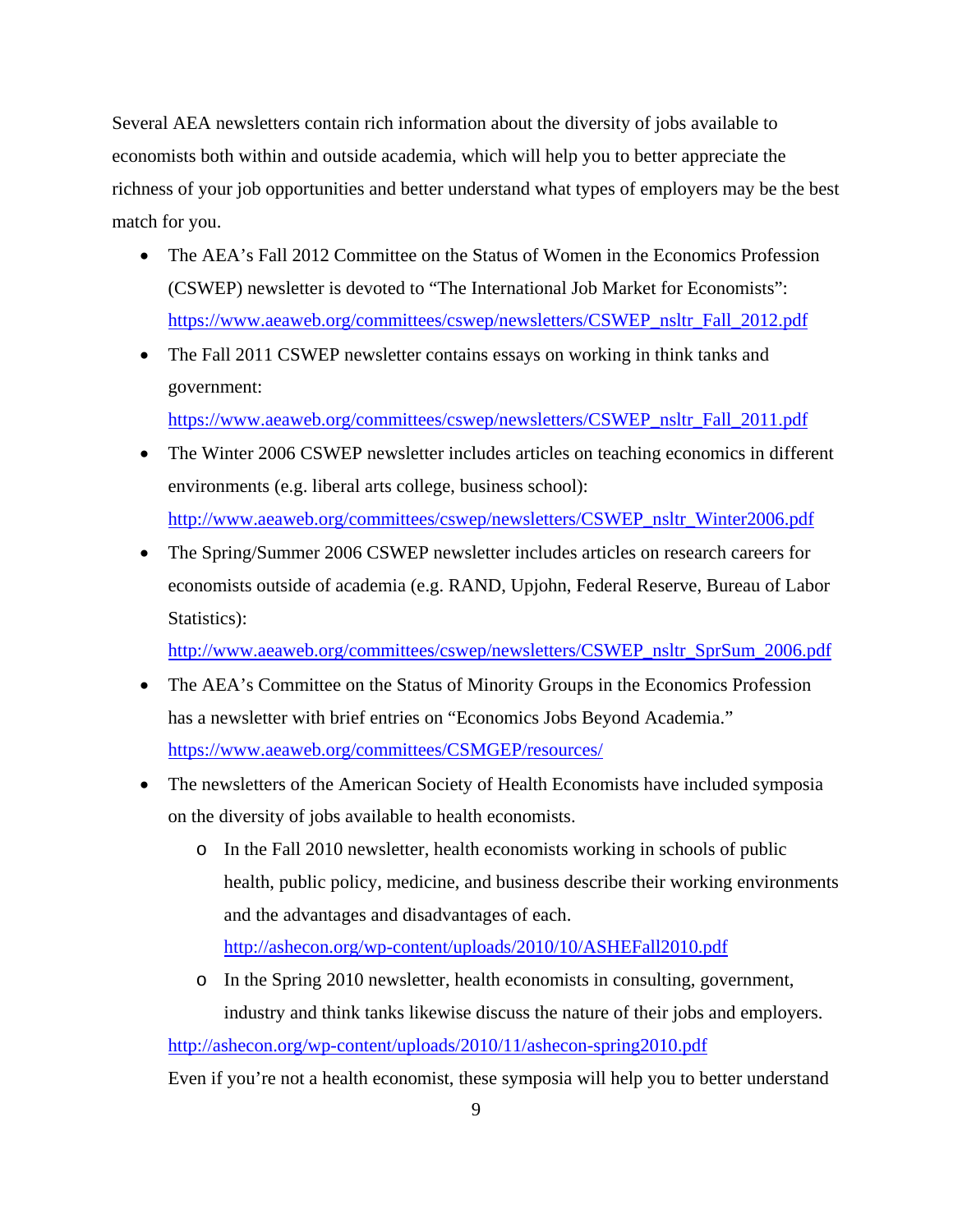the differences across academic units and nonacademic employers.

You may wish to read the 2010 paper written by the AEA's Ad Hoc Committee on the Job Market, "The Job Market for New Economists: A Market Design Perspective," that was published in the *Journal of Economic Perspectives* (Coles et al., 2010). This paper provides a detailed overview of the AEA's signaling and scramble mechanisms that will be described later in this guide. http://www.aeaweb.org/articles.php?doi=10.1257/jep.24.4.187

Buy at least two nice, conservative, professional outfits. You don't want to be frantically searching for appropriate outfits just before interviews.

Several items can make your job search easier.

- A smart phone with email access will be critical for staying in touch with potential employers while you travel. List your cell phone number on your CV. Make sure the calendar function on your smart phone is synchronized with your desktop and laptop, so you can edit your schedule from anywhere.
- A laptop is useful while traveling for continuing to work on your dissertation. See if your university can install VPN software that will allow you to remote connect to your computer at your home institution (e.g. to access all of your files and continue to estimate new models while traveling).
- Buy a briefcase in which to carry copies of your CV, papers, and the materials that will be handed to you during interviews. Carrying a backpack to your interviews isn't as professional.
- A carry-on bag that has a "suiter" (which prevents wrinkling). A carry-on is useful because the risk of your luggage being lost is higher if you check it. (The first time my luggage was lost by an airline was on my first campus visit as a job candidate. Moreover, in the first interview that I helped to conduct, the applicant's luggage had been lost.)

Join airline frequent flier programs and hotel frequent stayer programs. You might as well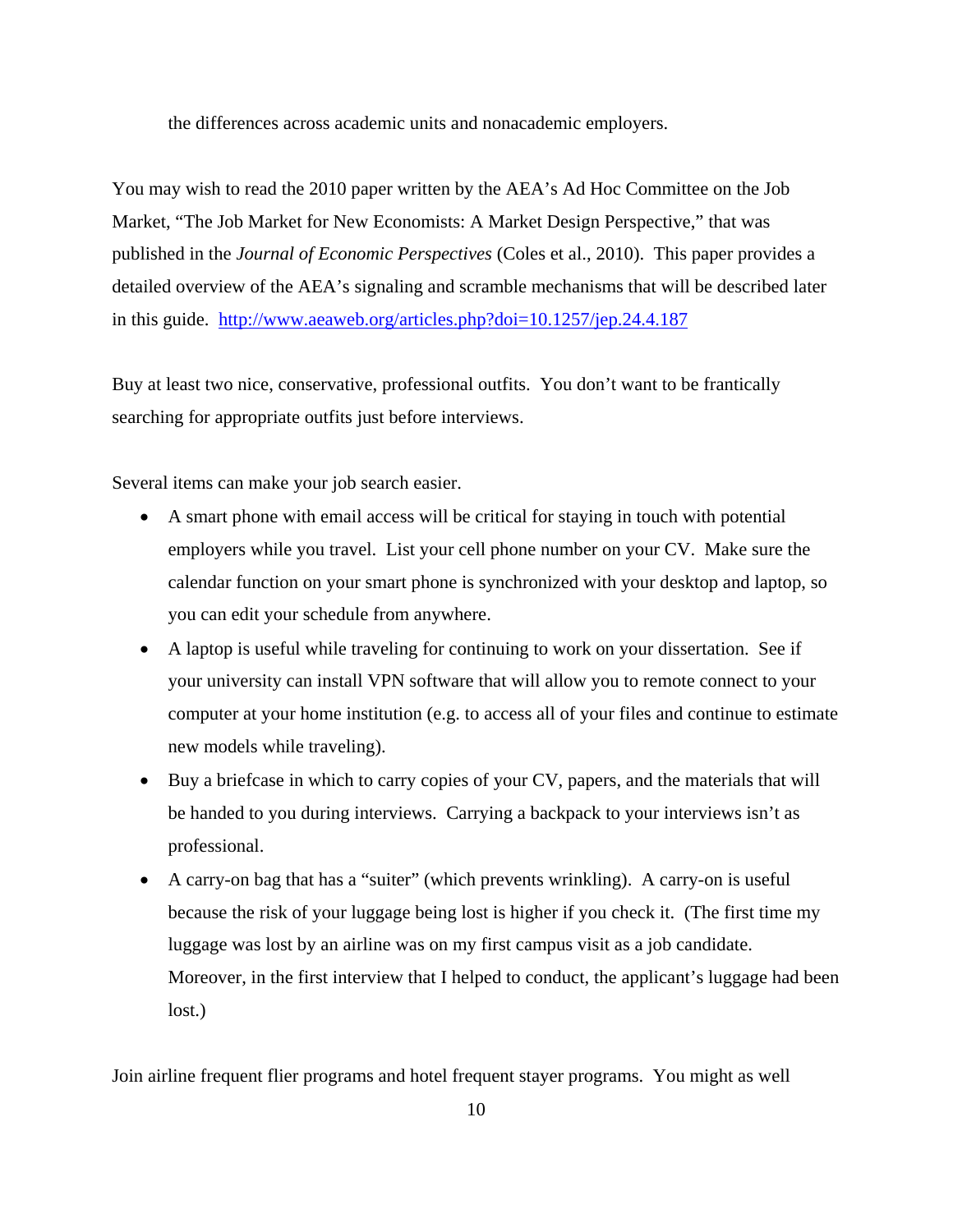collect the benefits for all the traveling you'll be doing!

Find out which faculty member will serve as your department's Job Placement Coordinator and determine what the Coordinator does to assist job market candidates. Find out if your department ranks job candidates by field. Determine whether your department offers financial support to its job candidates; some departments subsidize travel to conferences for interviewing.

Determine all of the deadlines for your department: e.g. for CVs (to be compiled into a departmental mailing) and for requesting letters of recommendation. Your politeness and punctuality will help your department to help you with your job search.

If you will be working as a teaching assistant or research assistant during your job search, be sure that your supervisor and employer know in advance that you will be on the market. Plan in advance how to manage your work responsibilities while juggling the demands of the job market.

Manage your online profile. If your department sets up a website for its job candidates, make sure that your photo is professional (you in a suit, looking straight at the camera; not you hiking). I recommend against posting your CV on Google Docs – prospective employers may be denied access if they aren't registered with and logged into Google. If you have silly or superficial webpages attached to your graduate student profile, take them down. Do not allow your practice job talk to be posted online.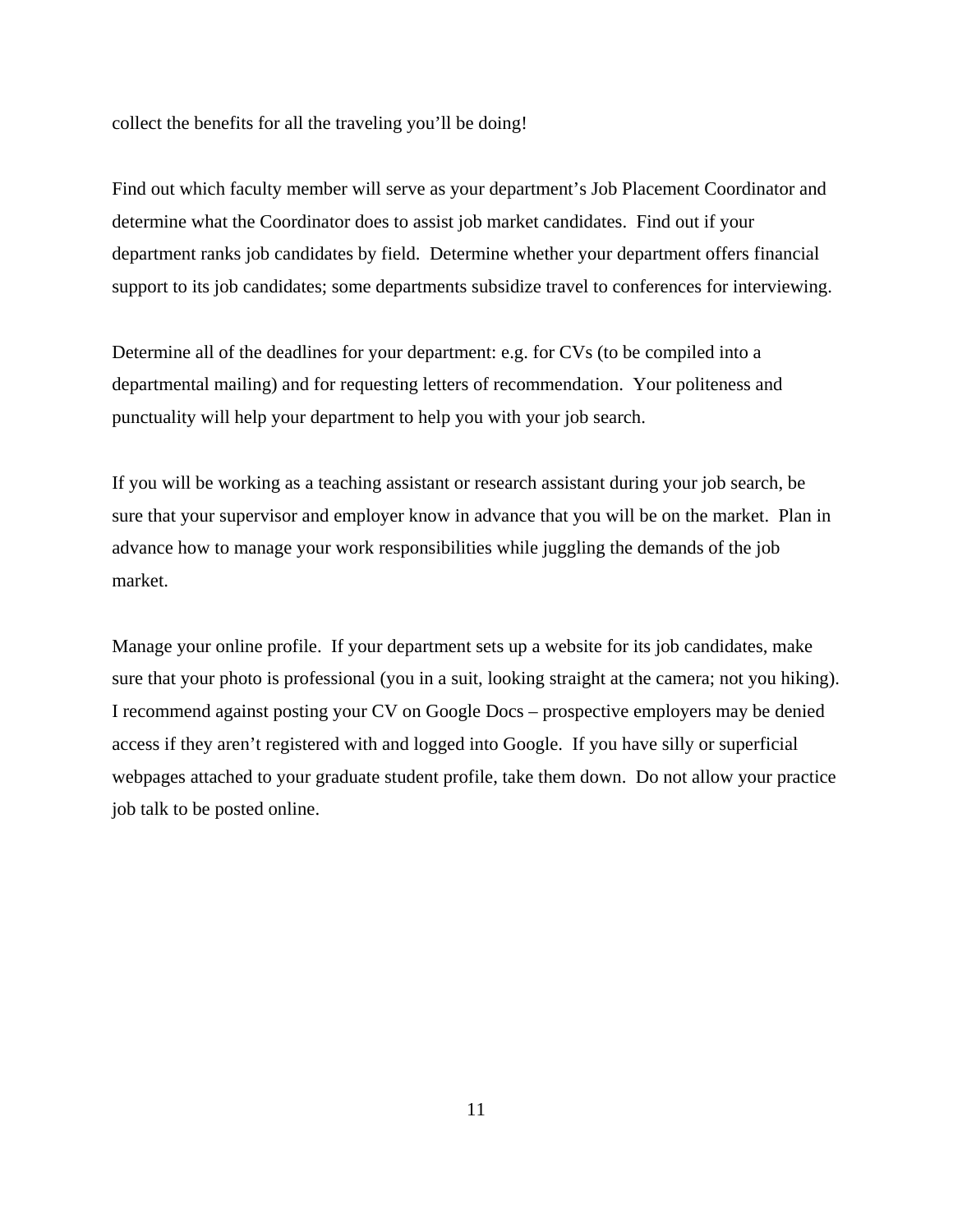### **2. Applying for Academic Jobs**

In early fall, look for job openings that match your skills and interests. By far, the number one source of information about jobs for Ph.D. economists is Job Openings for Economists (JOE): http://www.aeaweb.org/joe/ Jobs are posted continuously.

You may find some relevant job openings through sources other than JOE. You might wish to try:

- Field-specific organizations; e.g. the International Health Economics Association: http://www.healtheconomics.org/jobs/
- The Association of Public Policy Analysis and Management (APPAM) encourages its institutional members to post their jobs in public policy to the website www.PublicServiceCareers.org
- Chronicle of Higher Education: http://chronicle.com/jobs/ New job listings are posted every business day, and remain online for 30 days. Most economics departments do not advertise their positions in the Chronicle, but you might find ads from interdisciplinary or unorthodox departments.

Only a decade ago, job candidates applied for positions by mailing packets that included their job market paper, CV, and cover letter. Recommendation letters would often be sent separately. That process involved high costs in time and postage for applicants, and high time costs for potential employers (even just for filing the hundreds of applications and matching them with the reference letters arriving separately). The good news is that, in order to increase the efficiency of the job market for new Ph.D. economists, the AEA has introduced an electronic clearinghouse called the JOE Network.<sup>3</sup> You should immediately create an account by going here: https://www.aeaweb.org/joe/cand.php . You can later upload to your account your CV, job market paper, and other materials. This new clearinghouse is integrated with JOE, so you can

 $\overline{a}$ 

<sup>3</sup> The AEA charged its Ad Hoc Committee on Job Market Systems Design and Implementation (Nancy Rose (chair), John Cawley, Peter Coles, Paul Milgrom, Jesse Shapiro, and Peter Rousseau) with developing the electronic job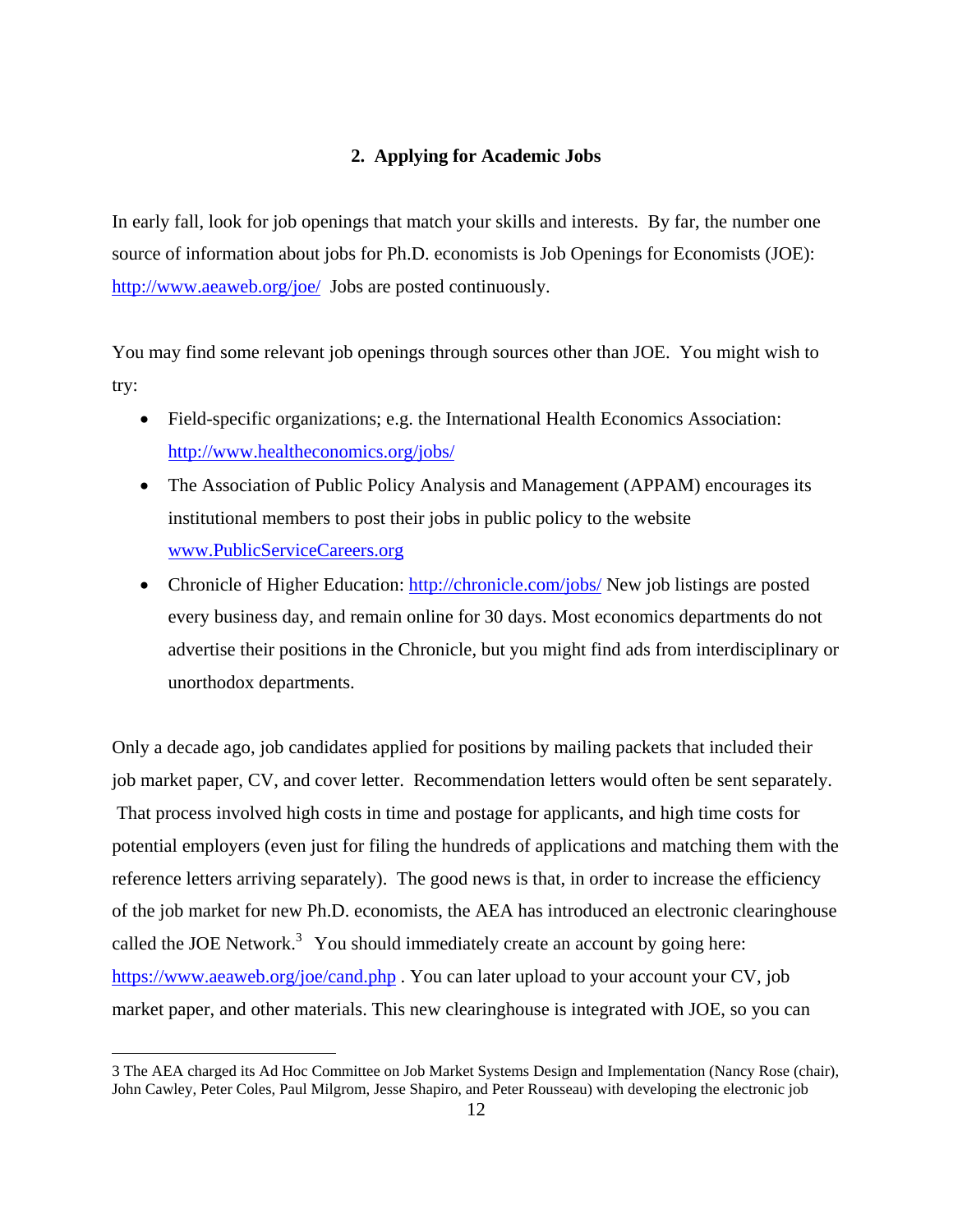simply click to apply to jobs advertised in JOE ads. Through this system you can request recommendation letters from your references (who will upload their letters to a separate secure portion of the JOE Network, making it quick and easy for the letters to be sent to each prospective employer). You will not be able to read the letters that your advisors write about you, but you will be able to see that the letter has been submitted. Just as you can search for ads through JOE, employers will be able to search through the registered users to find you, so be clear and specific about your fields of research and other characteristics. The JOE Network is the official electronic clearinghouse of the AEA for new Ph.D. economists, and I expect that eventually the vast majority of applications will be submitted through this system. However, 2014-15 is its first year of operation, and during this transitional period many employers may continue to request applications through their earlier mode, which might be the institution's unique portal (some universities require that all of their departments receive applications through an institution-specific website), EconJobMarket.org (another electronic clearinghouse for the economics job market; you can register here: https://econjobmarket.org/ ), email, or good oldfashioned snail mail.

It may be helpful to provide an overview of the market for new Ph.D. economists. Table 2 describes the supply of new American Ph.D. economists using data from The Survey of Earned Doctorates, a census of all individuals receiving a research doctorate from a U.S. institution in an academic year. The table provides the last few years' worth of data because the numbers fluctuate over time. In the year 2012, U. S. universities granted 1,243 Ph.D.s in economics; of the recipients, 67.6% were male, and 41.6% were U.S. citizens.

#### market clearinghouse.

 $\overline{a}$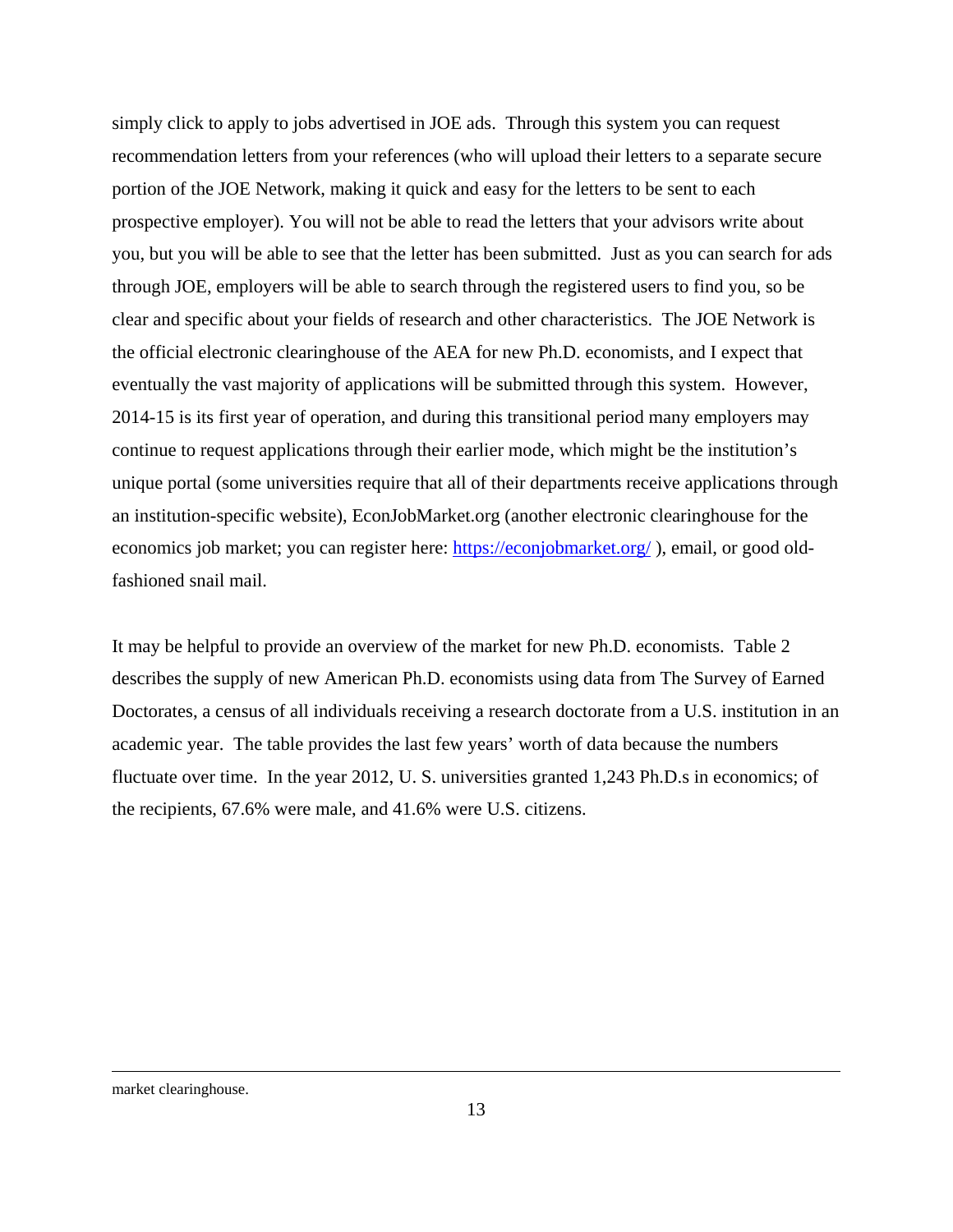|                                               | 2010  | 2011  | 2012  |
|-----------------------------------------------|-------|-------|-------|
| Economics Ph.D.s Granted by U.S. Universities | 1,072 | 1.124 | 1,243 |
| Gender                                        |       |       |       |
| Men                                           | 65.5% | 65.6% | 67.6% |
| Women                                         | 34.4% | 34.4% | 32.3% |
| Citizenship                                   |       |       |       |
| U.S. Citizen or permanent resident            | 42.6% | 38.2% | 41.6% |
| Non-U.S. Citizens with Temporary Visa         | 51.8% | 55.5% | 52.8% |

## **Table 2: Recipients of an Economics Doctorate at U.S. Universities, 2010-12**

Notes: Totals include doctorates in economics and econometrics.

Sources: Tables 60 in NSF (2011, 2012, 2013).

Percents do not always sum to 100% because of non-response and rounding.

To complement Table 2, which describes the supply of new economics Ph.D.s from American universities, Tables 3 and 4 describe the demand for new economics Ph.D.s. They list the number of new academic jobs listed in JOE by month in recent years. (An important difference is that the annual data in Table 2 correspond to July 1 to June 30, whereas the annual data in Tables 3 and 4 correspond to January 1 through December 31.) Each unique job is only counted once, under the month the ad first ran. Table 3 shows that, in 2013, a total of 1,924 new academic jobs were advertised. Table 4 shows that, in 2013, a total of 866 new non-academic jobs were advertised. A comparison of the supply side (Table 2) and the demand side (Tables 3 and 4) shows that the odds are in your favor; the number of new jobs advertised in JOE is typically far higher than the number of new Economics Ph.D.s granted by American universities. For 2013, there were 1,243 new economics Ph.Ds and 2,799 new jobs for economics Ph.D.s. However, this does not necessarily mean that many jobs go unfilled. The count of academic jobs advertised in JOE includes not just openings for assistant professors but also ones at the senior level. Furthermore, the set of people competing for the junior academic jobs posted in JOE includes not just those about to receive their economics Ph.D. from a U.S. university but also those who are earning their economics doctorate in other countries, as well as some current junior faculty and postdoctoral fellows seeking new jobs, and to some extent those who earned a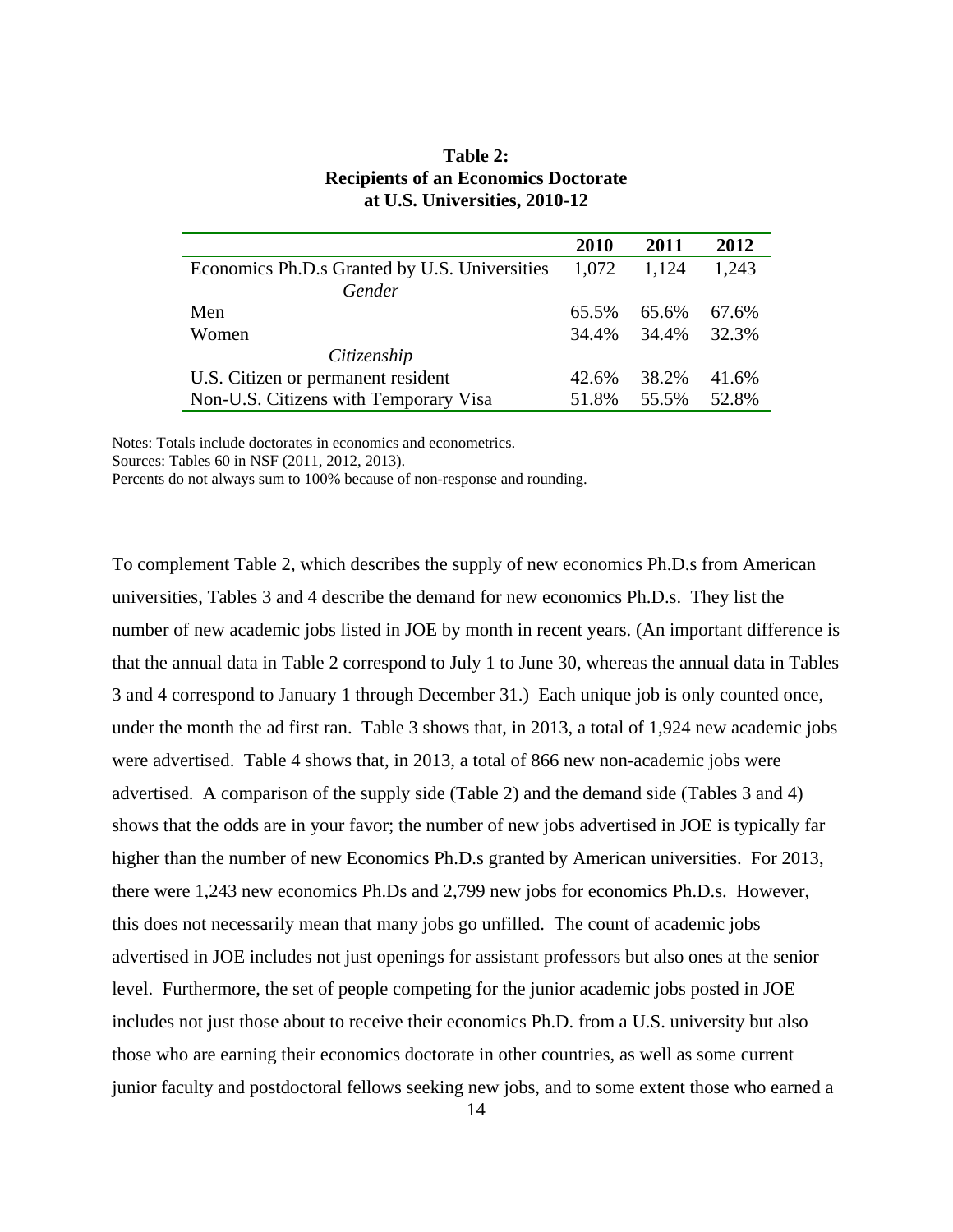Ph.D. in business, public policy, or another related field.

Tables 3 and 4 indicate that the most new advertisements are posted in October and November.

| <b>Month</b> | 2011  | 2012  | 2013  |
|--------------|-------|-------|-------|
| February     | 115   | 121   | 111   |
| March        | 66    | 85    | 65    |
| April        | 64    | 57    | 73    |
| May          | 32    | 71    | 31    |
| June         | 55    | 35    | 24    |
| August       | 66    | 60    | 68    |
| September    | 120   | 198   | 130   |
| October      | 620   | 618   | 663   |
| November     | 548   | 544   | 554   |
| December     | 262   | 270   | 205   |
| Total        | 1,948 | 2,059 | 1,924 |

| Table 3:                                         |
|--------------------------------------------------|
| <b>Number of New Academic Jobs Posted in JOE</b> |
| By Month, 2011-2013                              |

Notes:

Includes both junior and senior openings.

Sources: Siegfried (2014, 2013, 2012), Tables 1.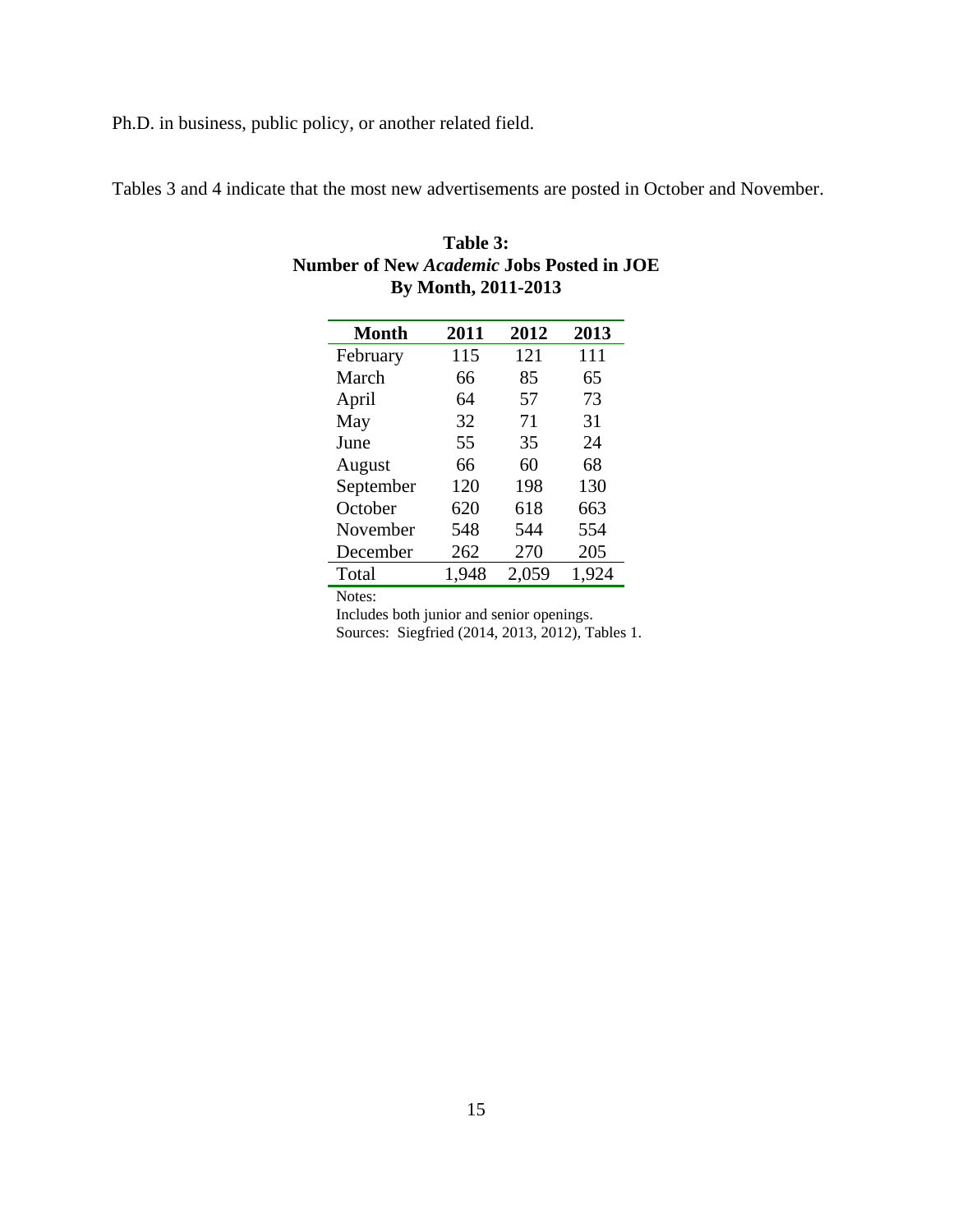| Month     | 2011 | 2012 | 2013 |
|-----------|------|------|------|
| February  | 61   | 48   | 52   |
| March     | 51   | 28   | 23   |
| April     | 65   | 33   | 32   |
| May       | 28   | 11   | 26   |
| June      | 28   | 23   | 22   |
| August    | 28   | 55   | 39   |
| September | 83   | 81   | 66   |
| October   | 201  | 222  | 271  |
| November  | 211  | 216  | 182  |
| December  | 132  | 139  | 153  |
| Total     | 888  | 856  | 866  |
| Notes:    |      |      |      |

**Table 4: Number of New** *Nonacademic* **Jobs Posted in JOE By Month, 2011-2013** 

Sources: Siegfried (2014, 2013, 2012), Tables 1.

Table 5 lists the number of academic employers that advertised on JOE in recent years. The modal employer advertising on JOE is a university with a graduate program in economics (1,216 out of 2,208 advertising employers in 2013). Other employers with many advertisements on JOE are four year colleges (297 in 2014) and consulting or research firms (249 in 2014).

| <b>Type of Employer</b>             | 2012  | 2013  |
|-------------------------------------|-------|-------|
| Universities with graduate programs | 1,241 | 1,216 |
| Four-year colleges                  | 271   | 297   |
| Federal government                  | 94    | 83    |
| State / local government            | 27    | 21    |
| Banking or finance                  | 88    | 92    |
| <b>Business or industry</b>         | 63    | 70    |
| Consulting or research              | 279   | 249   |
| Other                               | 147   | 180   |
| Total                               | 2,210 | 2.208 |

**Table 5: Number of Employers Advertising on JOE 2012-2013** 

Notes:

Includes both junior and senior openings.

Sources: Siegfried (2014, 2013), Tables 2.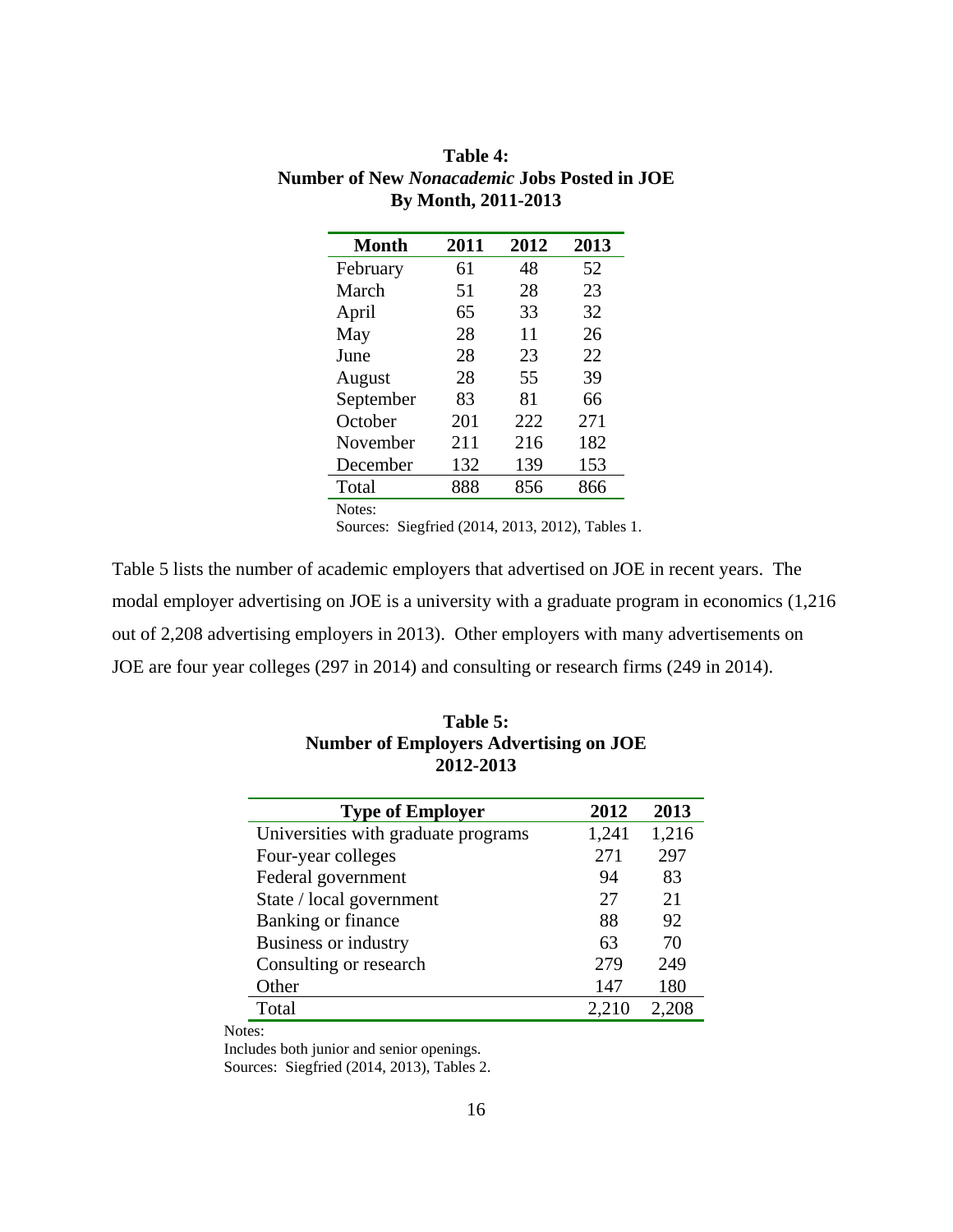Table 6 lists the number of times in recent years that JOE listings have specified certain fields of economics as the focus of the search. (Advertisements may list more than one field of specialization in their ads, so each ad may be counted multiple times in Table 6.) Consistently, the fields most often sought by employers are: Mathematical and Quantitative Methods, Microeconomics, Macroeconomics and Monetary Economics, and Financial Economics. Any Field is also commonly listed, especially by major research universities.

Assess how well each JOE job listing satisfies your preferences and constraints. It is expected that you will apply for some jobs you are unsure about; the job market is a learning process for both applicants and employers with interviews and campus visits used to gather information about the quality of match. However, do not apply for jobs that you are certain you would not accept; it is a waste of resources for you and the employer. Moreover, there is no point applying if your field is not close to any of those listed. Search committees roll their eyes and disregard the applications from people whose work is unrelated to the advertised fields. Trust employers to accurately describe the scope of their search in the JOE ad.

 For how many jobs should you apply? That depends on how many job listings appear to be a good match with your preferences and constraints. In the Stock et al. (2000) sample of economics job candidates during 1995-96, the average applicant sent 76 applications; 25% sent 100 or more. List (2000) finds for a sample of job seekers at the 1997 ASSA meetings that the mean number of applications mailed for academic jobs was 41, with a standard deviation of 32.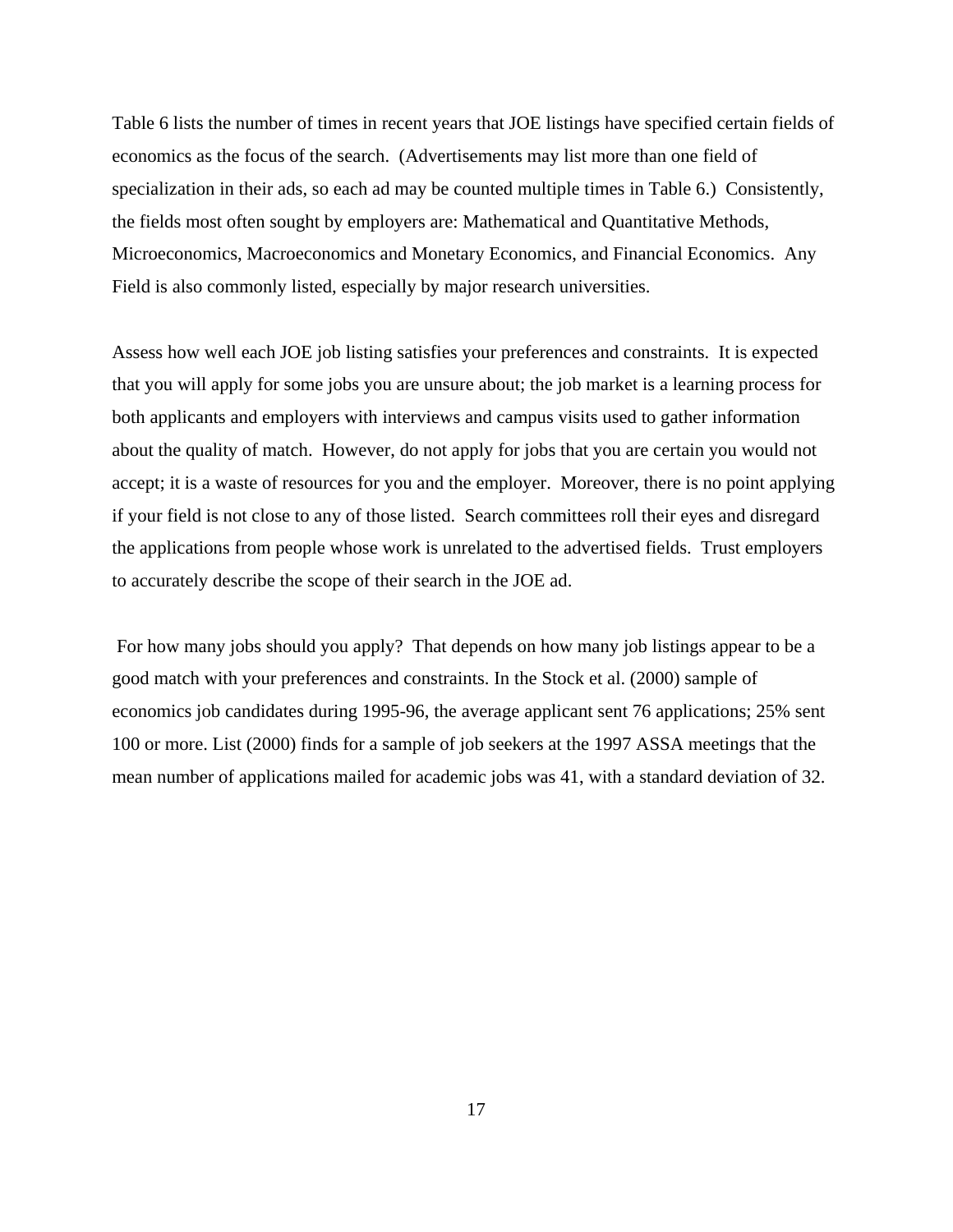**Table 6: Fields of Specialization Sought In Job Openings for Economists 2011-2013** 

| <b>JEL</b>     | <b>Field of Specialization Sought</b>    | 2011  | 2012  | 2013  |
|----------------|------------------------------------------|-------|-------|-------|
| Code           |                                          |       |       |       |
| A              | <b>General Economics and Teaching</b>    | 365   | 397   | 393   |
| B              | Methodology and History of               | 54    | 69    | 55    |
|                | Economic Thought                         |       |       |       |
| $\overline{C}$ | Mathematical and Quantitative            | 890   | 876   | 793   |
|                | Methods                                  |       |       |       |
| D              | Microeconomics                           | 525   | 570   | 514   |
| E              | Macroeconomics and Monetary              | 479   | 505   | 513   |
|                | Economics                                |       |       |       |
| $\mathbf{F}$   | <b>International Economics</b>           | 454   | 516   | 442   |
| G              | <b>Financial Economics</b>               | 487   | 504   | 496   |
| H              | <b>Public Economics</b>                  | 364   | 377   | 371   |
| $\mathbf I$    | Health, Education and Welfare            | 373   | 416   | 362   |
| $\mathbf{J}$   | Labor and Demographic Economics          | 303   | 351   | 319   |
| $\bf K$        | Law and Economics                        | 87    | 107   | 102   |
| L              | <b>Industrial Organization</b>           | 360   | 423   | 424   |
| M              | <b>Business Administration; Business</b> | 157   | 164   | 164   |
|                | Economics; Marketing, Accounting         |       |       |       |
| $\mathbf N$    | <b>Economic History</b>                  | 115   | 135   | 109   |
| $\overline{O}$ | Economic Development,                    | 319   | 333   | 302   |
|                | <b>Technological Change</b>              |       |       |       |
| $\mathbf{P}$   | <b>Economic Systems</b>                  | 28    | 31    | 40    |
| Q              | <b>Agricultural and Natural Resource</b> | 402   | 429   | 392   |
|                | Economics                                |       |       |       |
| $\mathbf R$    | Urban, Rural, and Regional               | 146   | 166   | 149   |
|                | Economics                                |       |       |       |
| Y              | Miscellaneous categories                 | 29    | 37    | 51    |
| Z              | <b>Other Special Topics</b>              | 32    | 37    | 37    |
| AF             | Any Field                                | 487   | n.a.  | 615   |
|                | Total                                    | 6,456 | 6,953 | 6,643 |

Notes:

Includes both junior and senior openings, and nonacademic as well as academic jobs. Advertisements may list more than one field of specialization.

n.a.: not available

Sources: Siegfried (2014, 2013, 2012), Tables 3.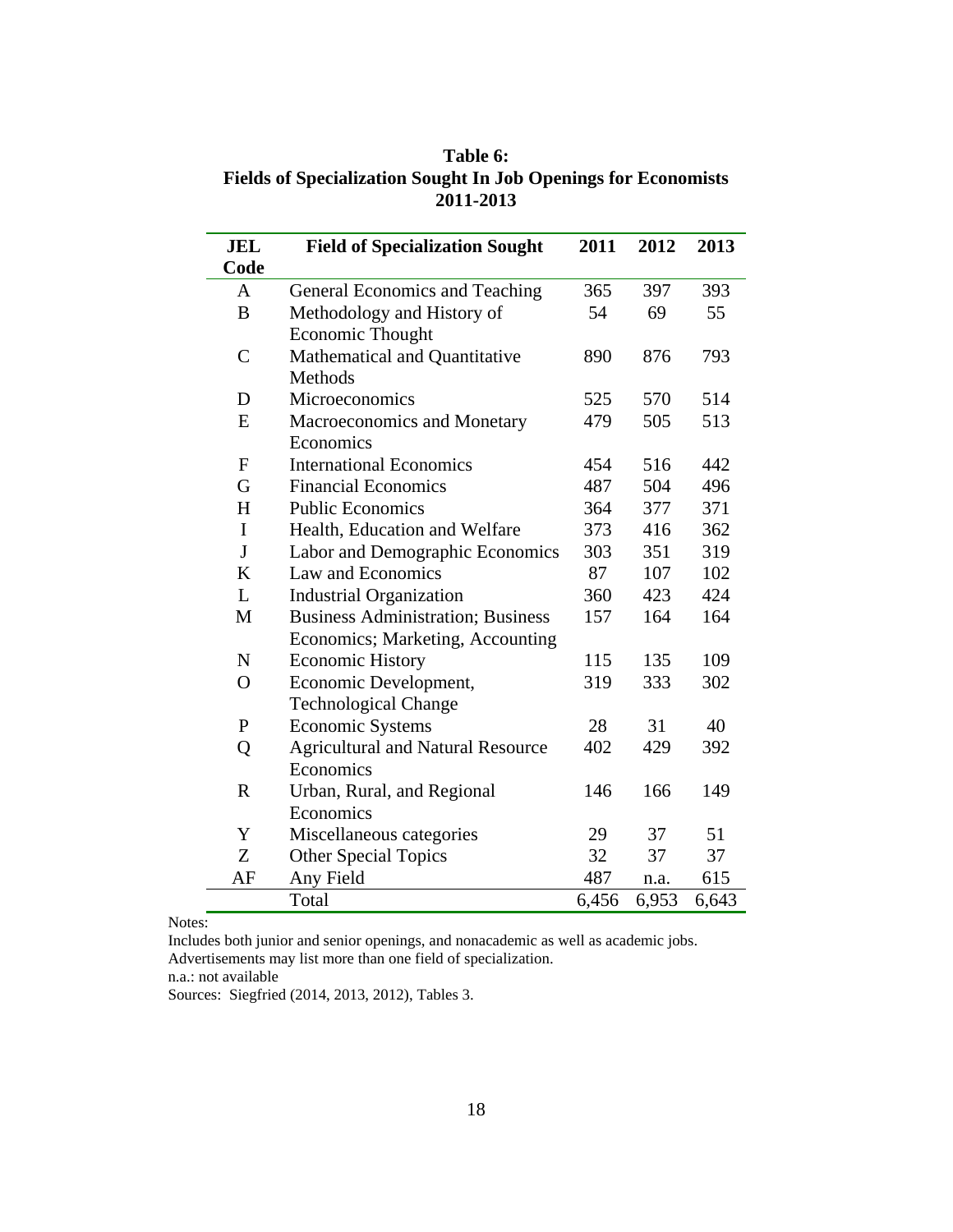You might find the following information about departments to be useful for focusing your search.

- IDEAS/RePEc is an online service that allows economists to register and "claim" their working papers and publications. Thereafter, the service tracks citations to those papers. This information is used to generate rankings of individual economists as well as departments on a wide variety of metrics, including number of distinct works, number of citations, number of online abstract views, and number of downloaded papers. The methodology for these rankings is described here: http://ideas.repec.org/t/ranking.html You can examine the rankings of departments overall, as well as by subfield of economics, here: http://ideas.repec.org/t/ranking.html You should review the rankings in your areas of research; sometimes departments with unremarkable overall rankings are very strong in a certain field. You can even use the IDEAS/RePEc data to construct your own rankings: http://ideas.repec.org/cgi-bin/newrank.cgi A strength of this service is that new information is continually added (although citations may be entered with a lag of 6 months or more). A limitation is that it includes only the economists who have registered.
- The rankings of the National Research Council (NRC) were intended to be the gold standard; they reflect faculty publications, grants, and awards; student GRE scores, financial support, and employment outcomes; and program size, time to degree, and faculty composition. The NRC's latest rankings (based on data from 2005-06 and released in 2010 after a delay of three years) were eagerly anticipated, as there had been no NRC rankings since 1995 (NRC, 2010). However, the result was disappointing, as the NRC offered two rankings with different methodologies, and moreover within each ranking programs did not receive a single score but instead a range, making it difficult to make comparisons or draw strong conclusions. (You can read about the methodology of the rankings here: http://www.nap.edu/catalog.php?record\_id=12676 ). In response to the complexity of the NRC rankings, many institutions seem to have shrugged them off. You can examine the rankings of economics departments by downloading the excel spreadsheet here: http://www.nap.edu/rdp/. The website PhDs.org, which is not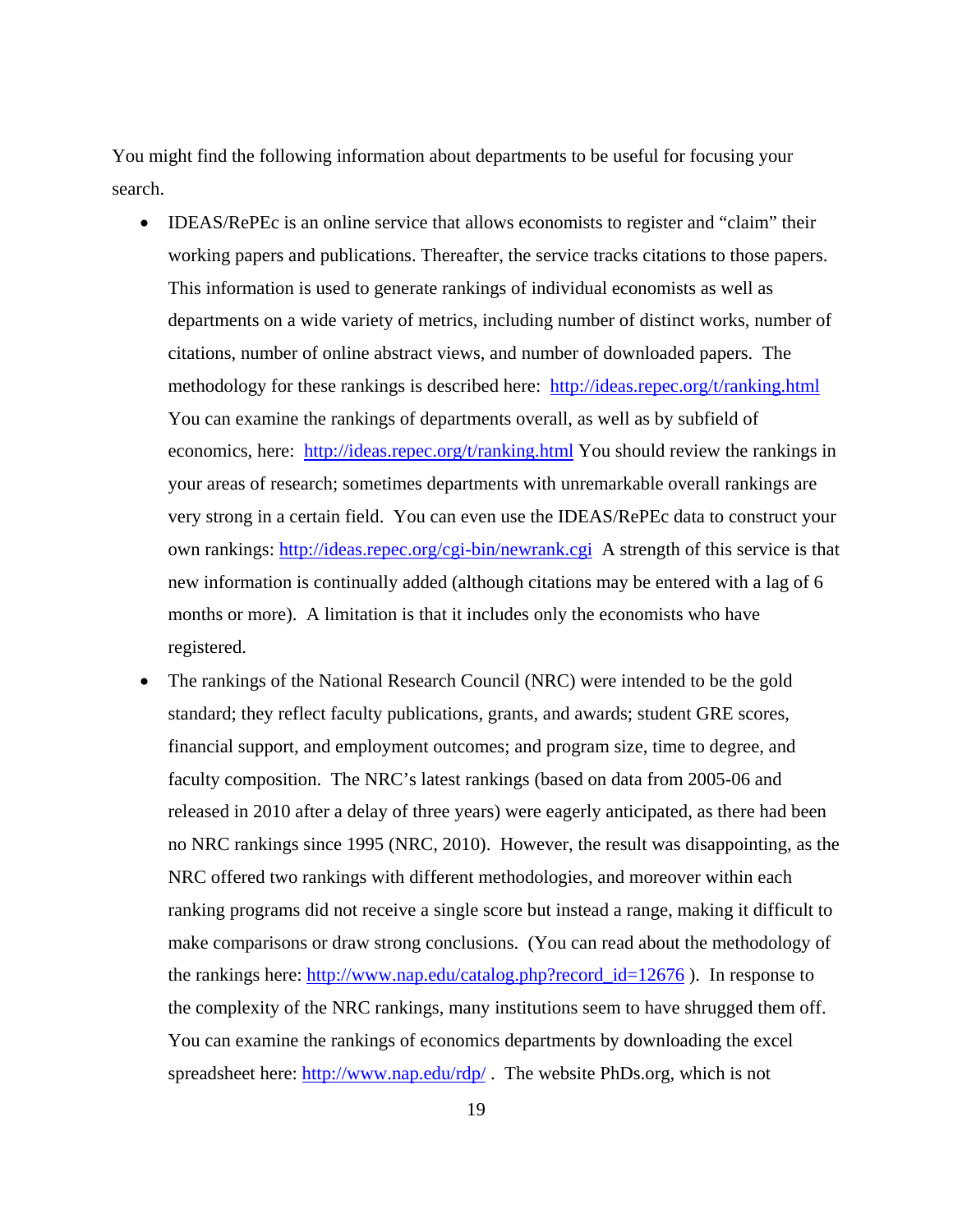affiliated with the NRC, has taken the data and created a web-friendly interface that allows you to prioritize criteria and produce your own rankings; here is the link to the webpage for economics programs: http://graduate-school.phds.org/rankings/economics

Show your letter-writers the list of jobs for which you plan to apply and ask their advice. Make sure they are aware of the types of jobs you think are the best match and of any restrictions on your search. You might ask if they would be able to write a better letter if you limited your search to certain departments. Give them copies of your CV and cover letter so they can see how you are marketing yourself. Ask your advisors to call any contacts they may have in departments you have identified as a particularly good match and vouch for you. (While such informal contacts can help you get an initial interview, after that you are on your own. Nobody can get the job for you -- you have to perform well in the interviews and in your job talk.) If your committee refuses to make any calls or send any emails on your behalf, don't worry -- you will still get interviews.

You may want to have more letter-writers than is required. That way, even if one is late, the consideration of your application is not delayed.

If you are particularly interested in public policy, you may wish to interview at the conference of the Association of Public Policy Analysis and Management (APPAM), which is usually scheduled in late October or early November: http://www.appam.org/fallresearchconference/ APPAM, in cooperation with the national associations for schools of public affairs and public administration, created the website www.PublicServiceCareers.org, where you can search for positions (academic, government, nonprofit, NGO, consulting, or research) and post your CV. Public policy departments are more likely than economics departments to interview at the APPAM meetings.

In mid-September the ASSA sends to AEA members an email and/or a brochure that includes information on conference registration and reserving hotel rooms for the conference. Information will also be online at: https://www.aeaweb.org/Annual\_Meeting/index.php You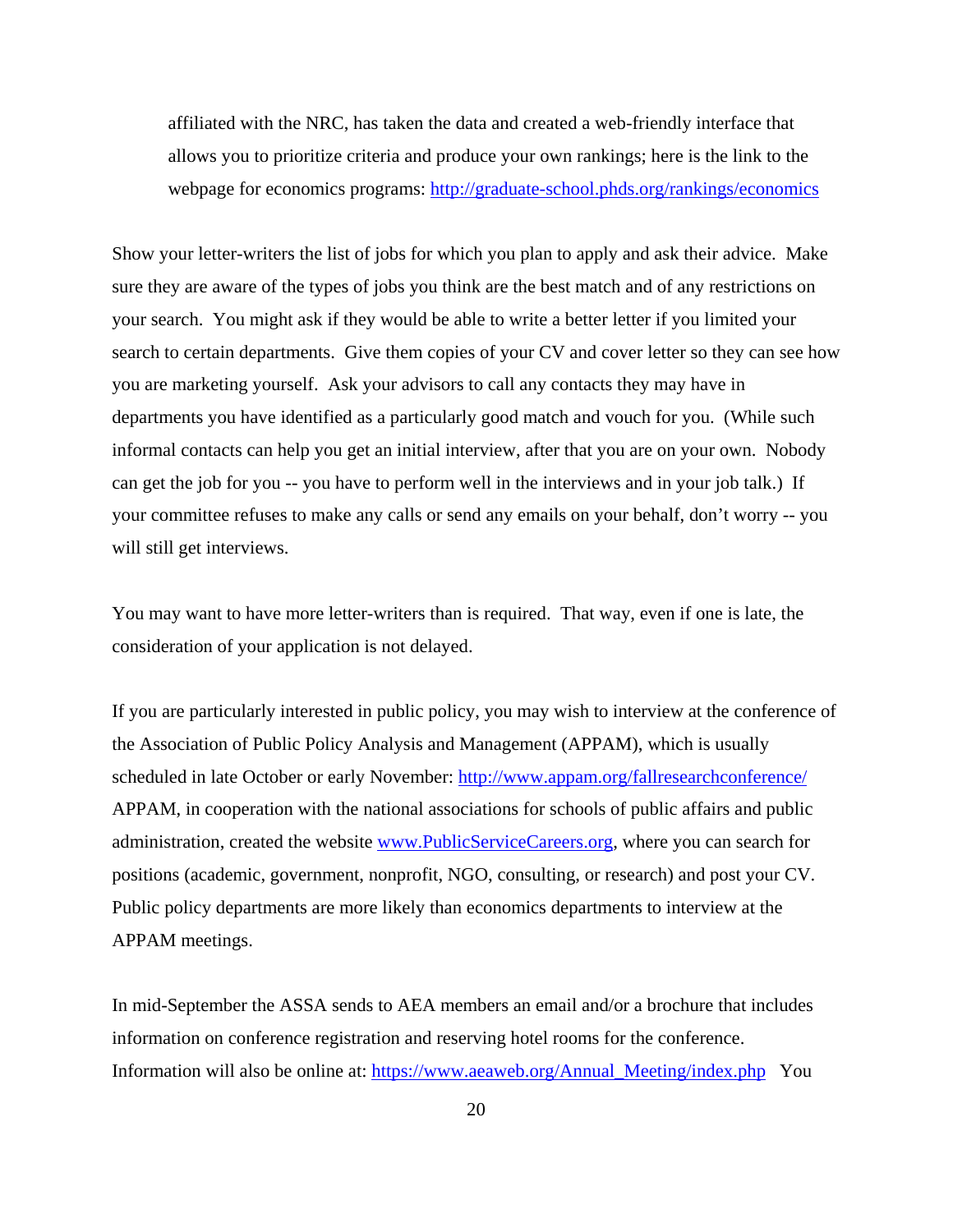will not be able to make hotel reservations until you register for the ASSA conference. Make your hotel reservations as early as possible; hotel choices diminish as the conference nears, so if you wait too long you may be forced to stay in a non-conference hotel far from your interviews. When making hotel reservations, you may want to ask for a room close to ground level; that way, if elevators are slowed by the huge traffic of job candidates you can take the stairs. Most years, the ASSA reserves one or more all-suite hotels for interviews; you might want to reserve a room near (but not in) an all-suite interview hotel. Do not reserve a room in the all-suite hotels because they are intended for employers. While candidates might gain personally from staying in the interview hub, a lot of social welfare will be lost from all the other candidates having to travel to additional hotels for interviews, and from candidates and interviewers having to meet in tiny stuffy single rooms.

Plan to arrive a day before your interviews begin so that you can scout hotel locations and register for the conference. This will also help avoid disaster if your flight is delayed. Expect that you may have your first interviews on the arrival date; i.e. the day before the conference sessions begin.

Try to transmit all of your application materials by mid-November, Thanksgiving at the latest. Submit your materials as soon as possible for any new positions posted on JOE in early December. The materials you transmit must include a cover letter, your CV, and your job market paper. Rarely, a job listing will also request your graduate school transcript. You have the option to send other papers in addition to your job market paper, but only do this if it strengthens your application. Papers published in a high-quality journal should be sent; partially completed working papers should probably not. For jobs that are a particularly good match, you should tailor your cover letter to explain why; liberal arts colleges in particular may be looking for signals of applicant interest and match; see Holmes and Colander (2007). You do not have to tailor every cover letter; most can simply state that you are applying for the job they advertised, explain your research fields and job market paper topic, and state that you would welcome an opportunity to meet with their search committee at the ASSA/AEA meetings.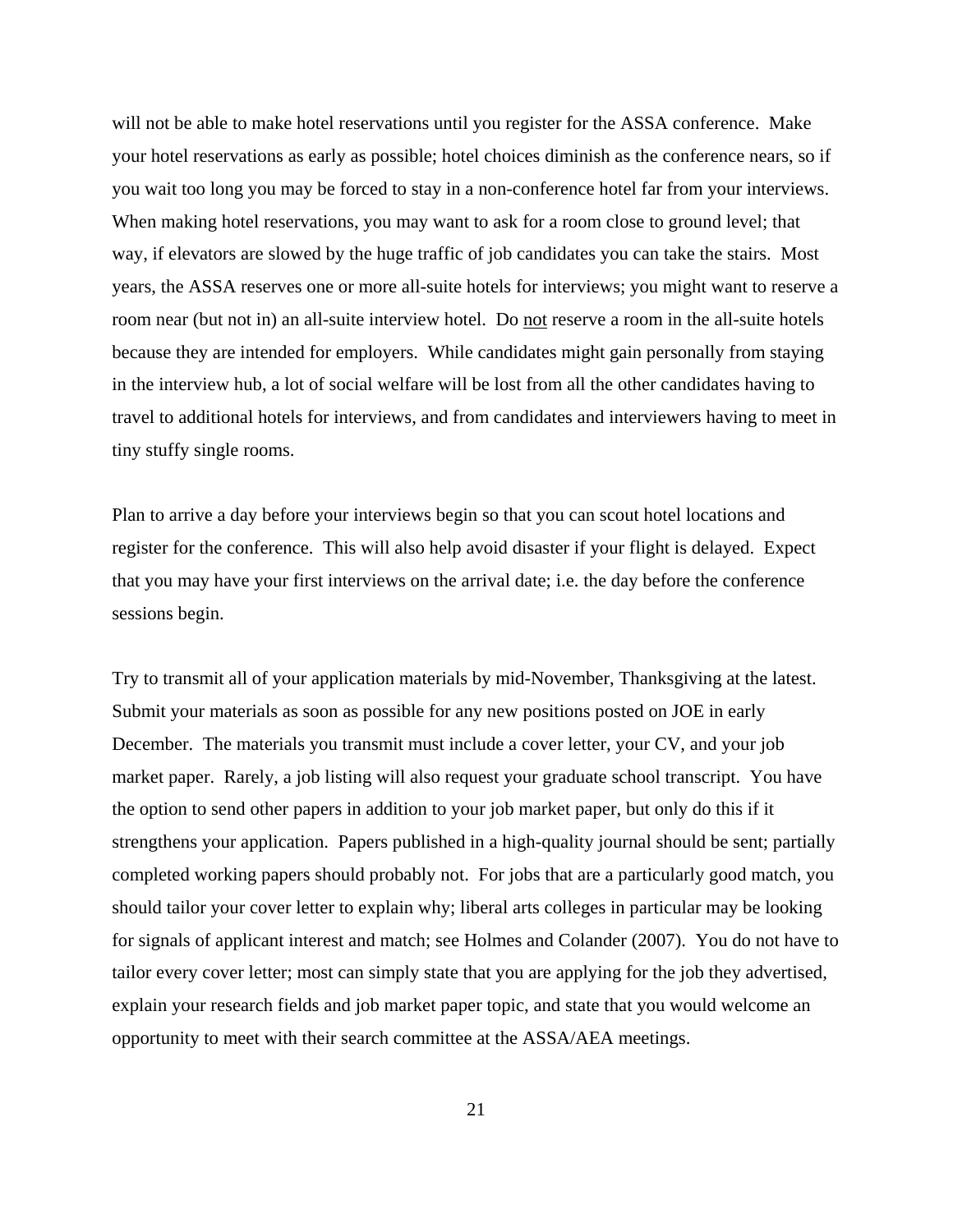If you are targeting teaching institutions in your search then you should also submit a teaching portfolio, which should include a statement of teaching philosophy and the evaluations associated with your teaching (as a lecturer and/or teaching assistant). If you will participate in this market, ask for advice on assembling a teaching portfolio from professors in your department, and for more detailed assistance contact your graduate school placement officers or any teaching centers on campus. Shively, Woodward, and Stanley (1999) write that the best signal of teaching ability is to have received favorable teaching evaluations for an independently taught course. Holmes and Colander (2007) describe the methods they used, in their search for an assistant professor of economics for Middlebury College, to screen applicants for interest and aptitude in teaching. Owens (2008) offers advice tailored to those seeking academic jobs with a teaching focus.

You may receive unsolicited email requests for your job market paper. Even if you have already transmitted your job market materials to that department through the JOE Network, email an electronic copy to any individual requesting it.

The IllinoisJobLink (IJL) is a free job placement service at the ASSA meetings. IJL offers online job listings, and applicants are encouraged to contact employers prior to the ASSA meetings in order to schedule interviews. IJL is open to all employers but tends to accommodate primarily government, the private sector, and non-U.S. universities. In contrast to most academic interviews, which take place in hotel suites, interviews arranged through the IJL take place in a large hotel ballroom in which each employer is assigned a table. Many academic economists are unaware of the IJL, but it is a large market. In recent years, 150 tables of interviewers have participated (Coles et al., 2010). Information about how to participate in the IJL service can be found in the registration materials for the ASSA meetings.

You should be very nice to, and appreciative of, the faculty and staff in your department who are facilitating your job search. Your advisors will be writing letters. Your department may have a placement committee that disseminates information about you and your fellow candidates to other institutions. Administrative staff may set up a placement webpage, and administrative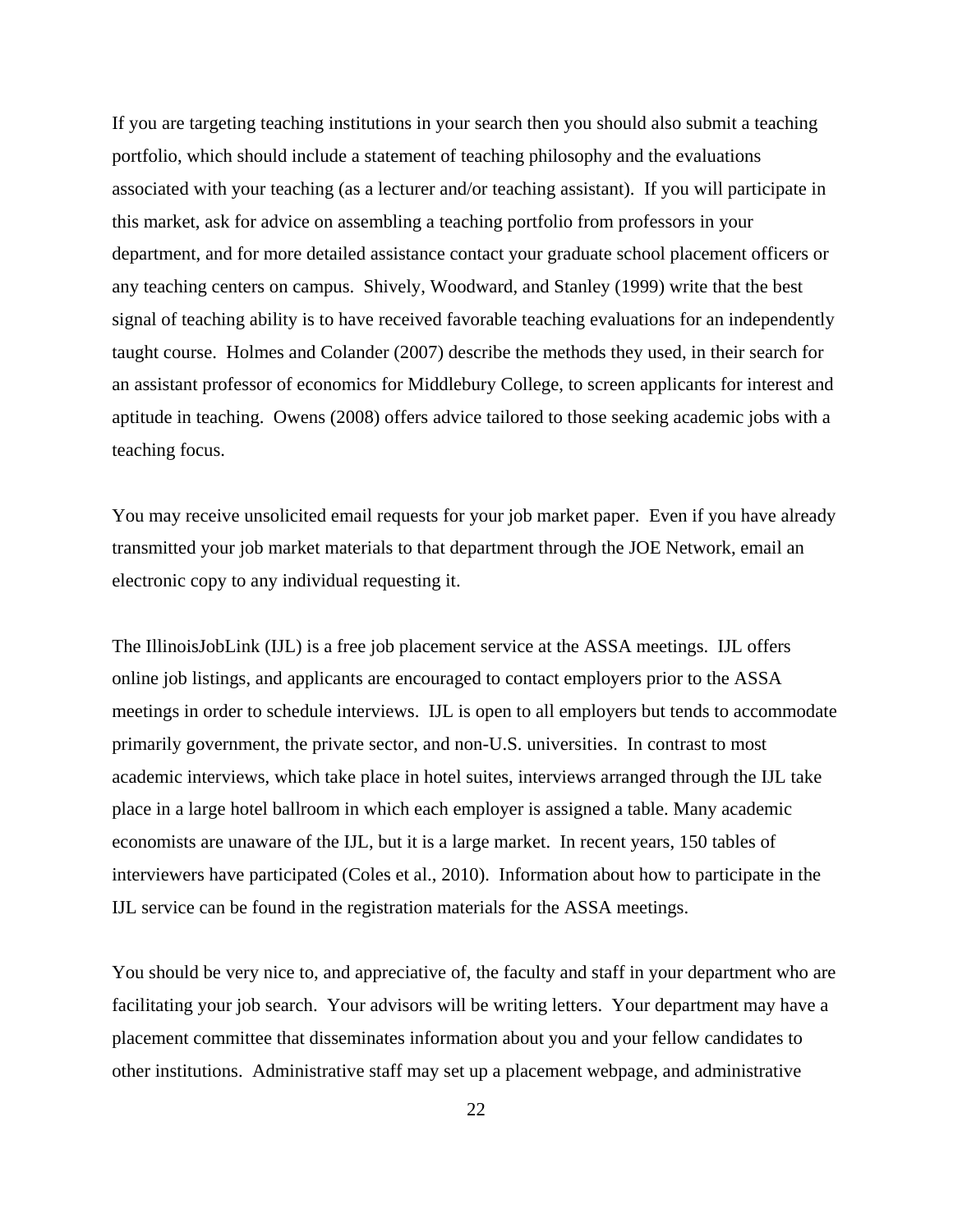assistants may have to organize and submit many letters of recommendation. It's natural to be focused on your own experiences during the job market, but it's nice if you take a moment to thank the individuals facilitating your search.

You will likely spend a lot of time waiting for prospective employers to call. For the primary market, expect to get your first requests for interviews shortly after Thanksgiving and most of them in the first through third weeks of December. Your interview schedule will probably be virtually complete shortly before Christmas, although the occasional request can arrive just a few days before the meetings.

When you receive a call requesting an interview, make sure that in the course of the conversation you record the following information:

- The name of the person calling and their contact information (email address, phone number)
- Their department and institution
- For which position you are being interviewed (the department may be conducting multiple searches)
- The date, time, and length of the interview
- The hotel in which the interview will take place
- Their AEA Disclosure Code, so you can later determine the hotel room of the interview
- Which faculty members will be conducting the interview (this information may not yet be available)
- Who is on the search committee (in particular, who is the chair)

As you begin to receive requests for interviews, be respectful of other candidates on the job market. Share information with other candidates but don't flaunt your successes.

Two studies, Stock et al. (2000) and List (2000), yield clues as to how many interviews you should expect (unfortunately, more recent data are not available). Stock et al. (2000) found that 95% of applicants during 1995-96 had at least one interview; on average, these people had nine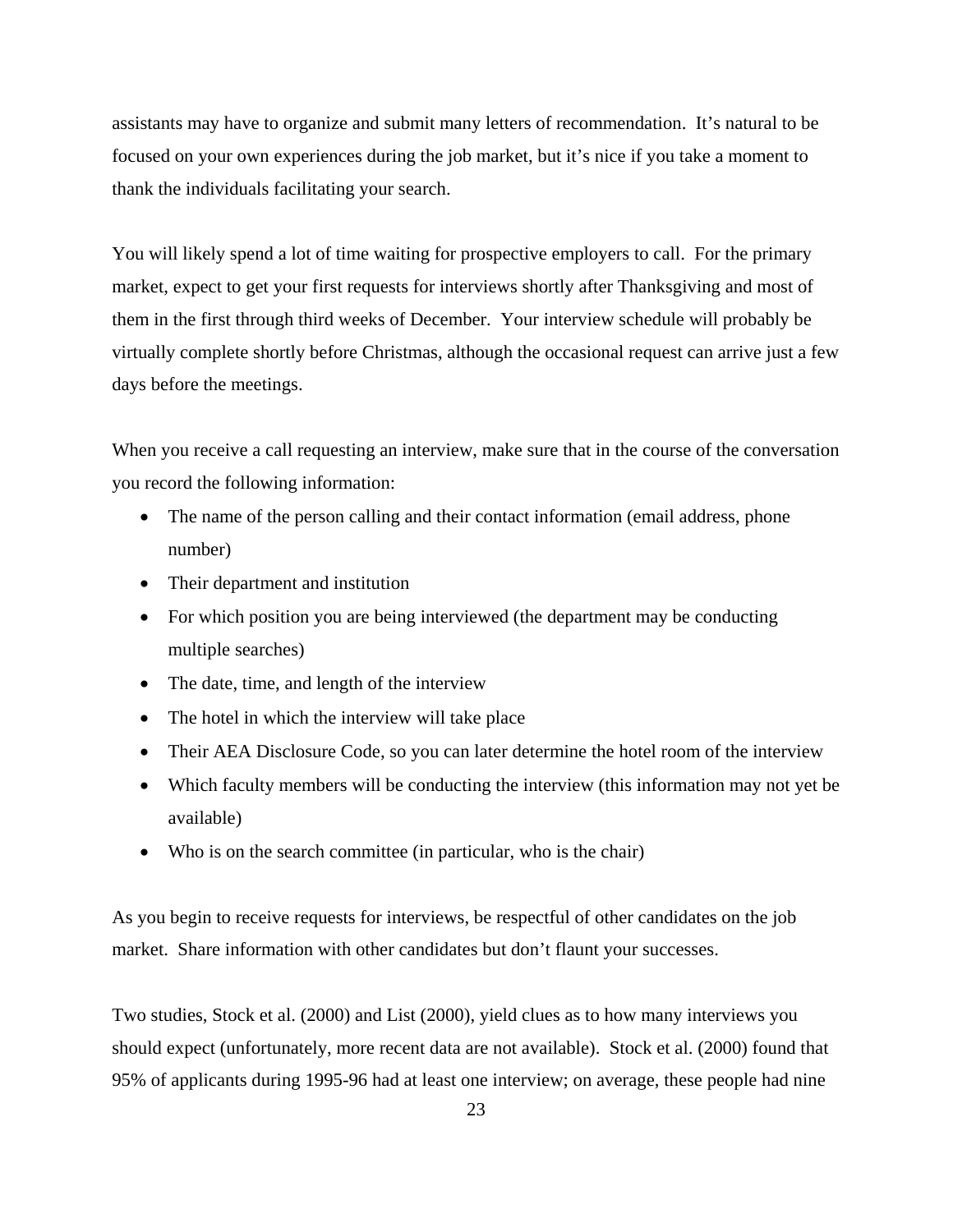interviews. List (2000) found in his sample of job seekers at the 1997 ASSA meetings that, of those who had applied for any academic jobs, 20% had no interviews for academic jobs at the ASSA meetings. The mean number of academic interviews for the entire sample was 5.99, with a standard deviation of 6.62. List also finds that a job candidate from a top-19 institution received between 1 and 1.6 more academic interviews than candidates from lesser-ranked departments.

In December, give your primary advisor weekly email updates on your list of interviews. If you aren't getting any calls by the second week of December then ask your advisors if there is anyone they can email or call on your behalf.

Should you ever decline an interview? Yes, if you know you would not accept the job; in that case, don't waste your time and theirs. Do not accept interviews solely because you think "it will be good practice." It won't be good practice if it's obviously a bad match.

Interviews at the AEA meetings generally last 30 or 45 minutes. When scheduling interviews, leave a minimum of 15 minutes between them so you can move from room to room and hotel to hotel. You might want to study a map of hotel locations in the convention city and try to schedule interviews in the same hotel in adjacent time slots and leave extra time between interviews that are distant.

There is learning by doing in interviews. For this reason you might want to schedule your most important interviews for the middle of the conference (and the middle of the day), and schedule your lower-priority interviews for the beginning of the conference (and the beginning of the day).

Ask your placement officers if they will conduct mock interviews so you can practice.

Before you depart for the ASSA meetings, have your job talk ready; you may be invited for campus visits immediately after the ASSA meetings.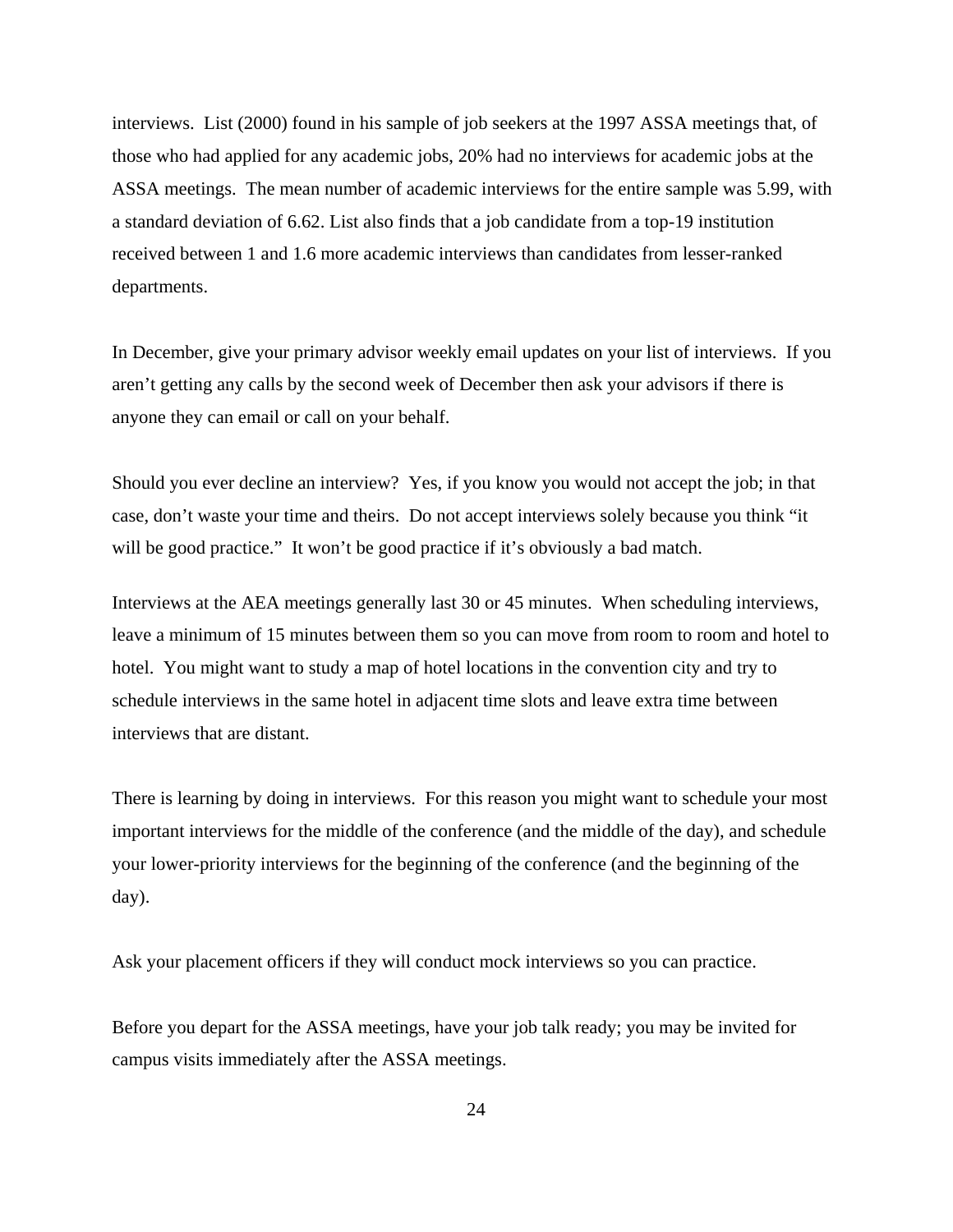### **3. Signaling**

Roughly ten years ago, the AEA's Ad Hoc Committee on the Job Market<sup>4</sup> was formed to consider inefficiencies in the job market for new economics Ph.D.s and offer possible solutions. One inefficiency that the committee identified is imperfect information among employers about the interest of job applicants. Employers receive applications from far more candidates than they can interview at the ASSA meetings, and a lack of information about the interest of otherwisesimilar applicants can lead to suboptimal interviewing schedules. Although applicants attempt to signal their interest through cover letters and other communication, such signals may not be credible because applicants can send an unlimited number of them (i.e. they could carefully tailor a hundred cover letters without regard to quality of match in an attempt to maximize their number of interviews). To address this problem of imperfect information the AEA implemented in 2006 a mechanism through which applicants can credibly signal their interest in interviewing with a specific employer. This section describes that signaling process.

From mid-November until early December, each applicant on the economics job market can send through the JOE Network a signal of interest to up to two JOE advertisements. What makes these signals credible and interesting to employers is the fact that each applicant can send no more than two. (The AEA enforces that each applicant sends no more than two signals.) Up to midnight Eastern Time on the deadline in early December (see the JOE Network page for the exact date), applicants can decide which two employers should receive their signals of particular interest. Through the dashboard of the JOE Network, applicants will indicate the two JOE ads they wish to signal. (If the job was not advertised in JOE, applicants can provide the information such as employer name and email address so the AEA can transmit the signal.) Applicants have the option of sending with their signal a brief message, which could be used, for example, to indicate for which of the multiple jobs in a particular JOE ad the signal is intended or to explain the reasons it is a particularly good match. All signals sent to the same job listing will be aggregated and sent simultaneously shortly after the deadline. Do not contact the

 $\overline{a}$ 

<sup>4</sup> The members of the Ad Hoc Committee on the Job Market were: Alvin Roth (chair), John Cawley, Peter Coles, Phillip Levine, Muriel Niederle and John Siegfried.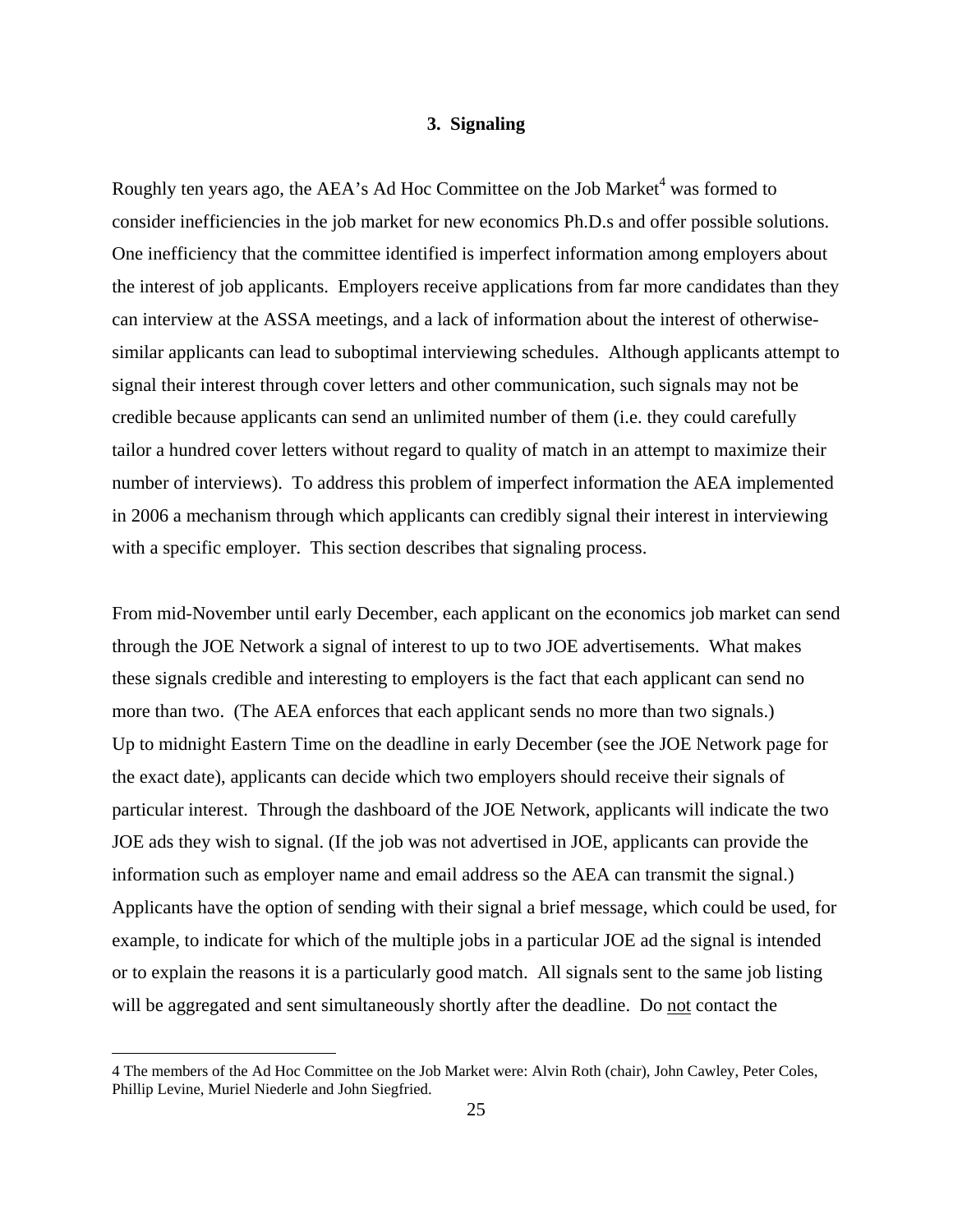employer to ask if they received your signal.

Deciding which jobs to signal is a healthy process, because it forces you to think hard about the type of job you want, the qualities of an employer that you value, and where you want to live.

Use your signals carefully in order to maximize the probability of a good match on the job market. Consider sending your signals to departments that: a) are a good match for you; and b) will add you to their interview schedule as a result of your signal. Obviously you do not know with certainty which departments fit that description, but here are some general guidelines. There is little benefit in sending a signal to a department that already knows of your interest (for whom the signal provides no new information), one that is likely to interview you even in the absence of your signal, or one that would be unlikely to interview you even if they knew of your interest. Nor is there much benefit in sending a signal to a department that you are sure is a bad match for you, even if it greatly increases the chances of an interview.

Read the JOE ads carefully before you signal! Make sure your job market paper fits the focus of their search. As a search committee chair and member, I've received signals from candidates whose research fields did not match our ad. Do not make this mistake.

Do not worry that you will be hurt by being limited to two signals. The AEA reminds employers that, because applicants can send only two signals, there is essentially no information to be gleaned from *not* receiving a signal from an applicant.

Over 1,200 job applicants (including the vast majority of new Ph.D.s in economics) use the signaling mechanism each year (see Table 7). Virtually every participating candidate sends two signals. Roughly 700 employers receive at least one signal.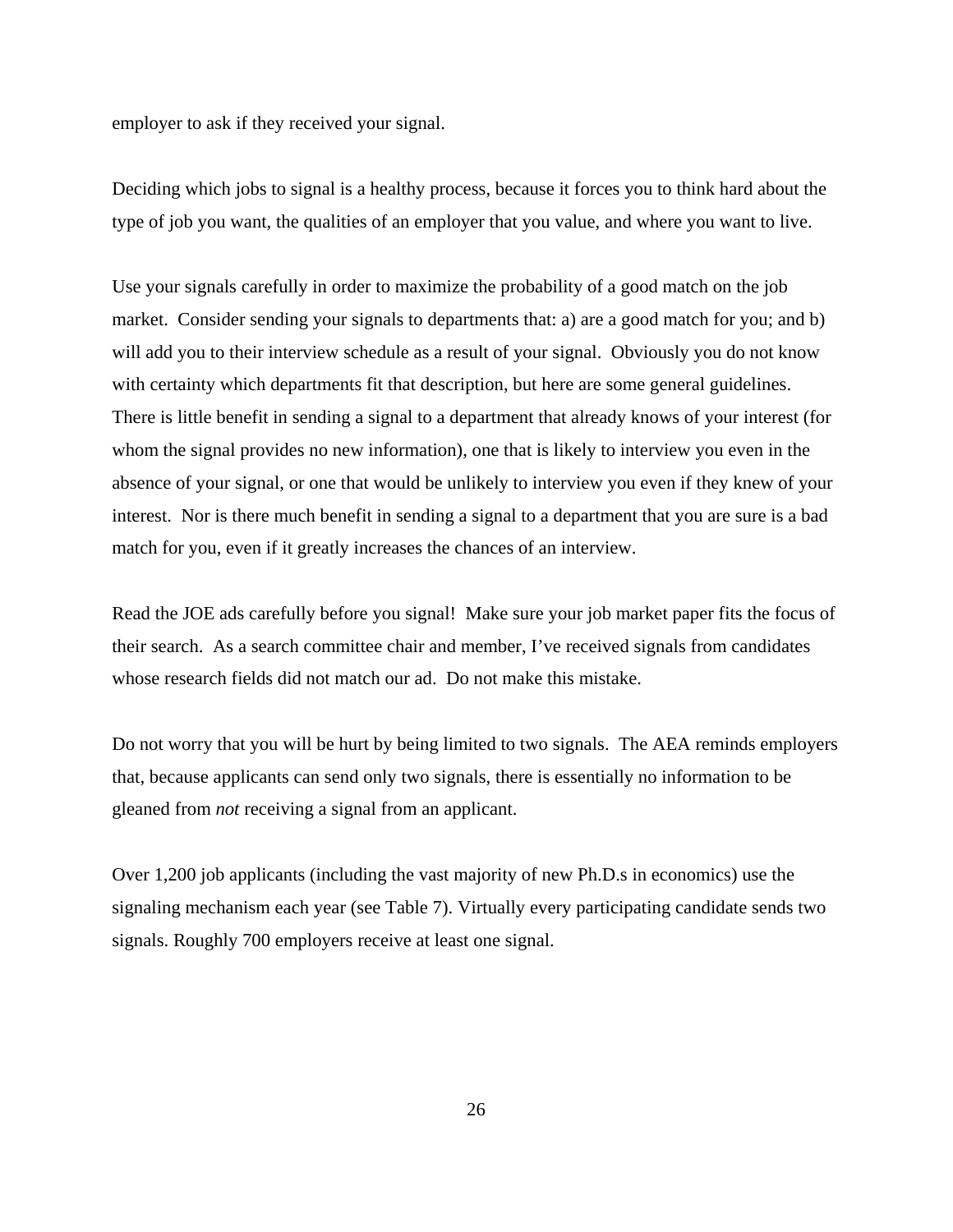| 2011-2013                                                                                                  |       |       |       |
|------------------------------------------------------------------------------------------------------------|-------|-------|-------|
|                                                                                                            | 2011  | 2012  | 2013  |
| Number of candidates sending signals                                                                       | 1,284 | 1,285 | 1,260 |
| Number of employers receiving signals                                                                      | 673   | 697   | 715   |
| Number of signals sent                                                                                     | 2.520 | 2,513 | 2,474 |
| $\theta$ , $\theta$ , $\theta$ , $\theta$ , $\theta$ , $\theta$ , $\theta$ , $\theta$ , $\theta$<br>$\sim$ |       |       |       |

## **Table 7: Job Market Signaling 2011-2013**

Sources: Siegfried (2014, 2013, 2012)

Consistently, many of the top signal recipients are concentrated in large cities such as Boston, New York, and Washington D.C., perhaps because dual job searches necessitate searching in large cities, or applicants simply want to live in big cities for other reasons.

A survey conducted by the AEA Ad Hoc Committee on the Job Market during the 2008-09 job market season found that 53% of employers reported gaining useful information from the signals they received, and that 41% of employers offered an interview to a candidate in part because of receiving a signal.

The AEA Ad Hoc Committee on the Job Market wrote a paper that summarizes the signaling data for 2006-2009; see Coles et al. (2010). In particular, the Committee estimated the effect of sending a signal on the probability of interview. First, survey data were collected; candidates who participated in the process were asked, "If you could have sent a third signal, where would you have sent it?", and candidates who did not participate in the process were asked, "If you had used the signaling mechanism, where would you have sent your signals?" Coles et al. (2010) analyze the sample of employers that were signaled, and those that would have been signaled according to the earlier questions, under the assumption that in all cases the applicant and the job are roughly equally good matches and the only meaningful characteristic that differentiates them is the presence or absence of a signal. Regression analysis indicates that employers who were signaled were 6.8 percentage points more likely to interview the applicant. When analyzed by types of employers, the effectiveness of signals appears particularly high for liberal arts colleges, schools in small towns, and departments ranked lower than 480. However, the Committee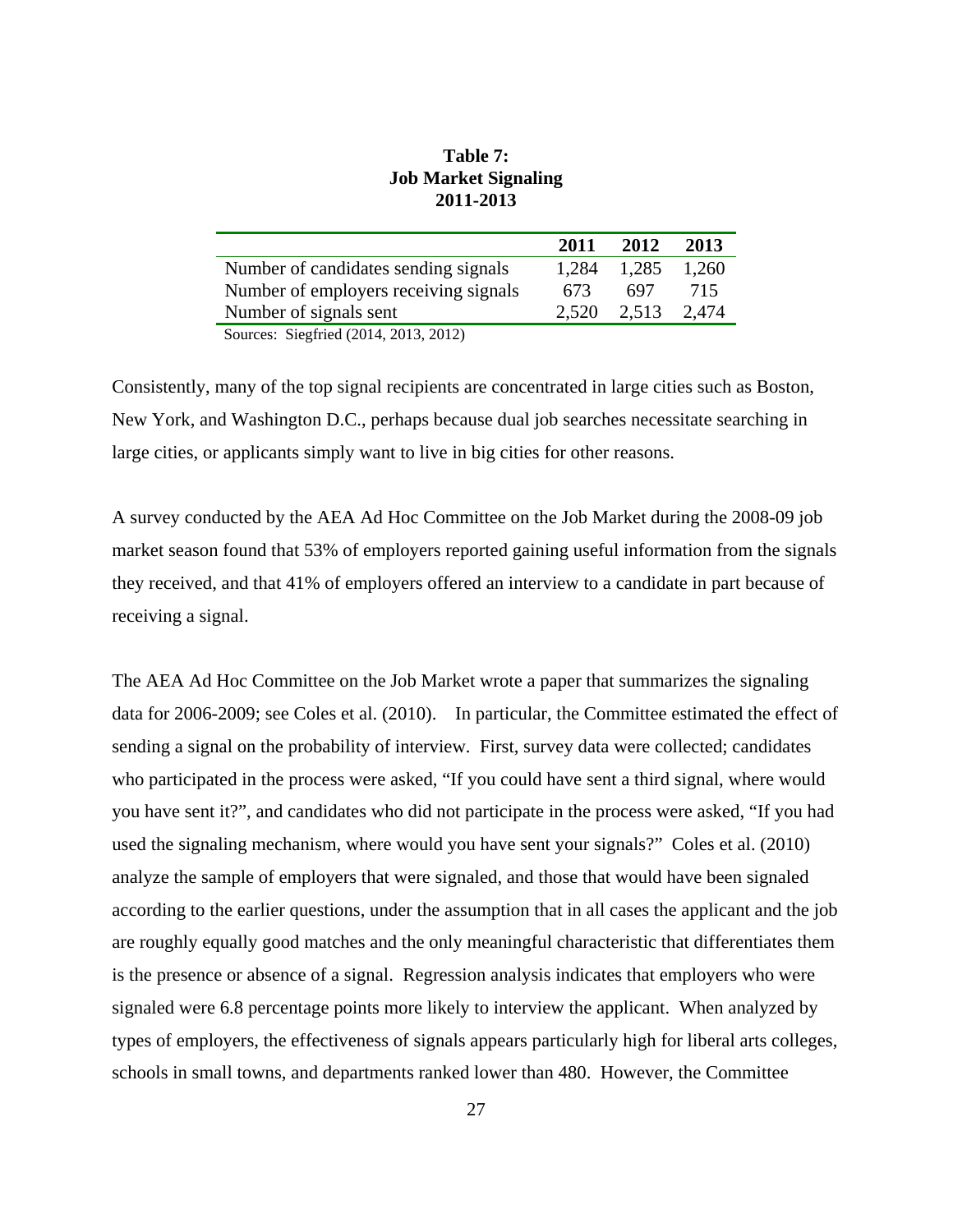cautions: "[T]hese results should be interpreted with care…these results should be interpreted as showing that signaling was associated with a higher probability of receiving an interview *for the particular candidates who signaled these particular employers*. Candidates deciding where to signal should choose employers appropriate for themselves." (Coles et al., 2010, p. 200).

If you receive an email from the AEA asking you to complete a survey about the job market in general, or signaling in particular, please do complete the survey. The ability of the AEA to monitor and improve the signaling mechanism, as well as the functioning of the overall job market, depends on your cooperation.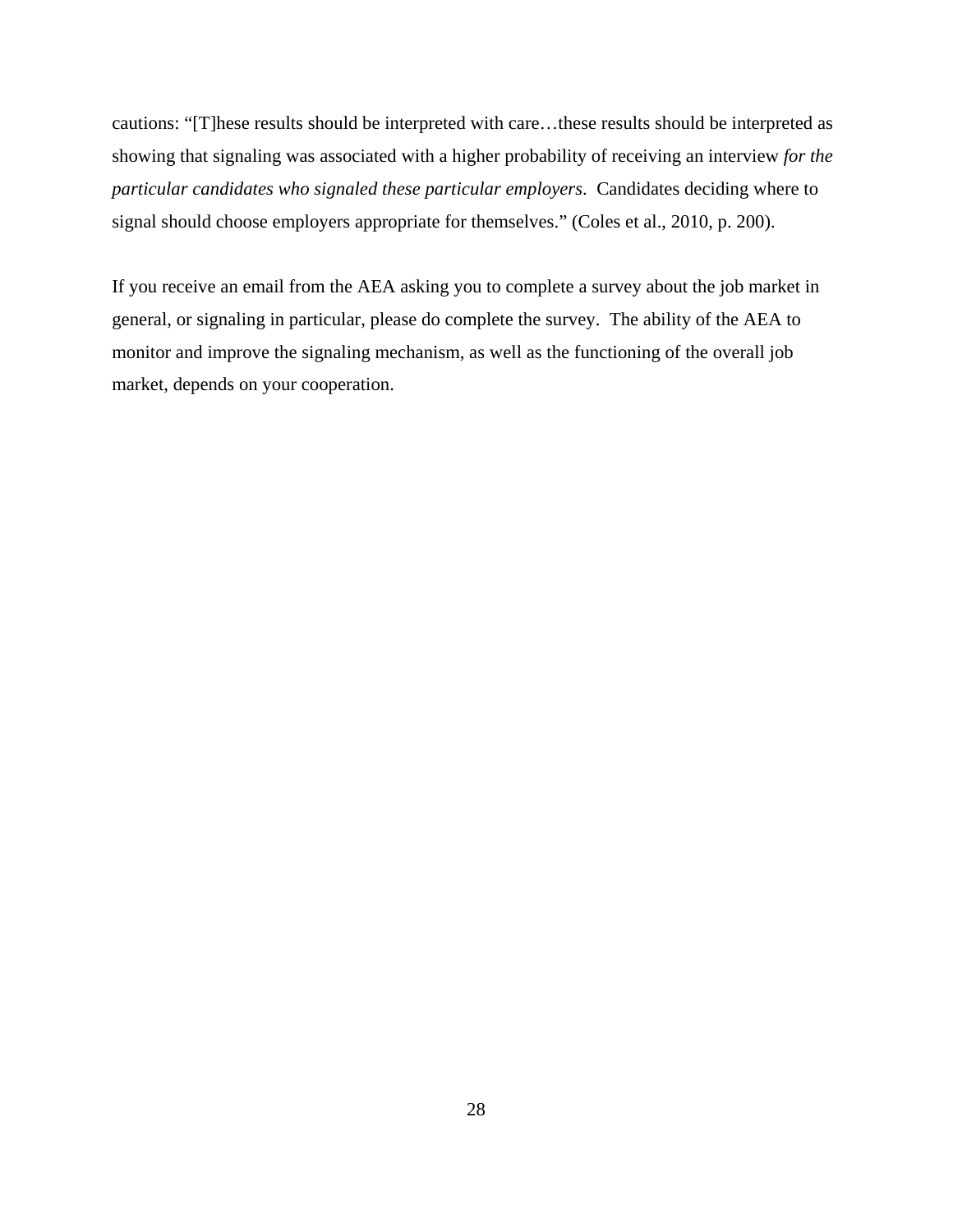### **4. Interviewing at the ASSA Meetings**

The vast majority of interviews for economists on the academic job market take place at the Allied Social Science Associations (ASSA) meetings. Prospective employers rent a hotel room or suite into which applicants stream for tightly scheduled 30-60 minute appointments throughout the meetings. Occasionally departments will interview at a table in a ballroom or in a restaurant over a meal. Interviews held in small hotel rooms may feel quite crowded, with interviewers perched on beds or leaning against walls. In the course of the ASSA meetings, departments may interview several dozen applicants for each job; the search chair (or entire committee) may sit in on every interview and as a result your interviewers may be more fatigued than you.

Before the meetings, review your interviewers' publication records and research interests. Take careful note of any papers in your area; understand how your work relates to theirs. Also, learn about other members of the department, the department itself, and the University. The internet makes this easy. Know what degrees the department offers and the relevant units on campus. Be prepared for the fact that interviewers may refer to university-specific programs or administrative units using acronyms.

Arrive a day before your interviews begin so that you can scout hotel locations. One former job candidate who ended up being ten minutes late to an interview because a cab driver couldn't make change for a \$20 bill recommends that, if you anticipate having to take taxis between hotels, make sure you have lots of small-denomination bills to pay for them.

Another reason to arrive early is so you can register for the conference well before any interviews. Keep your conference name badge with you at all times; you need to wear it to access areas of the conference, including the Job Placement Center (the location of the IllinoisJobLink). In past years, candidates have missed interviews when security would not allow them into the Job Placement Center because they lacked a conference badge.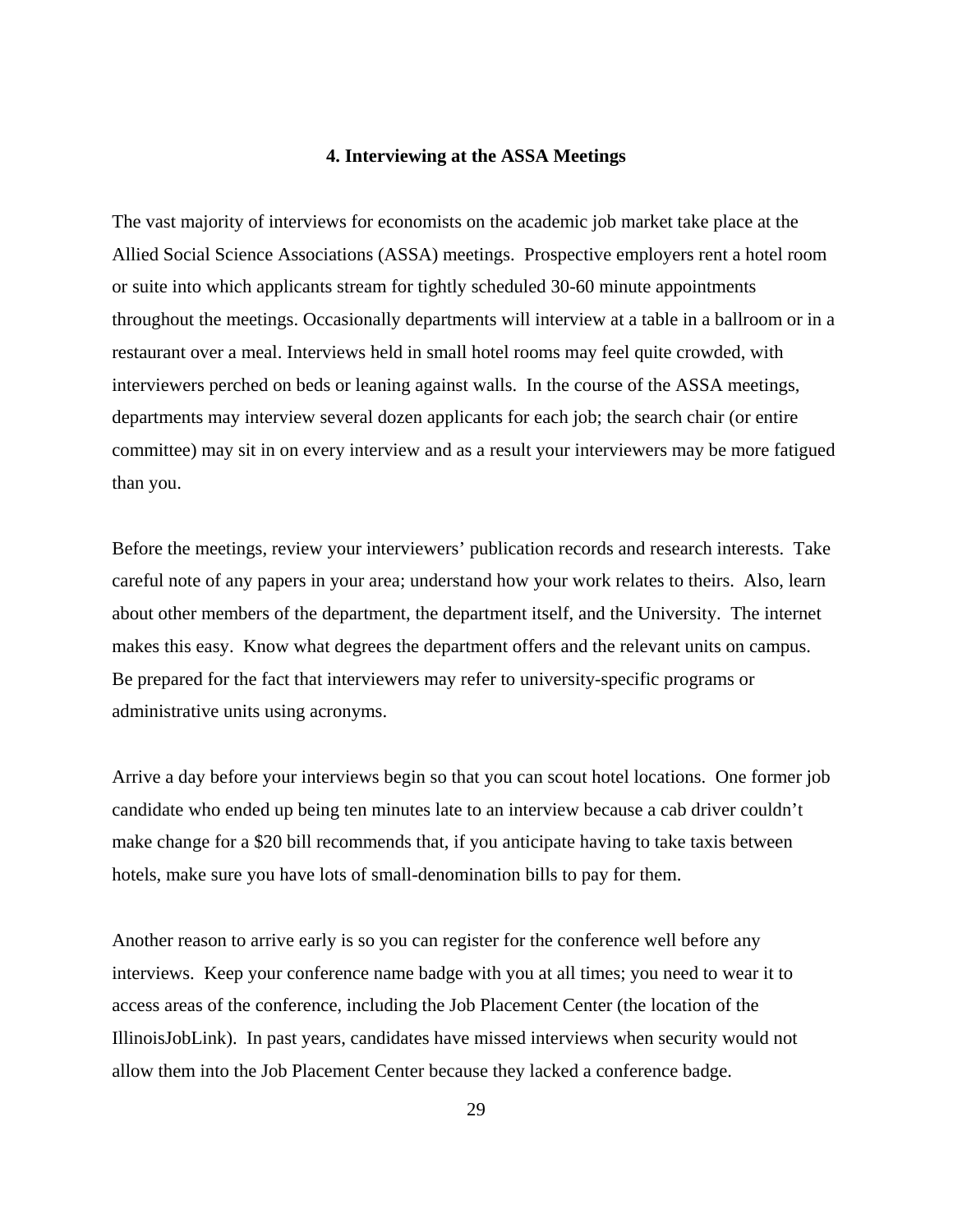The ASSA maintains a website which lists Disclosure Codes (which should have been given to you by prospective employers when they scheduled your interview) and the hotel names and room numbers associated with them.

https://www.aeaweb.org/Annual\_Meeting/disclosure\_codes.php

Unfortunately, it is not always possible to learn the locations of all of your interviews before the conference starts. The reason is that your interviewers must check into their hotels and then submit the room number before they can be included on the list. Don't be surprised if one or two of your prospective employers are tardy in submitting this information.

Interviewing at the ASSA meetings will be physically, mentally, and emotionally demanding. Try to minimize the strain by keeping to your regular schedule as much as possible. If you exercise, keep to your usual regimen. If you tend to eat a light breakfast, do the same at the meetings. If you drink the same tea every morning, you may find it reassuring to bring some with you. Don't overindulge in caffeine; you may not find convenient bathrooms. You will be running between hotels so before each interview glance in a hallway or lobby mirror to make sure that your appearance is neat. If you have a lot of interviews, you may have little time to eat or drink. Moreover, restaurants and coffeeshops in conference hotels will have long waits. Bring granola bars or other portable snacks with you in your briefcase and eat between interviews. One professor advises that you carry a bottle of water in your bag, in particular because sometimes you will have to take many flights of stairs because of longs lines for the elevators. You must make sure to eat and stay hydrated in order to remain responsive, cheerful, and relaxed.

Even though you may not attend any sessions, you are required by the AEA to register for the conference. Wear your name tag during interviews; interviewers will be talking with a few dozen candidates and your badge can help them remember to whom they are talking.

Occasionally interviewers will be running late and may ask you to stand waiting in the hotel corridor.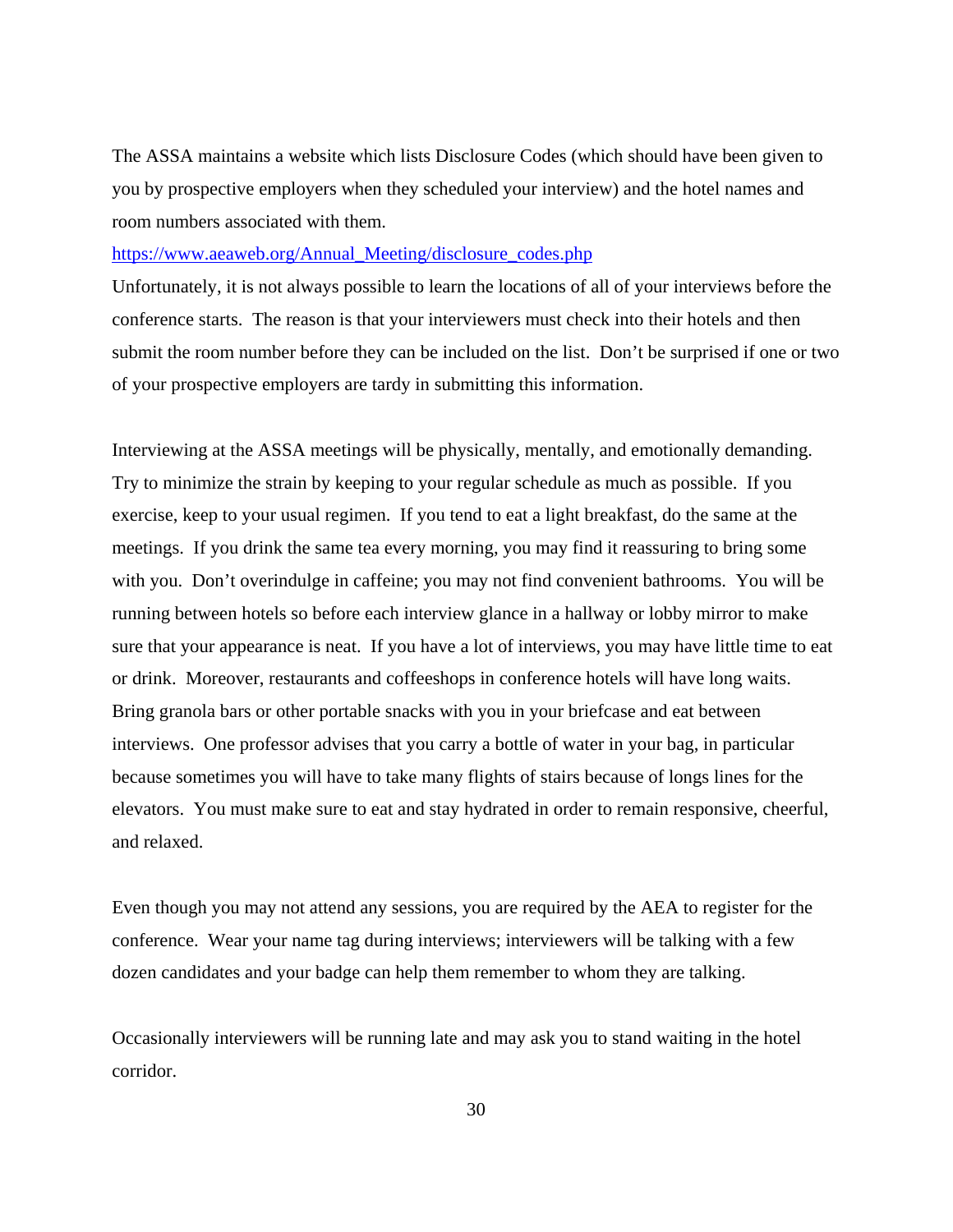Begin the interview by introducing yourself and shaking hands with your interviewers. Interviewers are looking for a pleasant colleague. Make eye contact, smile, and be friendly.

Interviews generally begin with a request that you describe your dissertation. Explain your paper in broad terms. The interviewers may know nothing about your field, so be sure to explain the economic intuition and logic of what you are doing and explain how it is of interest to a wide audience. Rehearse one-minute and five-minute summaries of your job talk paper until they are polished. (However, don't give the impression of reciting from a memorized script -- talk naturally.) The interview is not a seminar -- don't have an introduction, methods section, etc. Don't be afraid to admit the limitations of your work; you don't want to put yourself in the position of trying to defend something that's not defensible.

During each interview, keep in mind the parameters of the search (i.e. the field desired). Be prepared to explain why you are qualified in that field. You might think this is unnecessary; after all, they contacted you for the interview. However, getting the interview merely means that a few people in the department think you are worth talking to; there could still be serious disagreement over whether you are qualified in the field so come prepared to explain and defend your field-specific credentials.

Know where your research fits in the economics literature. Be able to explain how your current work fits into a larger plan for establishing your place in that literature. Have an intellectual discussion in the interview. Be relaxed enough to go with the flow of the conversation; avoid sounding defensive or scripted. Ideally you will show that you are interested in finding the right answer, not just in getting a job or publishing a paper.

Have a mental list of the most important things you want to communicate during the interview. Work these in when conversation lags. If there are reasons that you especially want the job, be sure to mention them. All else equal, recruitment committees want to make offers to people who really want the job and are likely to accept.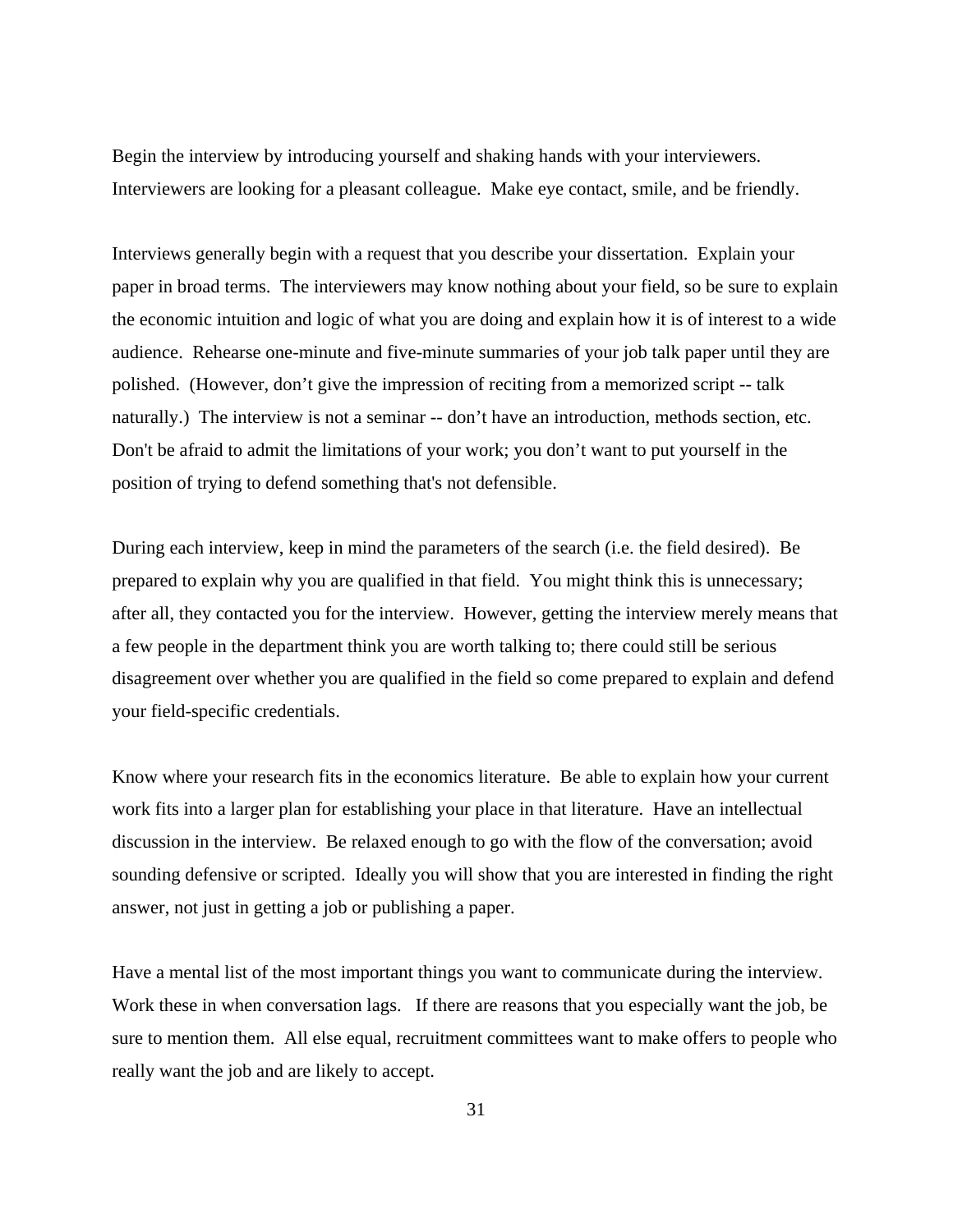After a dozen or so interviews you may forget what you've already said in that particular interview. Pay attention to what you've already said and try not to repeat yourself.

Candidates with empirical job market papers should expect a careful examination and detailed discussion of their identification strategy and empirical methods. Be sure you can clearly explain your identifying assumptions and the evidence and logic for and against them. A substantial fraction of the interview could be devoted to this discussion.

Also be prepared for "big picture" questions, which can take several forms; e.g.

- Why is this economics?
- Why is this an interesting question?
- Why should we care about your results?
- You will almost certainly be asked about the policy relevance of your work. Make sure that your answer actually does logically flow from your empirical results.

Have good answers prepared for these big-picture questions; it can be hard to think on your feet of a good and complete answer from scratch. Senator Edward Kennedy's 1980 Presidential campaign collapsed after he couldn't answer the question "Why do you want to be President?" in a televised interview. Be prepared to justify what you are doing.

Interviewers want to make sure that the job candidate is responsible for the idea behind the job market paper and the decisions made in it. They want to hire a smart independent thinker and good economist, not just a drone who takes orders from their advisor. Interviewers might ask:

- How did you get the idea for this paper? (Interviewers may be curious if your advisor simply handed you the idea.)
- Why didn't you estimate (an alternative regression model) instead?
- Why didn't you use (an alternative dataset) instead?

Employers want to hire people who will be productive. They want someone who will have defended their dissertation before starting the new appointment, and they want someone who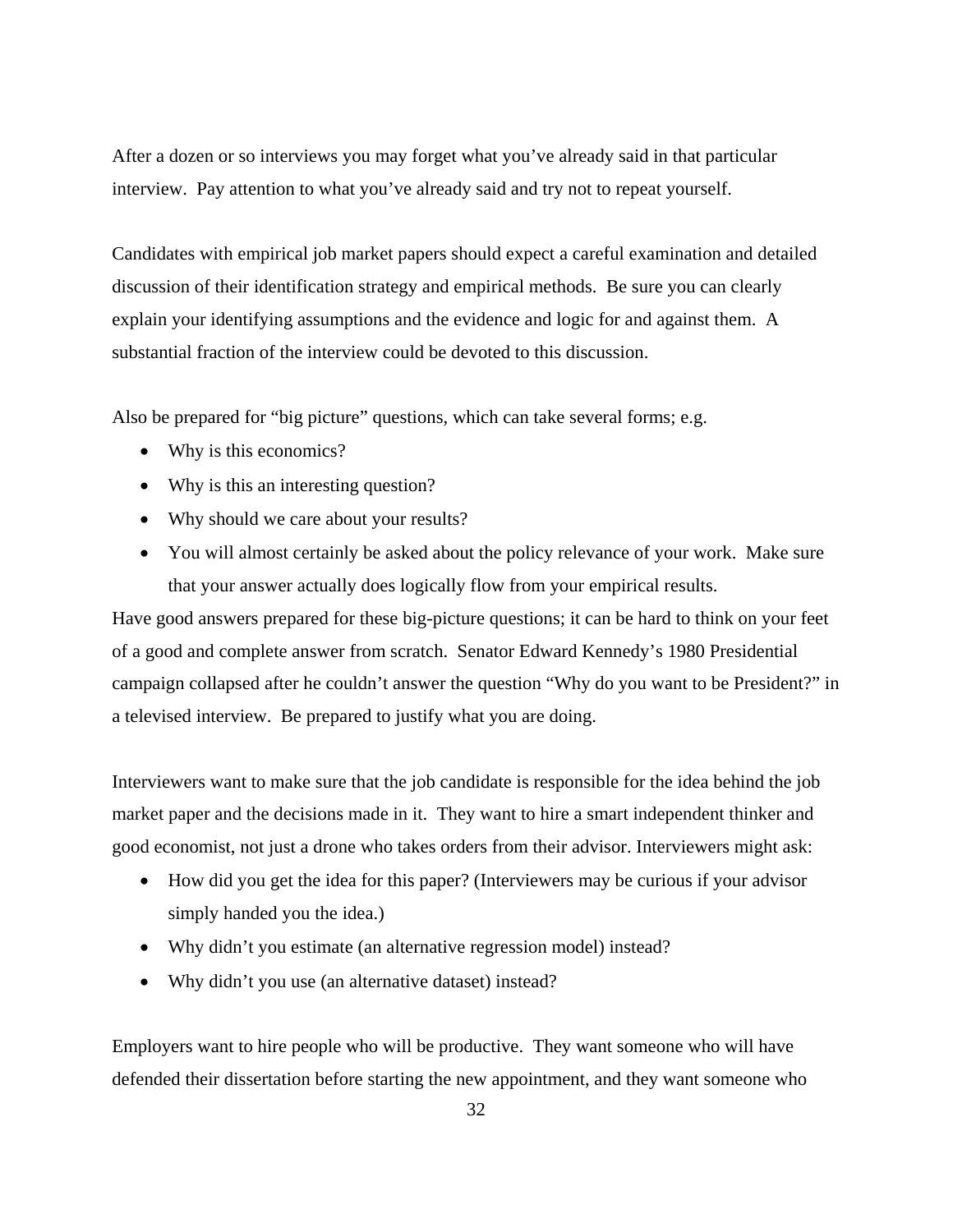will transition quickly to their next projects. So they might ask:

- What is your research agenda for the next five years?
- What are the next three papers you will write? (Be prepared to discuss the research question, conceptual framework, data, and methods on each.)
- When will you finish your dissertation?
- Do you plan to continue collaborating with your coauthors/advisors? (An ongoing working relationship could be good, if it leads to good publications and is a relationship of relative equals, or troubling if a candidate continues as a de facto research assistant on the advisor's projects because the candidate lacks original ideas.)

Interviewers may want to see how well you know your chosen field, so they might ask:

- To what journal will you send your job market paper and why? Who would be the ideal referees for it, and why?
- If you were to teach a Ph.D. course in your field, what would be the key papers on the syllabus?
- Which senior economists do you wish to emulate? Why?
- Tell us the best paper you've seen presented in a seminar recently, and explain what made it the best.
- Based on your reading of the literature and participation in seminars and conferences, where do you see (your field) going?

Interviewers may want to see if you know where you fit in the discipline:

- Will your research use structural models or a more reduced form approach?
- In general, what journals do you consider to be the appropriate outlets for your work?
- What will be your major conferences?
- Do you think you'd be happy in a department like ours? (Especially likely to be asked by interdisciplinary departments.)

In general, interviewers like to see if candidates are smart, can think on their feet, and are good communicators. They might ask: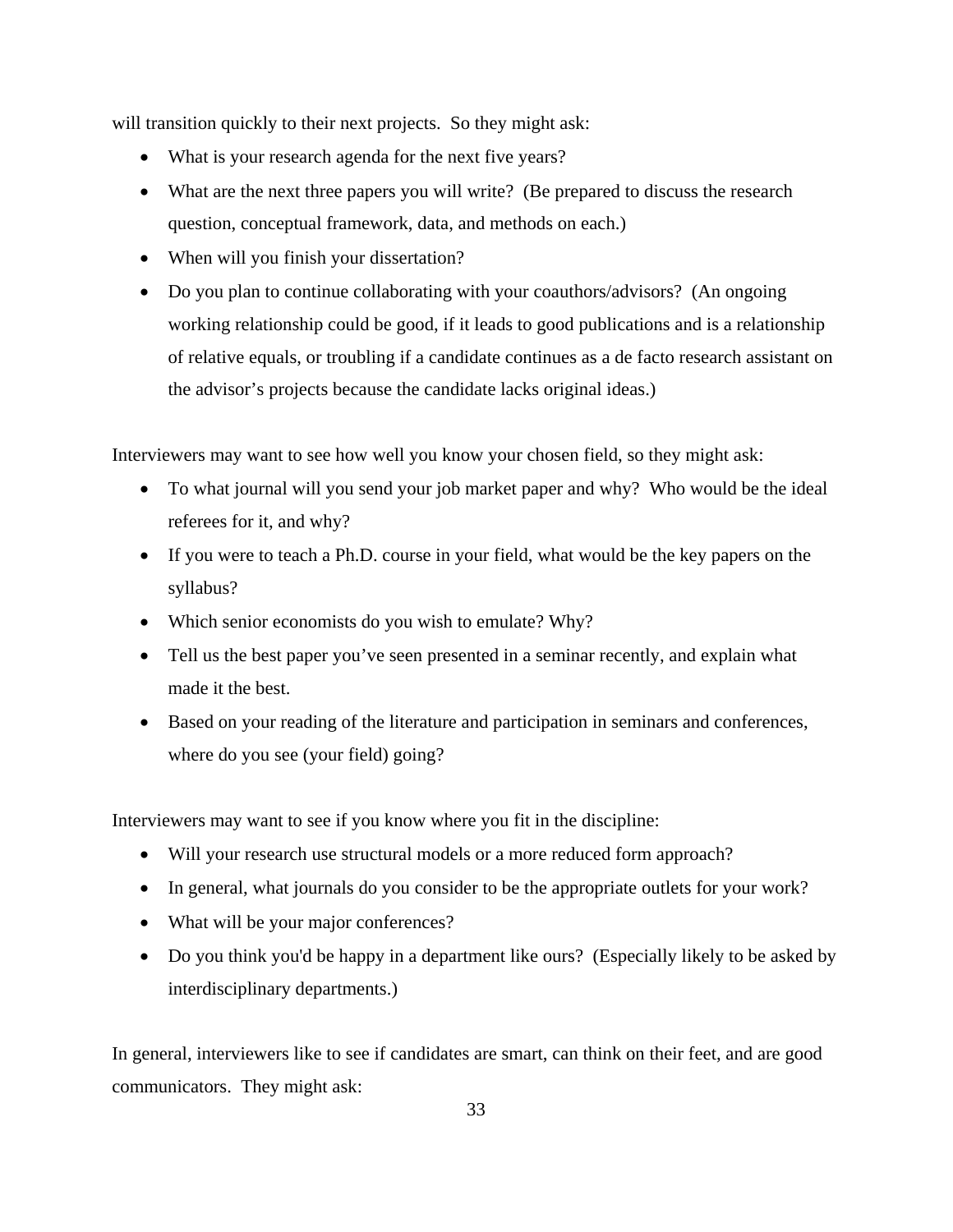- (Pointing to one of your paper's tables): Please interpret and explain this parameter estimate so that anyone could understand it.
- Be prepared for interviewers to ask about your papers other than your job market paper. I've heard interviewers say that they know the candidate can have a polished discussion on the job market paper, so they want to spend the entire interview talking about the other papers on the CV.
- In general, interviewers might want to spend some time talking about an issue unrelated to the job market paper but important in that field of economics, just to see how the candidate thinks and speaks extemporaneously.

Naturally, teaching institutions will devote more of the interview to talking about research than will research institutions. Here are some questions you might hear about teaching:

- What is your teaching experience?
- What would you like to teach? What textbooks or journal articles would you use to teach those courses?
- How would you teach? What is your teaching philosophy?
- How would you teach our students (undergraduate / masters / nontraditional / Ph.D. students) in particular?

Employers may also want to determine how good a match you think it is, and whether you'd be likely to accept an offer:

- Why are you interested in our school? What in particular led you to apply for a job with us?
- Is the location of our school (rural, regional) a problem?
- Where else are you interviewing?
- Is there anything you would like us to know that isn't on your CV or in your application? (This is an opportunity to explain why you think it's a good match.)

It's OK to ask for the motivation behind an interviewer's question, or to ask for clarification. You may be interrupted during your responses; this is normal and you should not panic or get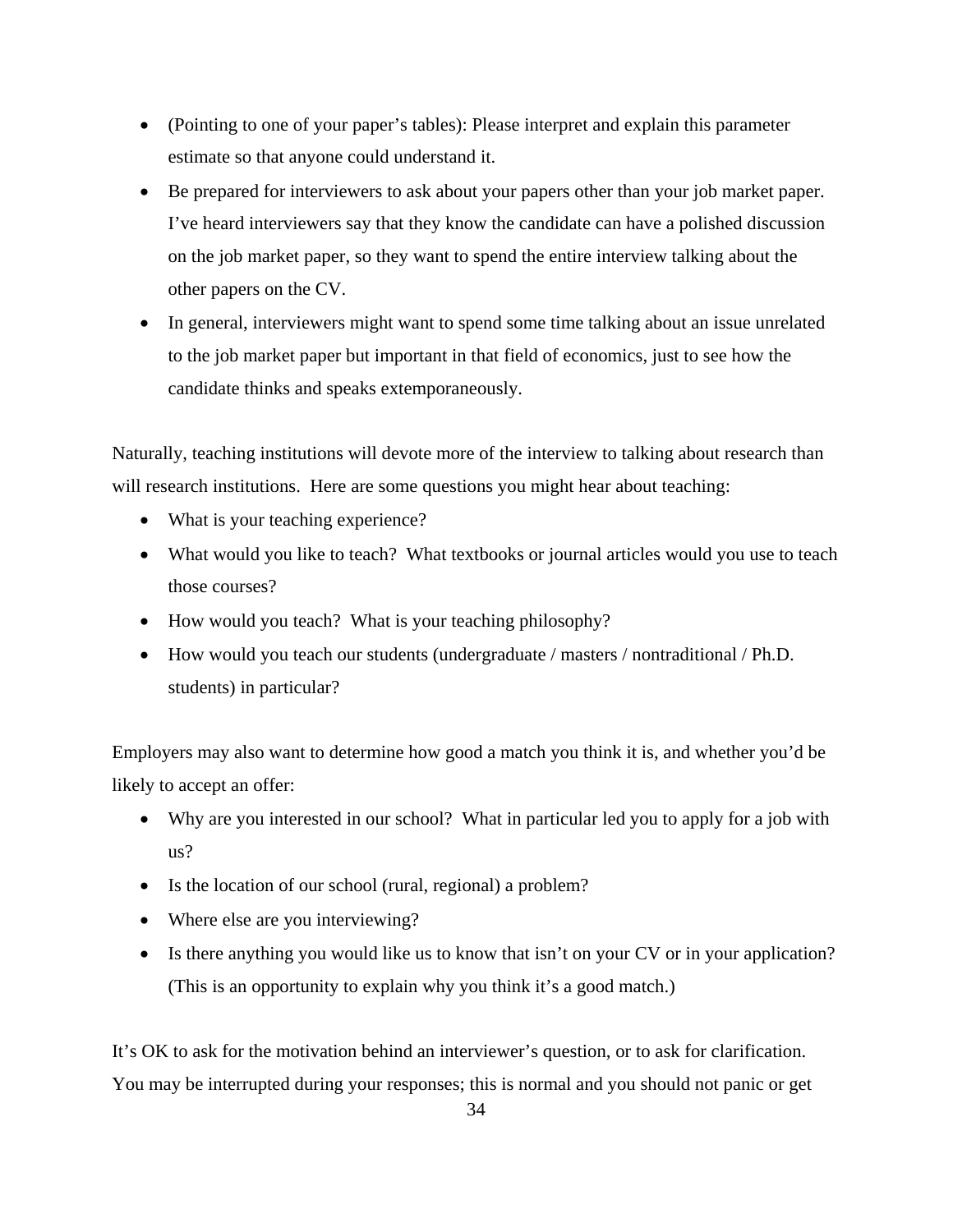angry. Do not try to dodge questions; to attempt to do so would insult the intelligence of your questioners. Consider all questions seriously and answer them as best you can.

Some graduate students have asked me for the "right" answers to these questions. There is no single right answer to these questions; you need to be introspective and really think about who you are as an economist, what your comparative advantages are, and what you are looking for in a job. Although there are no answers that are always right, there are of course answers that are always wrong: these are answers that reveal that the candidate is, e.g., unprepared, unintelligent, uninterested, or arrogant.

The U.S. Equal Employment Opportunity Commission (EEOC) enforces laws against employment discrimination on the basis of (e.g.) age, race, disability, and pregnancy. On the EEOC website http://www.eeoc.gov you can click on various links to see the Federal statutes and regulations applying to each type of discrimination. There are also state laws and regulations regarding employment discrimination, and these may be more stringent than the Federal ones. The Cornell Law School has a useful webpage that explains what to do if, during a job interview, you are asked a question that you think may be illegal:

http://www.lawschool.cornell.edu/careers/students/interview/ill\_questions.cfm

A friend who is a labor lawyer offers this advice that you should keep in mind in future years when you are conducting job interviews for your department: *From an employer's perspective, any question pertaining to the applicant's membership in a protected class (race, color, religion, national origin, ancestry, sex, sexual orientation, marital status, pregnancy, children, age, or handicap) should not be asked. Even though in some cases it may not be per se illegal to ask the question, if there is an adverse employment action down the road, the employee/plaintiff may use the question to show evidence of bias. Further, an employer should understand (but usually doesn't) that even if the candidate has "opened the door" to a topic that really shouldn't be discussed, the employer should not walk through that door and keep talking about it.*

Generally, towards the end of the interview time is reserved for you to ask the interviewers questions. You should asked informed questions, based on what you've already learned about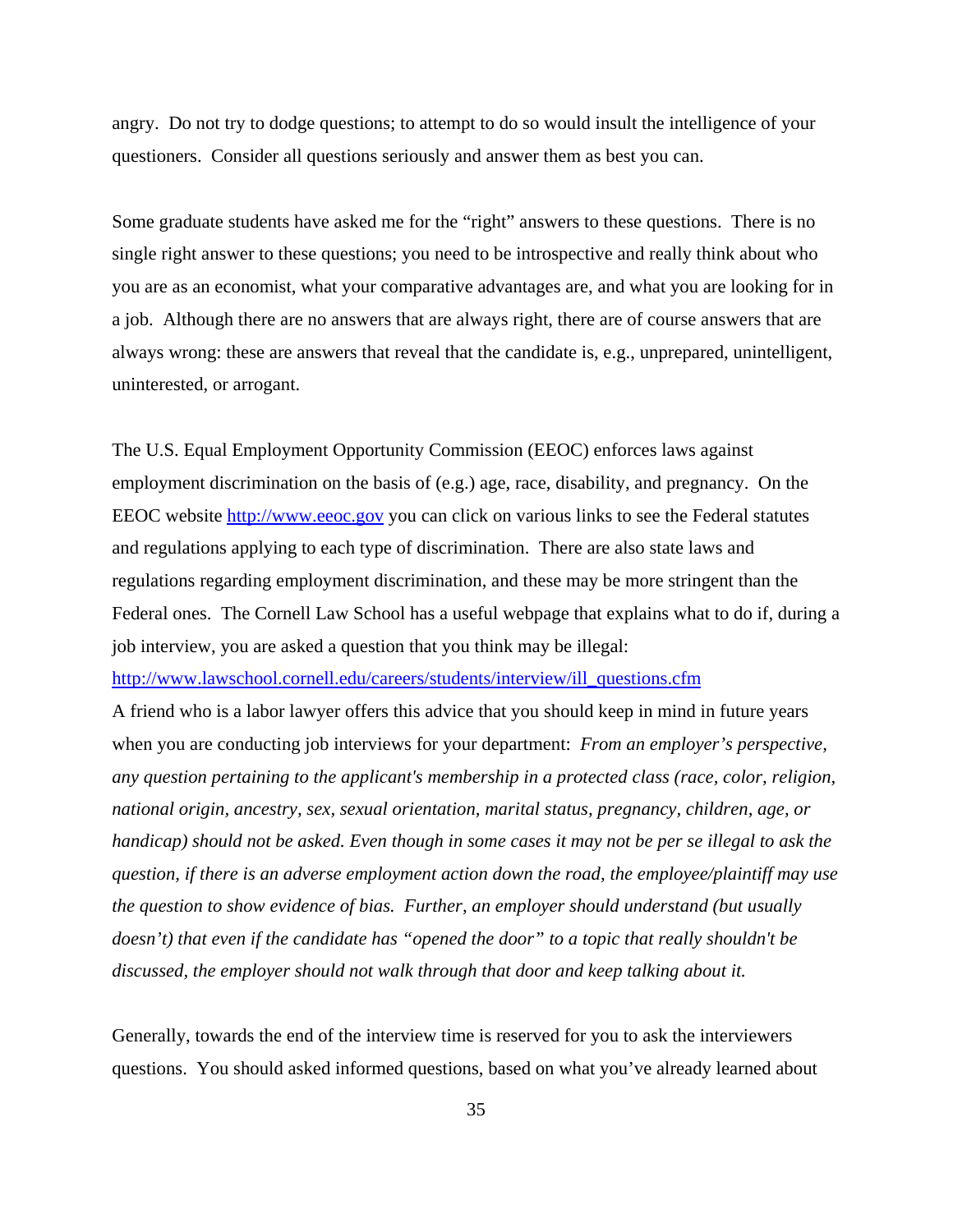the department and institution online; in other words, you should not ask questions that could easily have been answered with a simple Google search. Here are some questions you might want to ask:

- Tell me about your department's research environment. Is there much mentoring of junior faculty by senior faculty? What resources are available to help new faculty develop their research?
- How do you see me fitting in your department?
- What is the teaching load? What is the typical course reduction for new faculty? Would I have an opportunity to teach graduate students? Will I be able to teach courses in my field?
- What is the quality of the graduate students? To which fields are they most attracted? Are they involved with the research of the faculty? Are there resources to support graduate students as research assistants? What is your goal in educating graduate students: to produce academics and researchers?
- I saw on your web page that you have *N* faculty; is that the number of lines in the department? (If the number of faculty is well below the number of lines then that implies that the department might be hiring a lot of faculty in the coming years.)
- What are your expectations about grant writing by junior faculty? Are faculty allowed to use grant money to buy teaching reductions for the purposes of research?

Don't be afraid to refer to a list of questions that you want to ask. Doing so will help you remember to ask the important questions, allow you to keep track of the answers, and it signals to the interviewers that you've done your homework and are taking the interview seriously. (Do not refer to notes when responding to their questions!)

At the end of the interview, be sure to ask whom you should contact if you have any questions and when they plan to make their decisions about campus visits. Some may not make decisions for weeks while others may be calling candidates the next day.

After you exit each interview, try to jot a few notes about your impressions. It will be tempting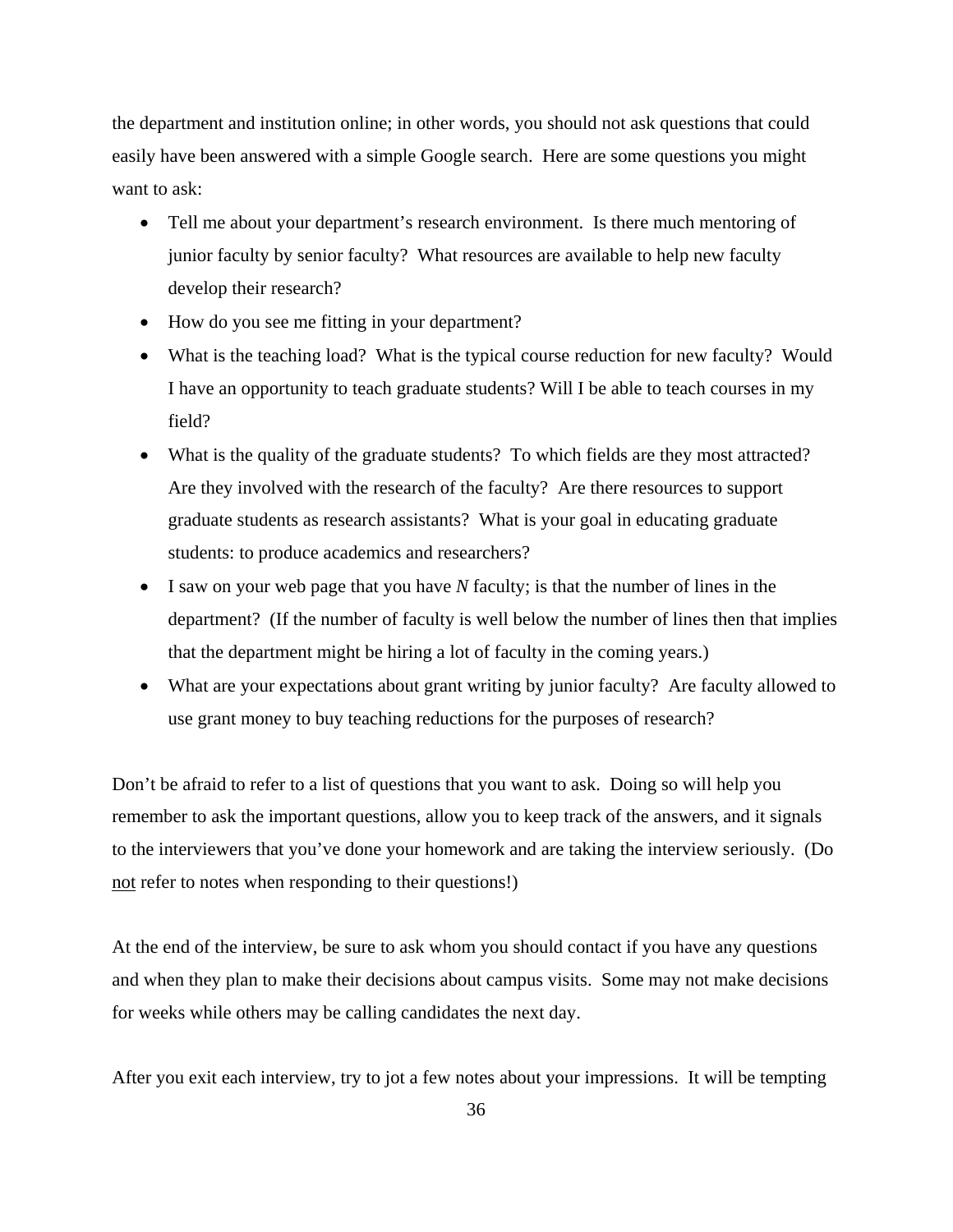to skip this if you are pressed for time but this can help you to later to keep each interview distinct.

Bizarre things can occur during interviews. I have heard stories of interviewers becoming ill, saying shocking things, watching TV, and not taking the interview seriously. If something like this happens, try not to panic but rather stay relaxed and be yourself.

You may have an interview that goes badly, leaving you feeling shaken. You must divorce it from your mind and go to the next interview as relaxed, cheerful, and natural as you were before the bad experience.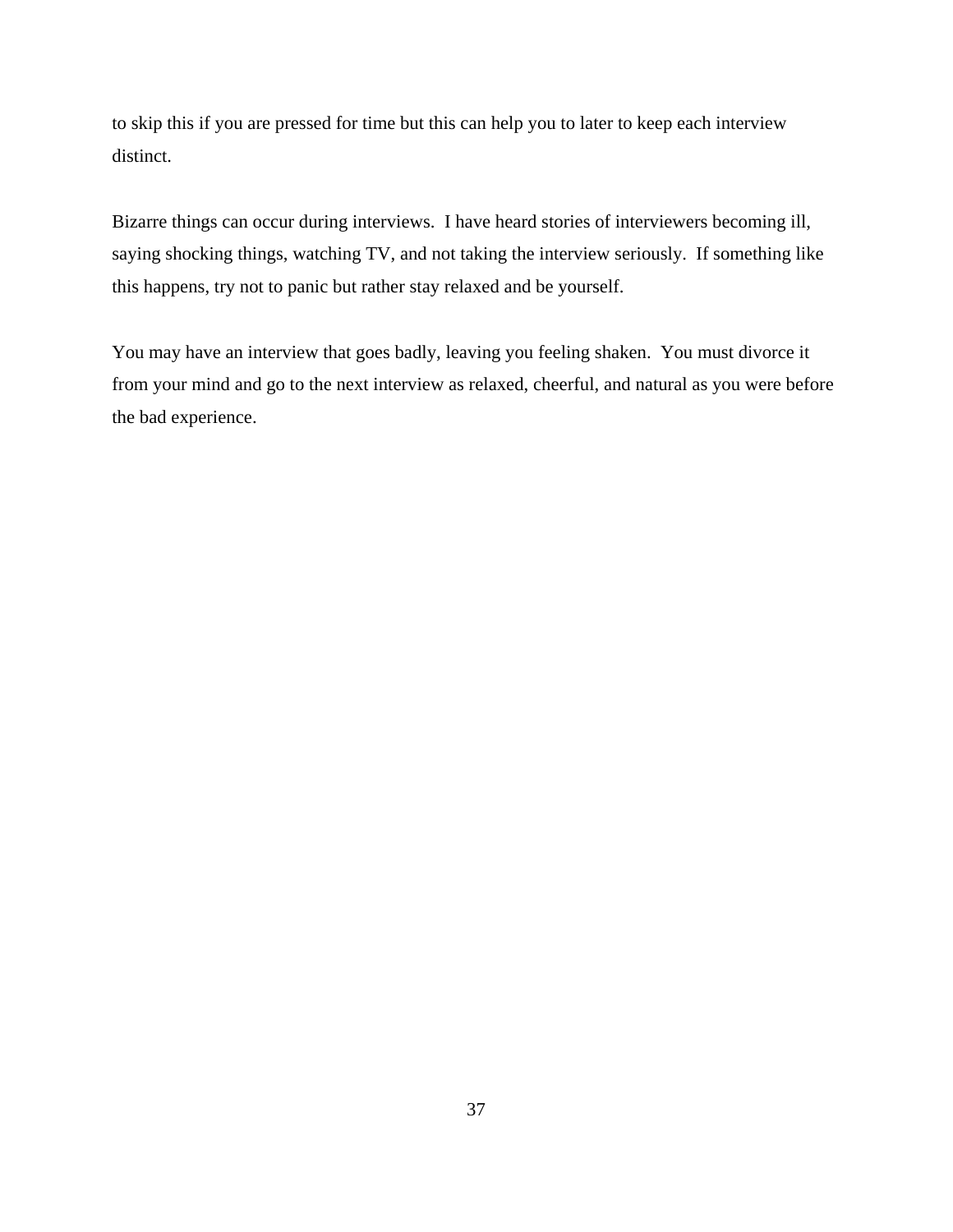### **5. Campus Visits**

Departments vary greatly in how soon they meet after the ASSA meetings to decide which interviewees to invite for a campus visit. Some departments arrange campus visits at the ASSA meetings, others call just days after, while others wait until the end of January or even the beginning of February. Candidates in whom the department is particularly interested may be invited for a campus visit prior to the ASSA meetings as part of the pre-emptive market. Most departments invite 3-5 people per job opening for campus visits, so a campus visit indicates that you are a finalist. You will not be informed if you are *not* going to be invited for a campus visit. If you are getting few or no campus visits by early February, meet with your advisors to discuss the problem and continue to apply for newly posted job openings.

You should decline an invitation for a campus visit if you know that you would refuse the job offer. Do not accept flyouts solely to increase your exposure. Campus visits can be extremely fatiguing; you don't want to be exhausted by the time you need to make a good impression for the department that is your top choice. Declining campus visits to departments you would never join is also a decent thing to do because departments have limited resources. If you receive many calls for campus visits, schedule your top six immediately and ask the others if you can call them in a few weeks to schedule the visit. Later, you can decline the invitation if things are going well.

Try to combine multiple campus visits with a single flight (especially if the flight is crosscountry); you can divide cost of flight between the schools so that everyone benefits from combining the trips. You may be invited to visit a campus that is close to another school that interviewed you but has not yet invited you to visit. It is acceptable to call the recruitment chair to explain that you are still interested in the department and that you'll be in the area for another campus visit so if they're still interested it is an opportunity to share the costs of the trip with the other department. However, do not be pushy.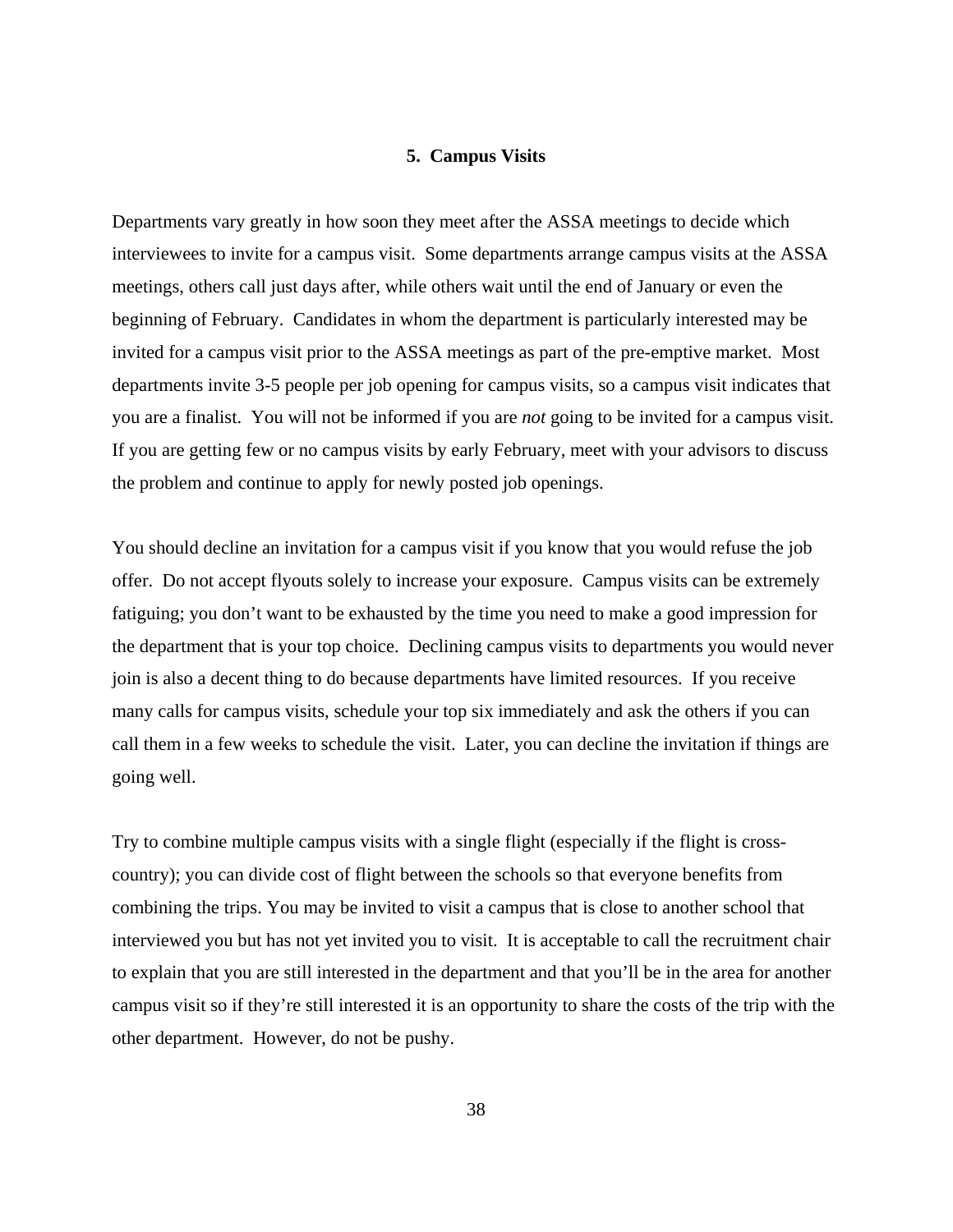On your campus visit you will present your job paper in a formal workshop and will meet with faculty and administrators individually or in small groups; you may have little in common with some of them. You will also have at least one dinner with a small group of faculty, which, though informal, is an important part of the vetting process. Teaching institutions may also require candidates to give a sample class lecture in order to evaluate their teaching skills.

Your interaction with potential employers is the first stage in a repeat game. The people with whom you are interviewing will be in the same profession as you for decades. Be courteous and friendly and even if they never make you a job offer they will remember you well. If you are arrogant or abrasive you will make things harder for yourself in the future -- some of your interviewers (yes, even those in poorly-ranked departments) will be refereeing your papers, evaluating your grant applications, and perhaps writing your tenure letters.

During your campus visit, don't be too intimate:

- Don't tease
- Don't flirt, even if you think someone is flirting with you—you're more likely to be hyperaware of little things and to misinterpret.
- Don't touch people in a familiar way (e.g. punching someone's shoulder in a jocular way, touching the person with whom you are talking)
- Don't address people in an overly informal way. Be aware of how people prefer to be addressed; for example, in some instances you should address people as Doctor or Professor, and even when going by first names be sure you use the right form of the first name; if someone prefers to be called Catherine you don't want to call her Cathy.
- Don't joke around too much -- you're likely to be a little hyperactive because of adrenaline and you may sound shrill or your humor may fall flat. You may be misinterpreted. Politically incorrect jokes are a particularly bad idea; be sensitive to issues of diversity.
- Don't tell personal stories. This is especially true of drinking and dating stories.

While you don't want to be too intimate you also don't want to be aloof, uptight, stiff or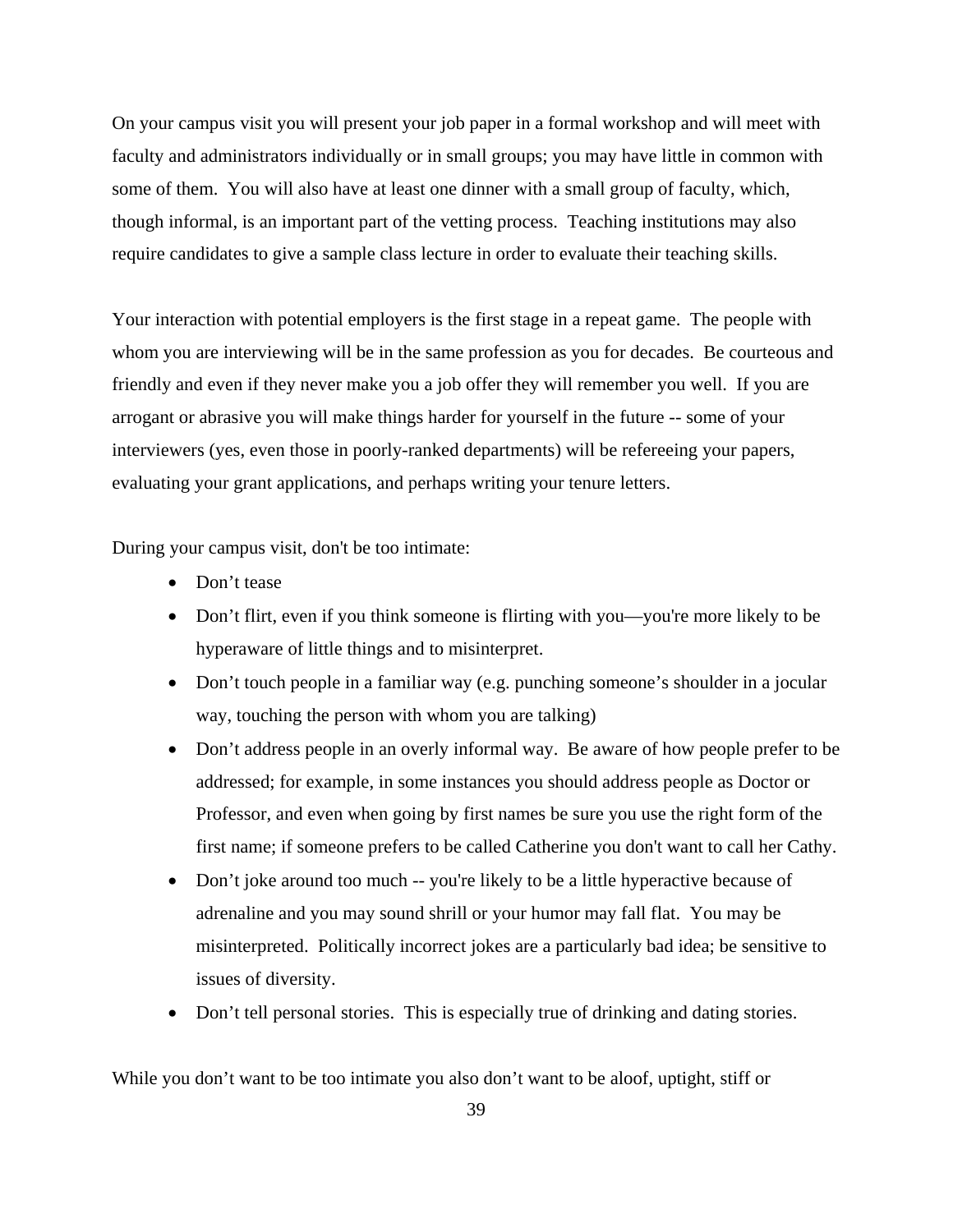unfriendly. It's a delicate balance. You want to come across as a relaxed and friendly future colleague.

Don't be too quiet. Initiate conversations. Go out of your way to say hi to people who are in your field or who have worked on a similar topic, even if they're not on your schedule; they will expect it.

At the end of your campus visit, ask whom you should contact if you have any questions and when they plan to make their decision. Again, departments differ in their ability to make a quick decision.

Departmental policies for reimbursement vary widely; some departments may have you book your ticket through a university travel office and have the hotel bill them directly so that you don't need to charge anything to your credit card; however, most departments will ask you to pay out of pocket for travel and hotel and submit the receipts for reimbursement. If you have lots of campus visits scheduled this can quickly exhaust your credit card's limit. Call the credit card company and ask for additional credit before you begin traveling. If you do pay out of pocket, don't forget to get copies of all receipts. Submit receipts to departments for reimbursement immediately after each trip is completed; if you wait you could easily lose the receipts or forget. Photocopy your receipts before submitting them in case the originals are lost.

The rest of this section on campus visits is divided according to your three activities during the visit: the interviews with individual or small groups of faculty, your job market talk, and the dinner with faculty.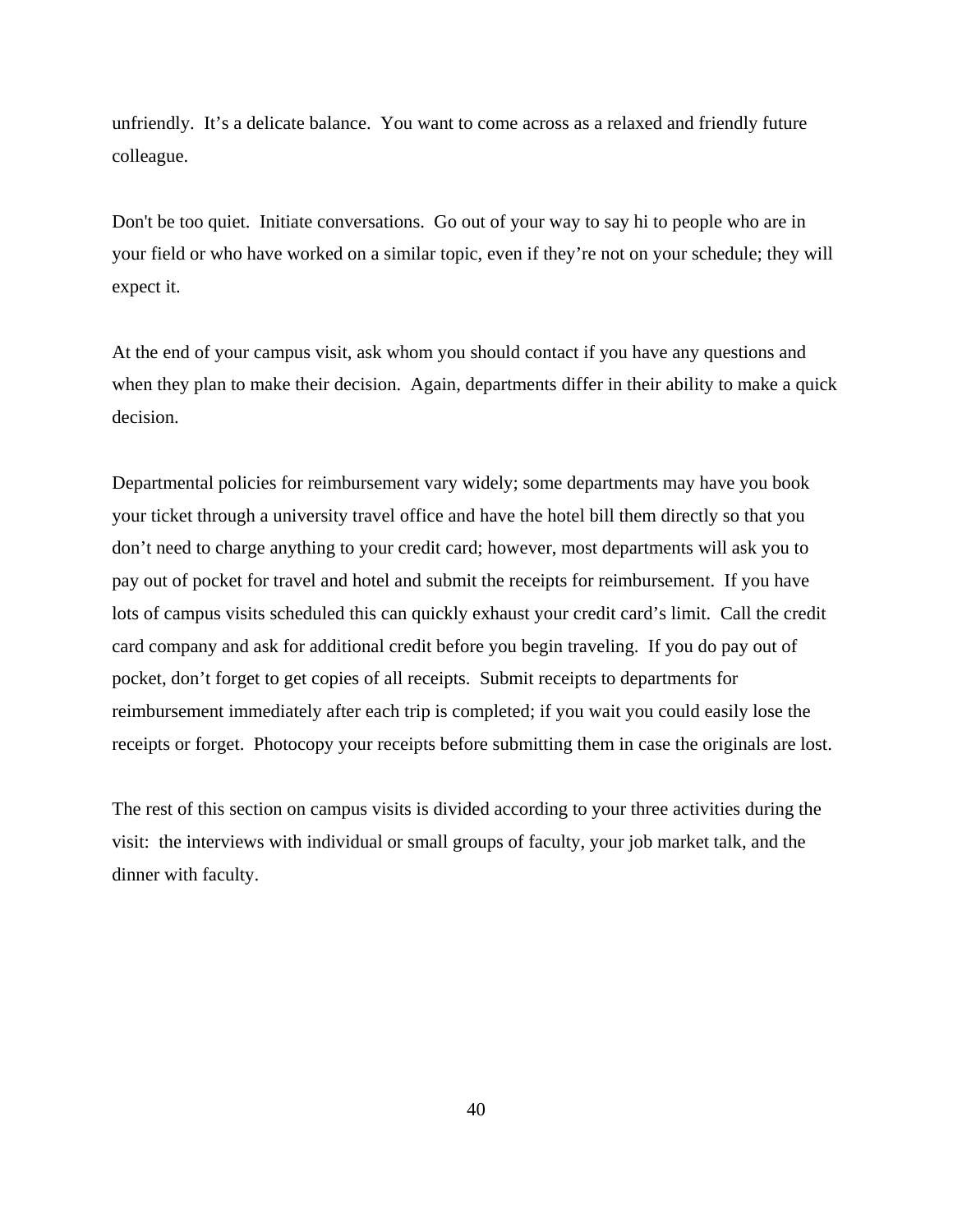### **a) Campus Visits -- Interviews**

Before departing for your campus visit, request a detailed itinerary of your visit. Visit the department web page and familiarize yourself with each faculty member you are scheduled to meet. In particular, look through their CVs to see if they have ever published in your area. Make notes and list a few things to chat about with each person. Itineraries for job candidates are often fluid, so be flexible and prepared to meet with members of the department who are not on the original schedule.

It is your job to make sure there are no dead times in an interview. Come with enough questions to fill a forty-five minute interview. It is OK to repeat your questions in interviews with different people. People will think that you are not interested in the job if you have no questions. Some interviewers may have been assigned to interview you and will be annoyed if you make it more work for them than it has to be. Bring a list of questions and record the answers; you will signal your preparation and interest. In addition to the questions listed under Section 4, here are other questions you might ask:

- What is your main research project at the moment? (It is important to ask other people about their research and discuss it in a way that reveals your interest in economic questions outside of your area.)
- Are you happy with the research environment here?
- How does this department compare to the others you've been in?
- What kind of courses are you teaching, and how much control did you have over that?
- Which seminars do you regularly attend?
- Are there any units outside of the department I should know about, for example, any interdisciplinary centers that offer research grants?
- What is the budgetary future of the department? Will there be more junior faculty hired in the near future?
- Were you satisfied with the start-up package provided to you as a new faculty member?
- How much committee work have you been assigned?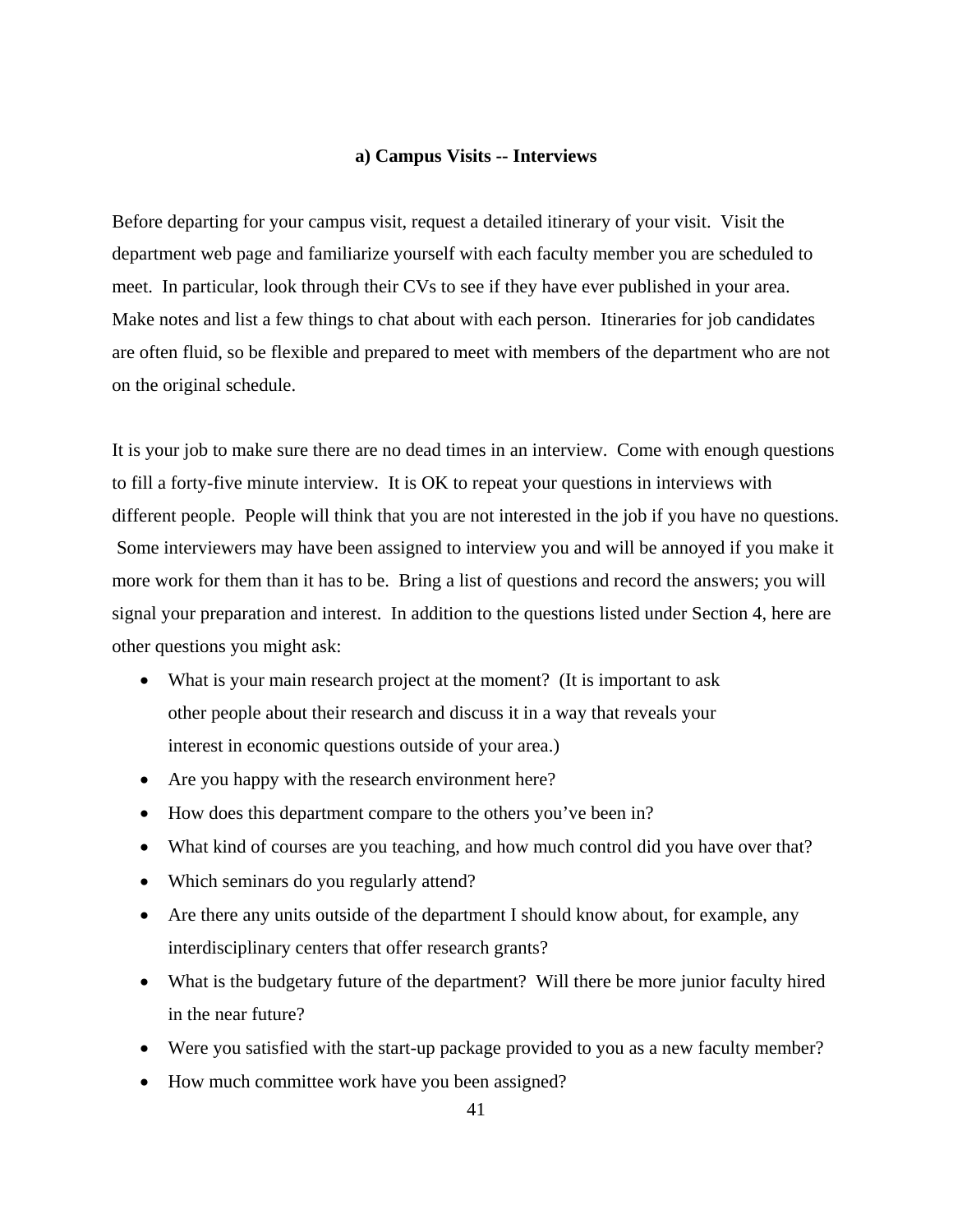- How do you envision the department changing in the future? Is there an intention to build in any particular area? What are your goals as (Dean / Chair)?
- How do you evaluate faculty for contract renewal and for tenure? What has happened in the last few tenure reviews?
- How strong are the links between the department and other units of the University?
- Is the administration supportive of the department (e.g. has there generally been agreement on tenure cases, is the Dean generous with resources)?
- How do you like living here? Where do faculty choose to live?

Do not ask about salary. In general, the only time to discuss it is after you have received an offer. A later section of this document provides summary statistics of recent salaries. Your more sensitive questions (e.g. about recent tenure cases in the department) should be reserved for private discussions with friendly junior faculty. In general you might want to ask junior faculty an open-ended question like "So, is there anything I should know about the department?"

Revisit the Cornell Law School webpage that explains what to do if, during a job interview, you are asked a question that you think may be illegal:

http://www.lawschool.cornell.edu/careers/students/interview/ill\_questions.cfm

Don't belittle your own work out of a sense of modesty (or anything else). You should be excited about your work, enjoy it, and take pride in it.

Interviewers are looking for good colleagues and neighbors. Concerns about personality can eliminate candidates from consideration, no matter what their other qualities.

Academia is gossipy. An interviewer may ask you confidentially, "What's it like working with Professor X?" or "I've heard Professor Y can be hard to deal with." Until you have a degree in hand and a job contract signed it's unwise to tell anecdotes about your advisors. Even then, you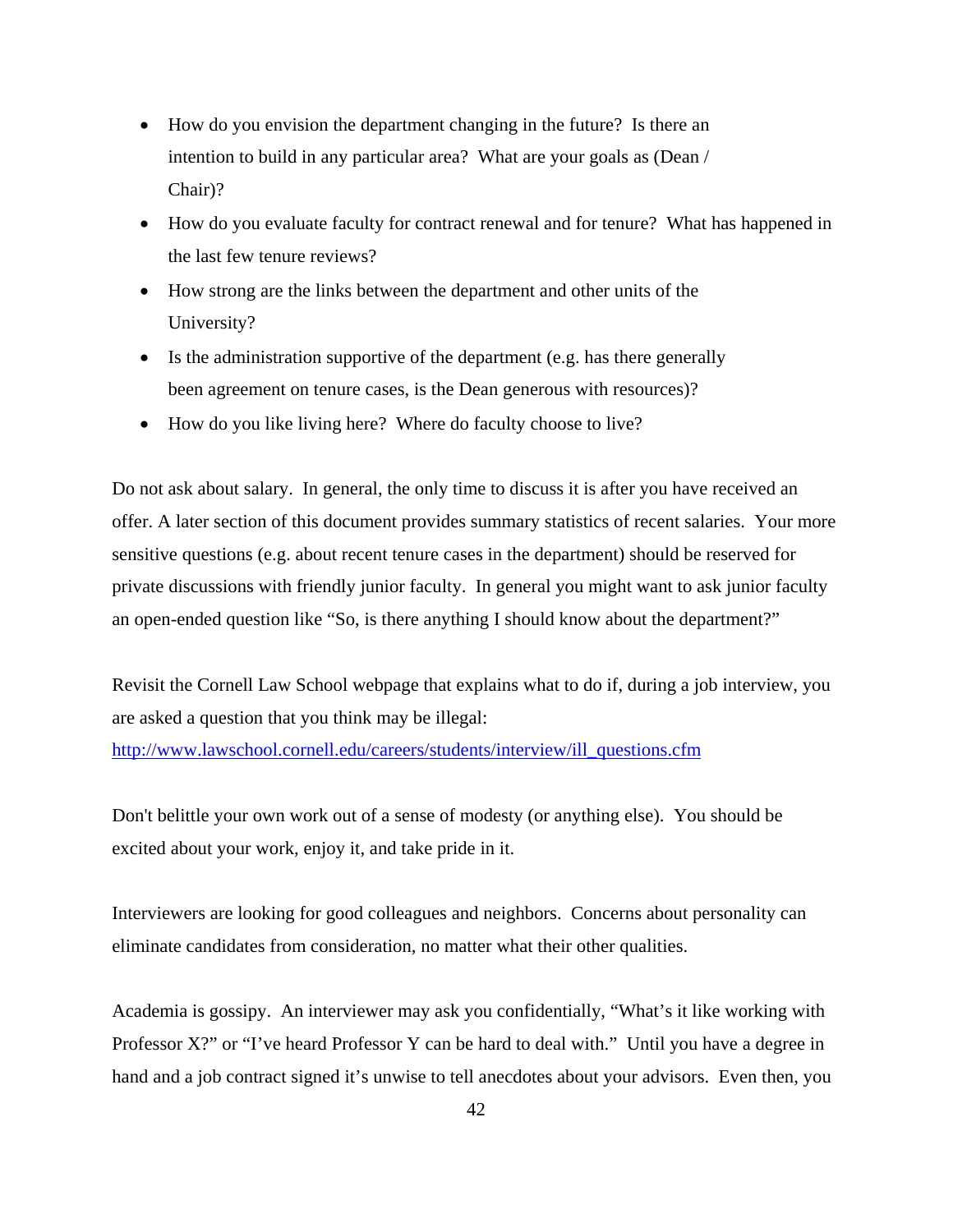should expect that your comments will be repeated.

## **b) Campus Visits – The Job Talk**

The most valuable asset on the job market is a high-quality, polished job talk. Practice it again and again for different audiences. Draft answers to anticipated questions. Know it well enough that you can make a lot of eye contact instead of reading from overheads. At some point you may become sick of your job talk but maintain your enthusiasm and keep it fresh.

Holmes and Colander (2007, p. 60) emphasize: "Know your audience. If there will be students or non-economists in the audience, tone down the pyrotechnics. Failure to do so signals either little interest in engaging the audience, or an inability to convey technical concepts to nonprofessionals."

When planning your talk, leave time for interruptions. It is important that you be able to explain your results and implications clearly, without having to skip slides or talk very fast because you're running out of time.

Jesse Shapiro offers good advice on "How to Give an Applied Micro Talk": http://faculty.chicagobooth.edu/jesse.shapiro/research/applied\_micro\_slides.pdf Thomson (2001) is a comprehensive guide to the oral presentation of economics research.

Make sure that your PowerPoint slides are legible. Do not cut and paste into your PowerPoint slides a full table from your dissertation – people will probably not be able to read it. A font size of 20 is the minimum.

When creating your graphs and figures, keep in mind the advice in Jonathan Schwabish's "An Economist's Guide to Visualizing Data":

https://www.aeaweb.org/articles.php?doi=10.1257/jep.28.1.209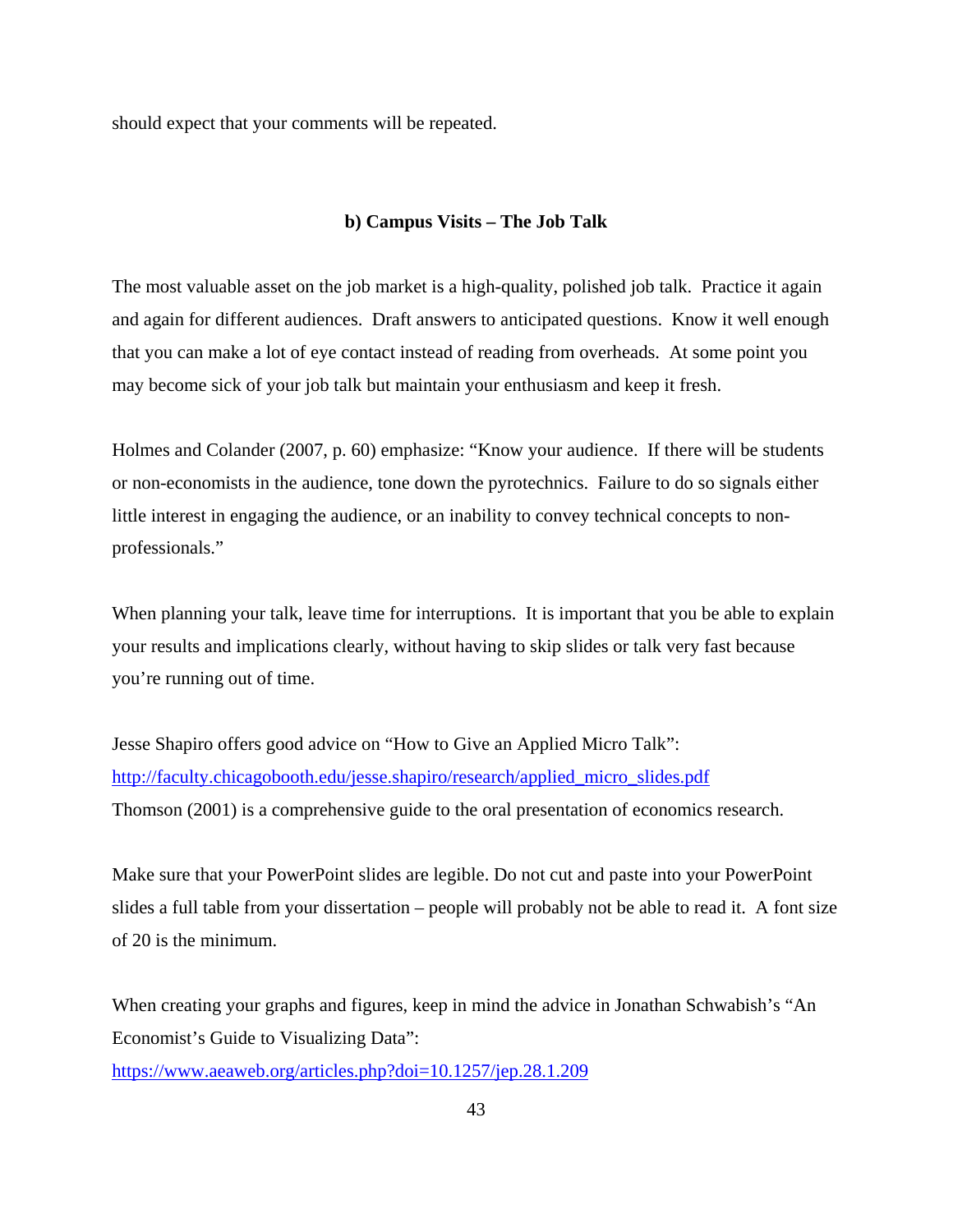More generally, Tufte (1983) is a classic reference on the effective presentation of quantitative information via graphs and charts, and Tufte (2003) is a pamphlet on how to design an effective PowerPoint presentation.

Have backup copies of your presentation available. Save it to your laptop and to a USB pen drive, and also email it to yourself. I met someone who, on the way to give a job seminar, accidentally dropped down an elevator shaft the USB drive that held the only copy of her job market presentation she had with her. (A janitor dug through the garbage at the bottom of the shaft while the seminar audience waited, and recovered it so she was able to give the seminar.) Don't leave anything to chance: email yourself the latest version in addition to having it saved to a USB drive.

The schedule for visiting job candidates typically includes 30 minutes for preparation just before the job talk seminar. However, don't count on getting that time – it frequently gets crowded out when you're running late or it is converted into one additional interview.

At the beginning of your talk, provide an outline of the talk and quickly summarize your findings. You might be tempted to wait until the end of the seminar to announce your findings, but a seminar isn't a murder mystery in which knowing the ending ruins the show. You want people to know your findings as soon as possible. Moreover, some people will have to leave your talk early, and you want to ensure that they too understand your results.

Emphasize why your paper is of interest to all economists, not just those in your field. Put your research in the context of the previous literature, but spend little time criticizing the previous literature. Instead of emphasizing the negative aspects of what others have done, emphasize the positive aspects of what you've done. Make sure that, when you are citing literature, you correctly pronounce authors' names.

While you talk, people will raise their hands with questions. Don't stop in midsentence to call on them; this is jarring and distracting. Instead, finish your complete thought and then ask their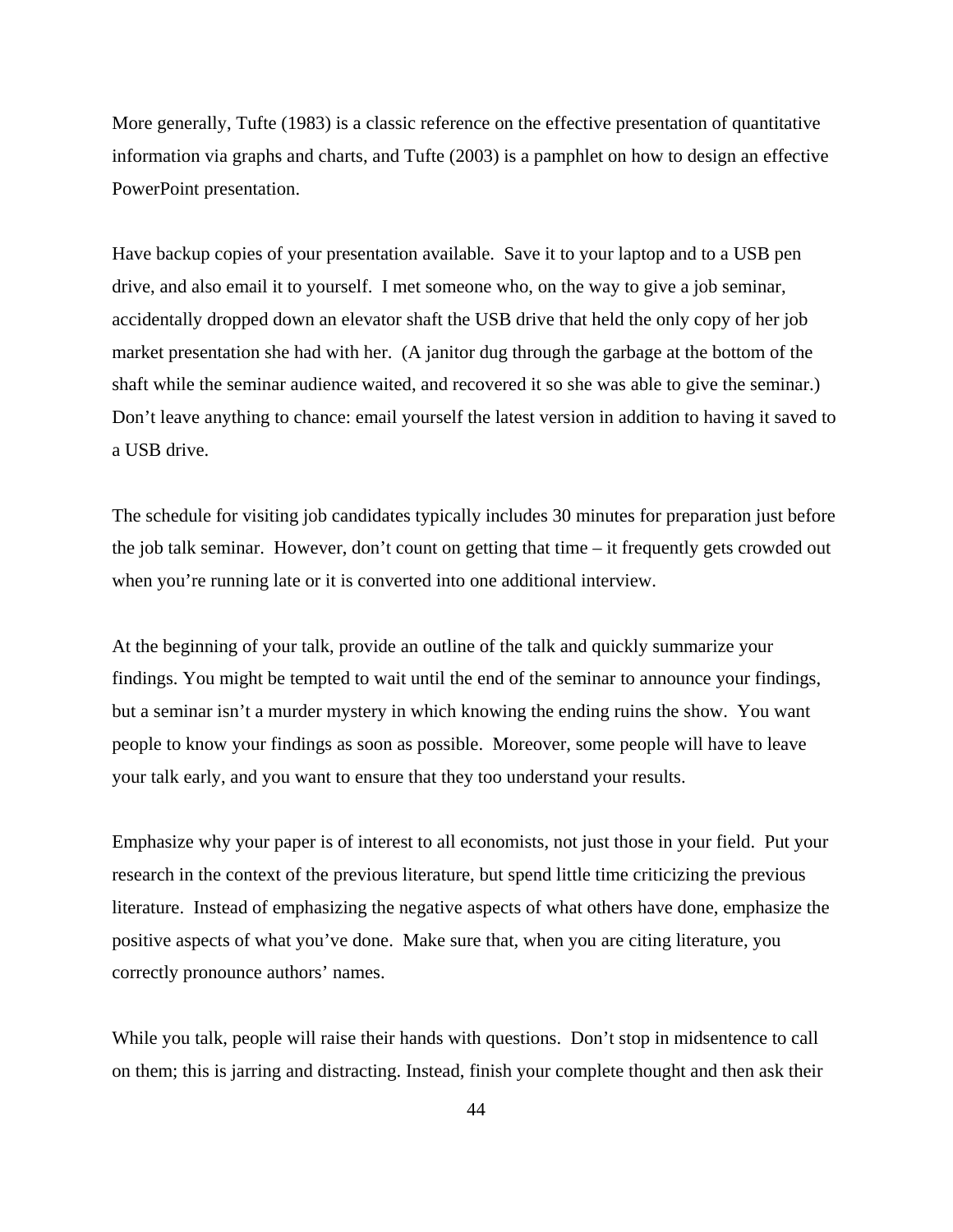question. (If you're worried that they'll think you haven't seen them you can acknowledge them with a nod and an index finger to indicate "one minute" while you finish talking).

Audience members may ask you major questions that anticipate your future slides. Sometimes job candidates, in a desire to answer all questions immediately, will start skipping around their presentation; this risks losing the narrative and creating confusion. If you have prepared slides coming up that answer the question, you can say: "That's a great question but I'm going to hold off on it for now because I will get to that in just a few slides." This allows you to better control the timing of your talk and the order in which topics are addressed.

During the seminar, if there is a major disagreement about facts that drags on, and you are concerned about losing too much seminar time, you can say something like: "We should probably talk about this after the workshop, because I had a different impression of the facts … OK?" This will acknowledge their point without agreeing with it and allow you to proceed with your presentation. As a speaker, being able to control a seminar in a diplomatic way is a difficult and valuable skill. Domowitz (2001) goes so far as to say, regarding your job talk seminar, that "Loss of control = loss of job."

It is important to come across as a nice person. That said, a little fire in the belly is a good thing. If someone harasses you during your seminar or in an interview you don't need to keep a smile plastered to your face; you can and should stand up for yourself and your work. Uncontrolled outbursts of anger or frustration are always bad. This is a fine line to walk.

Do not try to dodge questions during your job talk; answer them as best you can. When people give you comments, write them down. This serves several purposes: 1) it will help you to remember the critiques of your paper, which will guide your future revisions; 2) it indicates that you are listening to what people are saying; and 3) it can be used to provide closure when there's a disagreement -- you can note the person's complaint, thank them, put down the pad and move on with your talk.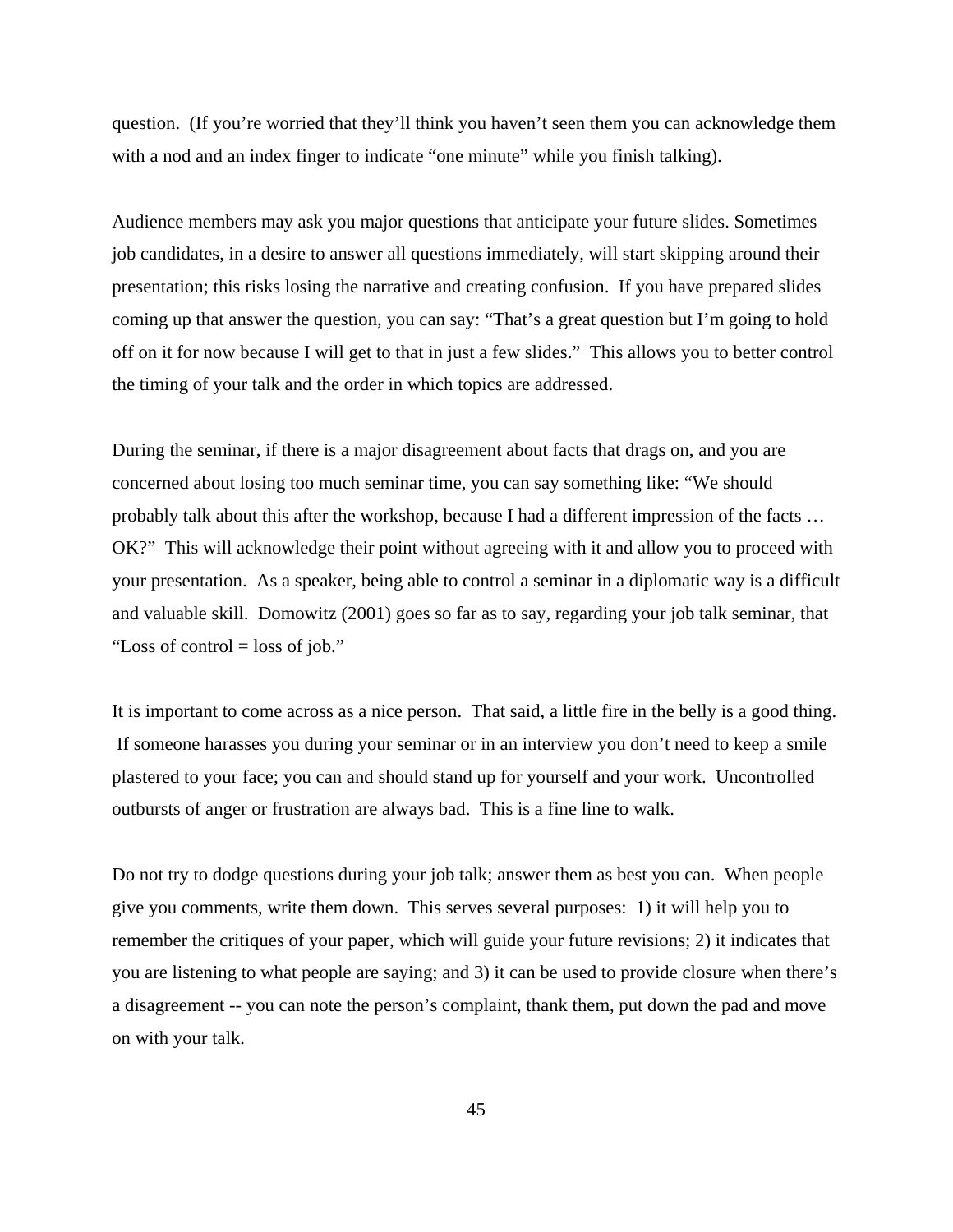In the course of reading for your dissertation, you should have absorbed enough institutional knowledge about the subject of your job talk paper that you are the foremost expert in the seminar room. Fair or not, if you don't know much institutional knowledge about the area of your job talk paper, people may assume that your work is superficial. For example, if your paper is on food stamps, seminar participants will expect you to know details like eligibility levels, the extent to which food stamp programs vary across states, when the program was created, and how the food stamp program was affected by welfare reform. Institutional knowledge may be especially important in interdisciplinary departments; non-economists cannot evaluate the quality of your economics research, so they may use the depth of your institutional knowledge as a signal of your quality.

Don't be rattled if at times one audience member leans over and whispers to another for awhile. As you have probably realized from attending seminars, some senior faculty feel comfortable enough to do what other people would consider rude, which is chit-chat with their neighbors during an important seminar. They may even laugh, but don't be offended; for all you know it has nothing to do with you or your presentation. An occasional incident like this is to be expected. However, if the seminar devolves into multiple groups in the audience talking amongst themselves, you have lost control of the seminar.

In some job talks you will be confronted with a question that you don't handle well. When you return home from the visit, you can email the questioner, remind him or her of the question and provide the best answer that you can craft and conclude by asking if that strikes them as a reasonable answer. In other words, even if you fumble the ball during the job talk, it is still possible to make a good impression by remembering the question and trying to find the right answer.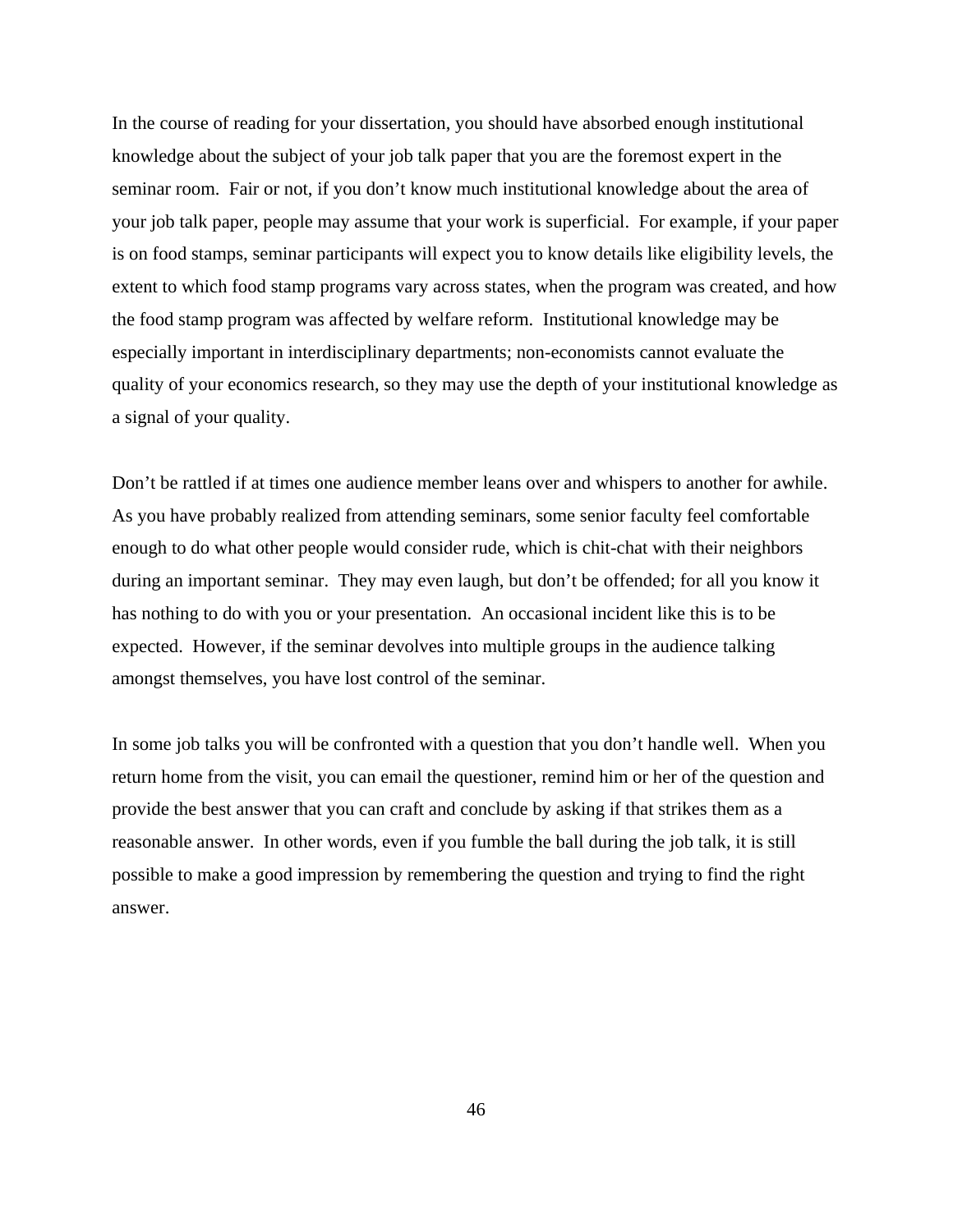#### **c) Campus Visits – Dinner with Faculty**

Much of the advice under Campus Visits – Interviews also applies to the dinner with faculty. The few remaining comments here concern the mechanics of the meal itself.

Brush up on your dining etiquette. Your hosts will take you to a nice restaurant and you may be confronted with issues of etiquette that you rarely face. Know that your bread plate is the one to the left (above your fork), that your glasses are those to the right (above your knife), and that you start with the outside silverware and work in. Knowing the basic rules can spare you embarrassment. At one recruitment dinner I attended, a bottle of wine came to the table, the candidate picked it up first and filled his wine glass to the brim and then looked on, visibly embarrassed, as everyone else at the table filled their wine glasses partway. You don't want to feel embarrassed and out of place when you should be bonding with your dinner companions.

At dinner, drink what others are drinking (probably wine) but in moderation. Do not order a cocktail like a martini and do not have more than one or (at the most) two drinks. You may not do or say something stupid every time you're tipsy, but you are more likely to do or say something stupid when you're tipsy.

There may be times during dinner when your hosts will talk amongst themselves about departmental matters. While you might feel ignored, and perhaps anxious that you are a boring dinner companion, don't panic. This happens often and is no reflection on you; just politely listen and participate when it feels natural.

Be polite and courteous to waiters and waitresses. No matter how nice you are to the interviewers, if you are rude to support staff no one will think you're a nice person.

Even if you were invited for a campus visit, you may not be officially notified if another candidate has been offered, and accepted, the job.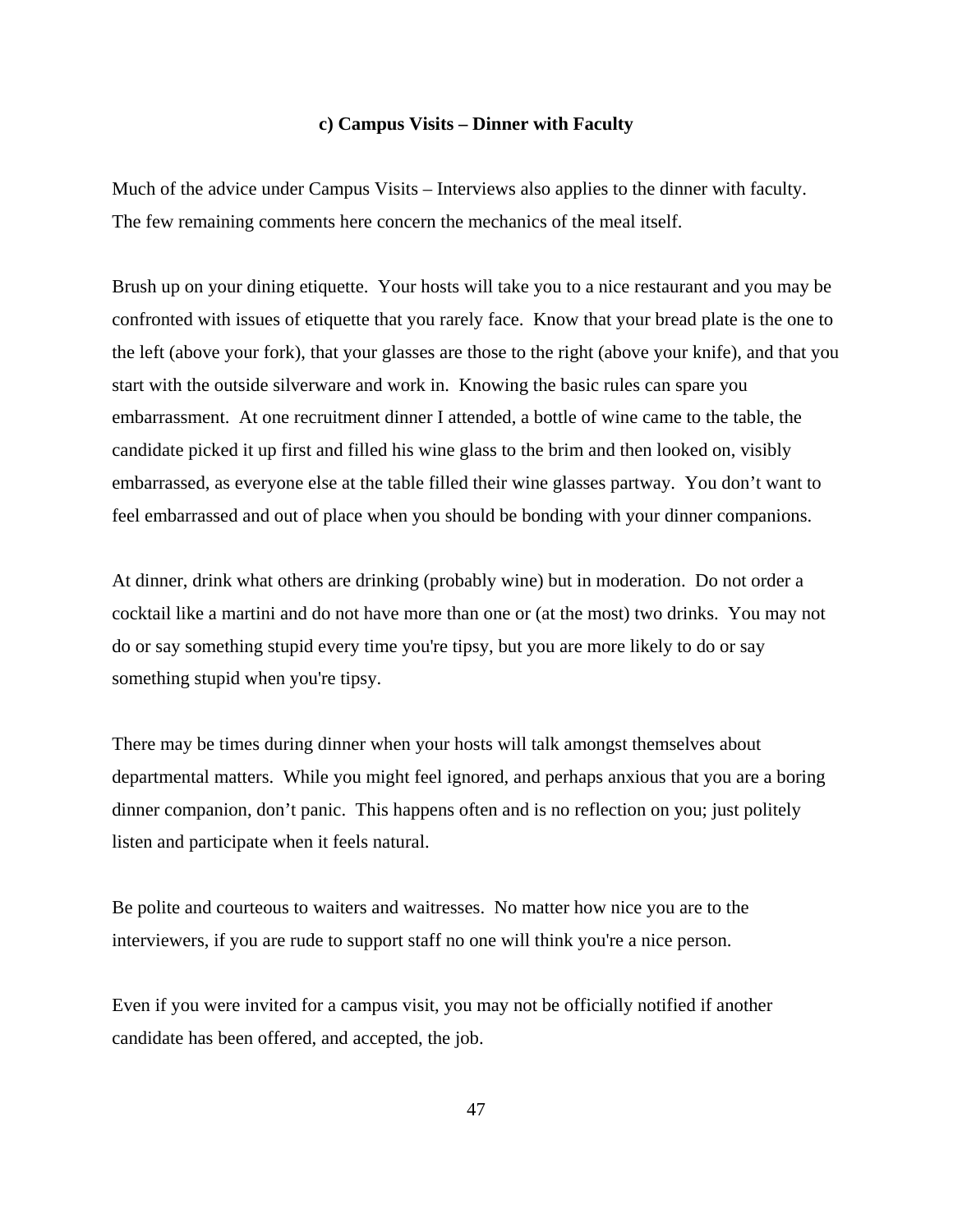### **6. The Secondary Market "Scramble"**

Once the primary market clears, it is difficult for unmatched agents to determine who remains unmatched on the other side of the market. Labor demanders can post another advertisement in JOE, but it is harder for labor suppliers to signal their continuing availability. As a result, a lack of information may cause mutually beneficial matches to go unmade.

To help overcome this inefficiency, the Ad Hoc Committee on the Job Market recommended that the AEA formalize the secondary market through a job "scramble." This concept was borrowed from the market for physician residency matching. There, a computer conducts matches in the primary market based on preference rankings from both sides (medical students and residency programs), but some are left unmatched. To facilitate matching among agents that remain available after the primary market, continuing availability on each side of the market is advertised and unmatched medical school graduates "scramble" to meet and match with residency programs. The AEA has likewise established a forum through which unmatched agents can advertise their continuing availability. This section explains how the scramble works.

The entire scramble occurs during March. On a date in March to be announced, job candidates and prospective employers who remain unmatched may participate in the scramble through the JOE Network. For the purposes of the scramble, "unmatched" means a job candidate who has not yet accepted a job offer or an employer who has positions still unfilled. Job candidates holding a job offer they have not accepted may participate in the scramble if they wish. (However, candidates in such a position should discuss their situation with their advisors and placement director.) In contrast, job candidates who have accepted a job offer are ineligible to participate in the scramble. There is no charge to participate in the scramble.

On specific dates in March to be announced later, scramble registration will close and then the scramble website will go online. Only job candidates who have registered as unmatched are given access to the scramble website, and they will only be able to see which positions remain unfilled; they will not be able to see which other job market candidates remain unmatched.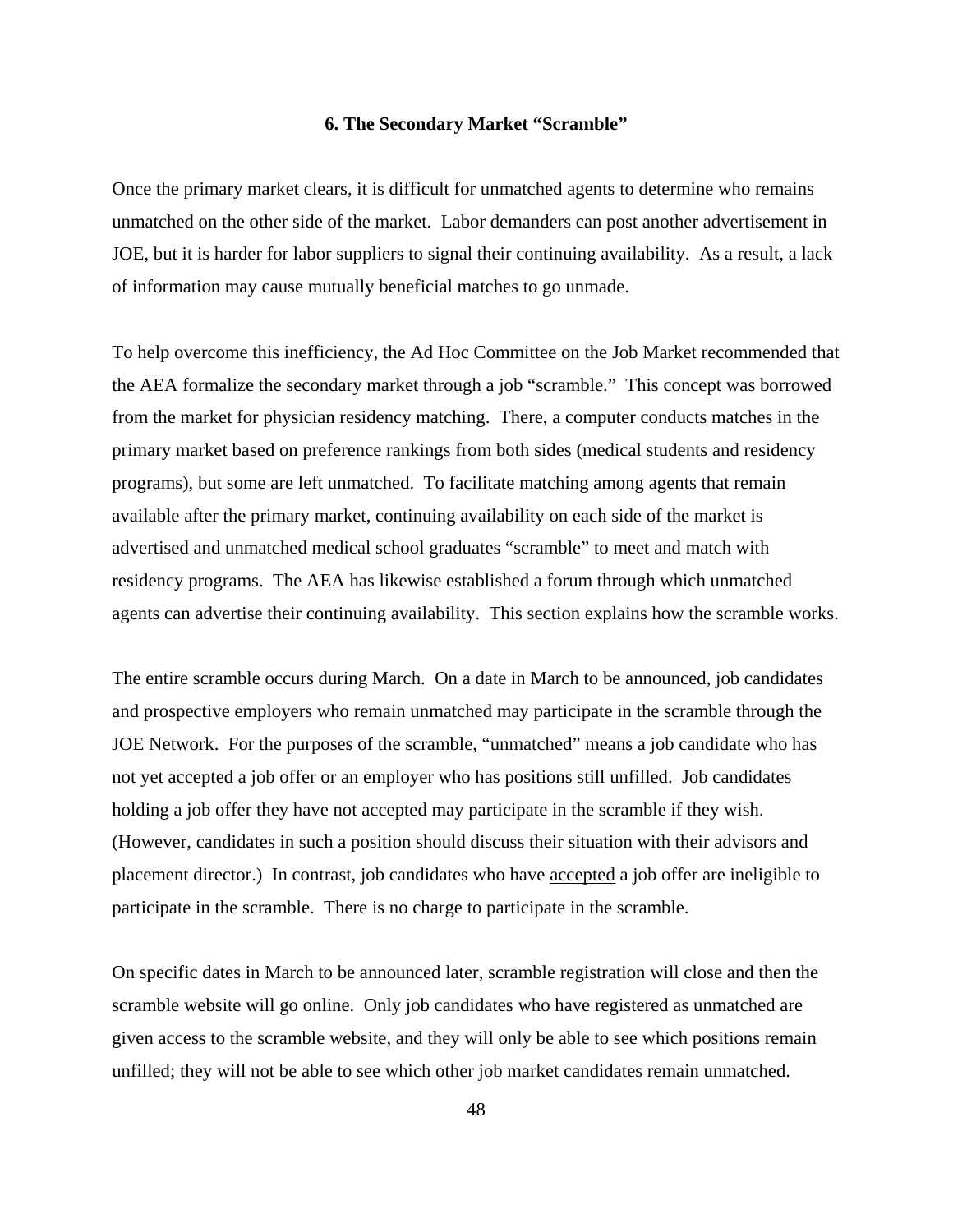From that point on, the AEA plays no further role in the scramble. The AEA does not play matchmaker or suggest likely matches. It falls entirely to the unmatched agents to research each other, contact each other, and if both sides agree, move forward with phone interviews, campus visits, or job offers. It is expected that both sides of the market will take the initiative, so do not wait for employers to contact you – you should contact the ones that seem like a good match. However, do not pester employers; the Committee has received complaints from employers about overly aggressive job candidates.

The scramble webpage will not be updated to include new job listings. The committee does not want the website to become a waste of time for job market candidates; if new listings could be posted, candidates would be tempted to log on to the site frequently in search of new jobs. To avoid this, the only jobs that will ever be listed on the webpage are those that are on it the first minute the webpage goes online.

The scramble webpage will not be updated to delete the listings of jobs that have been filled or job candidates who have accepted a job; it is not cost effective to assign someone the task of keeping the webpage current in real time. The scramble website is taken down in early April.

The number of participants in the scramble in recent years is listed in Table 8. Consistently, more candidates than employers participate. In 2013, there were 463 job candidates and 80 job openings active in the scramble. The types of employers run the gamut: universities with graduate programs, four-year colleges, consulting firms, research institutes, government agencies, and banks and financial firms.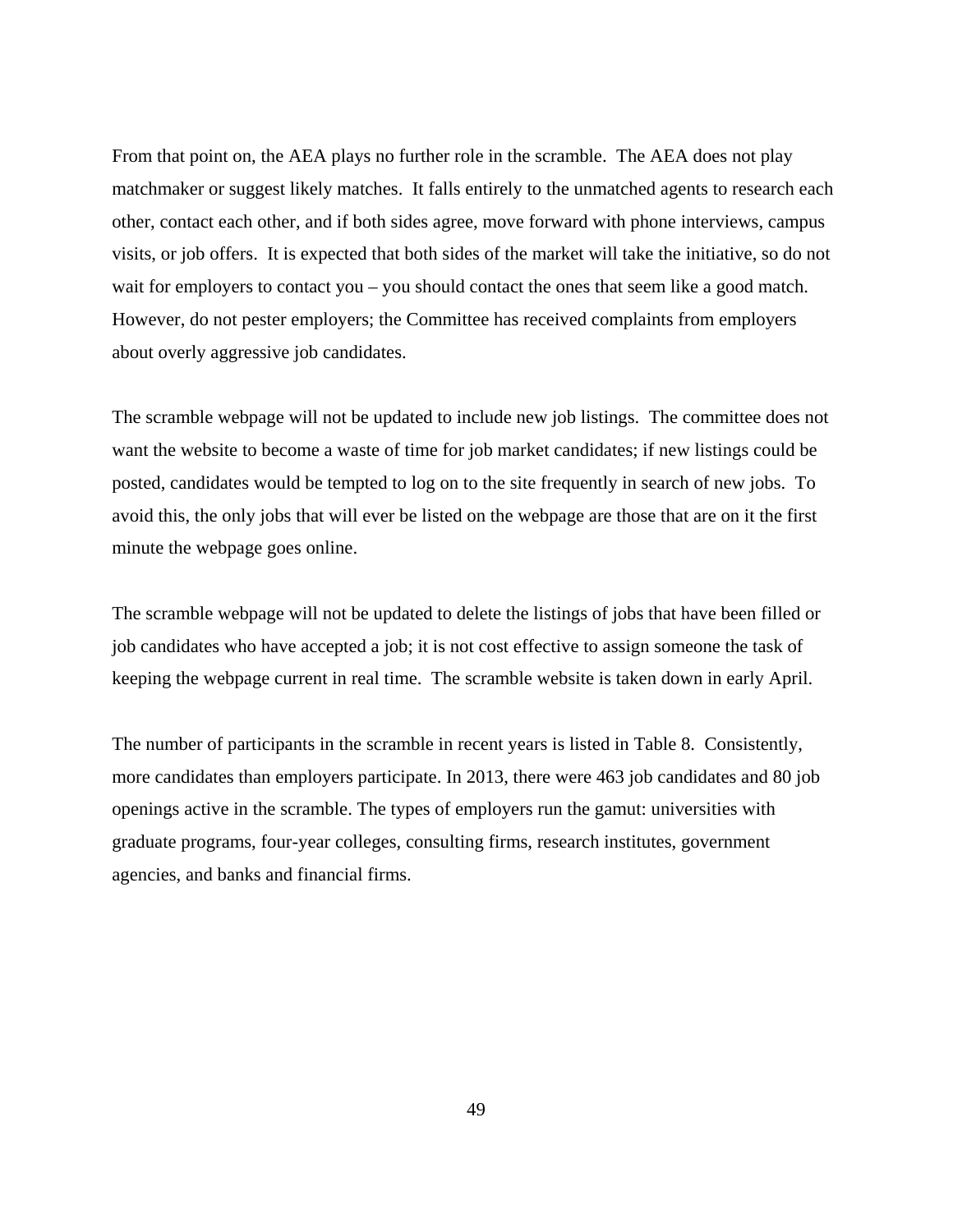| Table 8:                       |
|--------------------------------|
| <b>The Job Market Scramble</b> |
| 2011-2013                      |

|                                      | 2011 | 2012 | 2013 |
|--------------------------------------|------|------|------|
| Number of candidates                 | 388. | 479  | 463  |
| Number of job listings               | 67   | 79.  | 80   |
| $Sources$ Siegfried (2014 2013 2012) |      |      |      |

Sources: Siegfried (2014, 2013, 2012)

If you receive an email from the AEA asking you to complete a survey about the job market in general, or the scramble in particular, please do complete the survey. The ability of the AEA to monitor and improve the scramble, as well as the functioning of the overall job market, depends on your cooperation.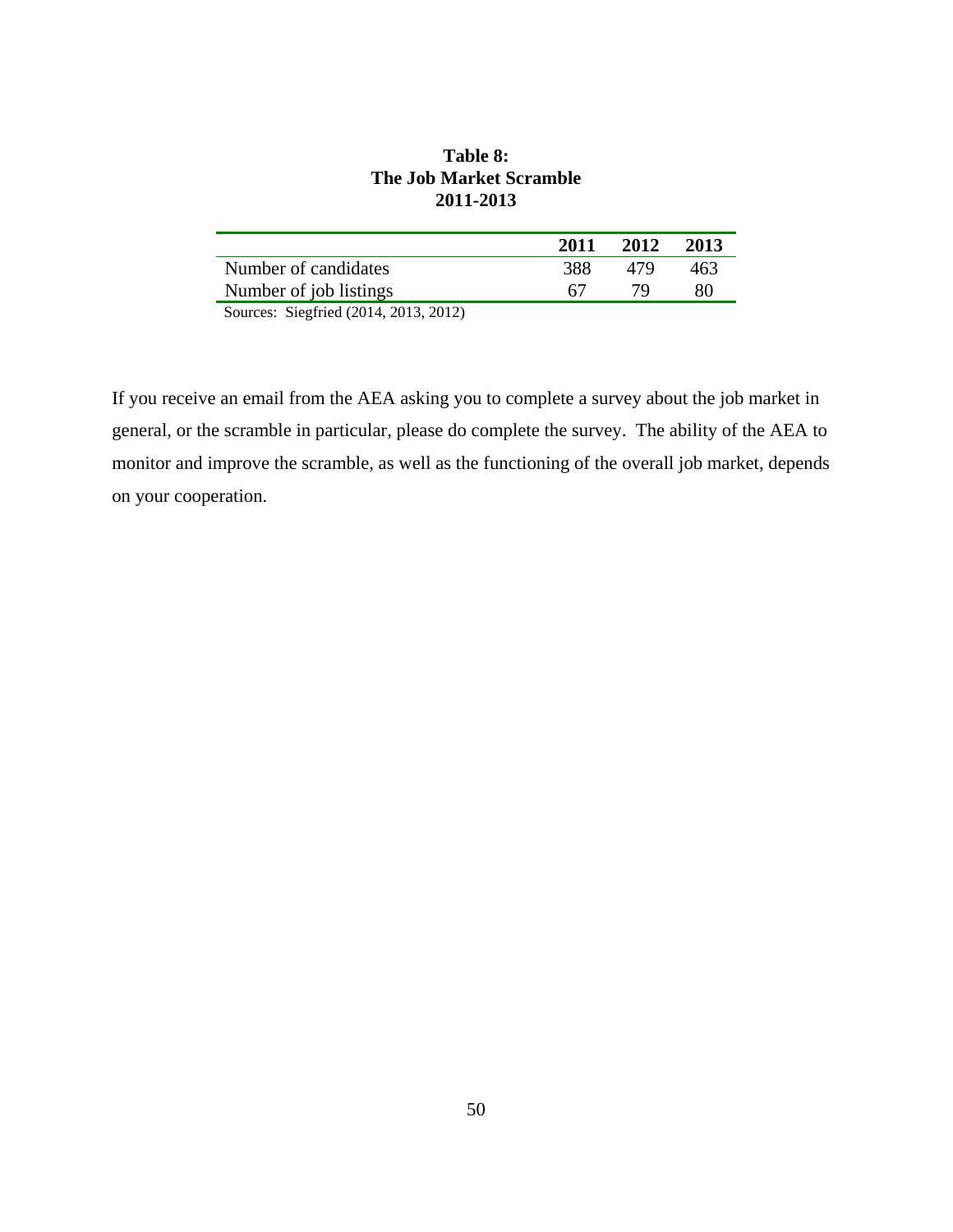### **7. Offers and Negotiating**

If a department makes you an offer, you will likely be notified by a phone call from the search committee chair. Get the offer in writing as soon as possible. You should have all aspects of the offer in writing. An oral promise from the chair isn't sufficient because the chair might step down or be replaced.

What might be included in an offer? Aside from salary, it might include summer support (each month of which is equal to a ninth of your nine-month salary), course reductions, research funds, office setup budget, office computer budget, and perhaps a travel budget. Each of these may be negotiable, but you will probably have to have other offers to convince a department to improve their initial offer.

The American Economic Association's Universal Academic Questionnaire provides information on recent salaries for new economics Ph.D.s. Each fall, the AEA surveys the chairs of economics departments on the number and salaries of their faculty, by rank. (Academic economists working outside of economics departments are not reflected in this survey.) Since 1999, the summary statistics of these questionnaires have been reported in the *American Economic Review: Papers and Proceedings*. Table 9 lists the average salary of new assistant professors over time; in 2013-14 it was \$115,240 in Ph.D.-granting departments. Average compensation for new economics professors is considerably higher, and average teaching load is considerably lower, in Ph.D.-granting departments than in those that do not grant Ph.D.s. For example, consider the 2013-14 data. In contrast to the average of \$115,240 that Ph.D.-granting departments paid new assistant professors for teaching an average load of 3.2 courses, departments in which a B.A. was the highest degree paid an average of \$76,825 for a teaching load that averaged 5.6 courses.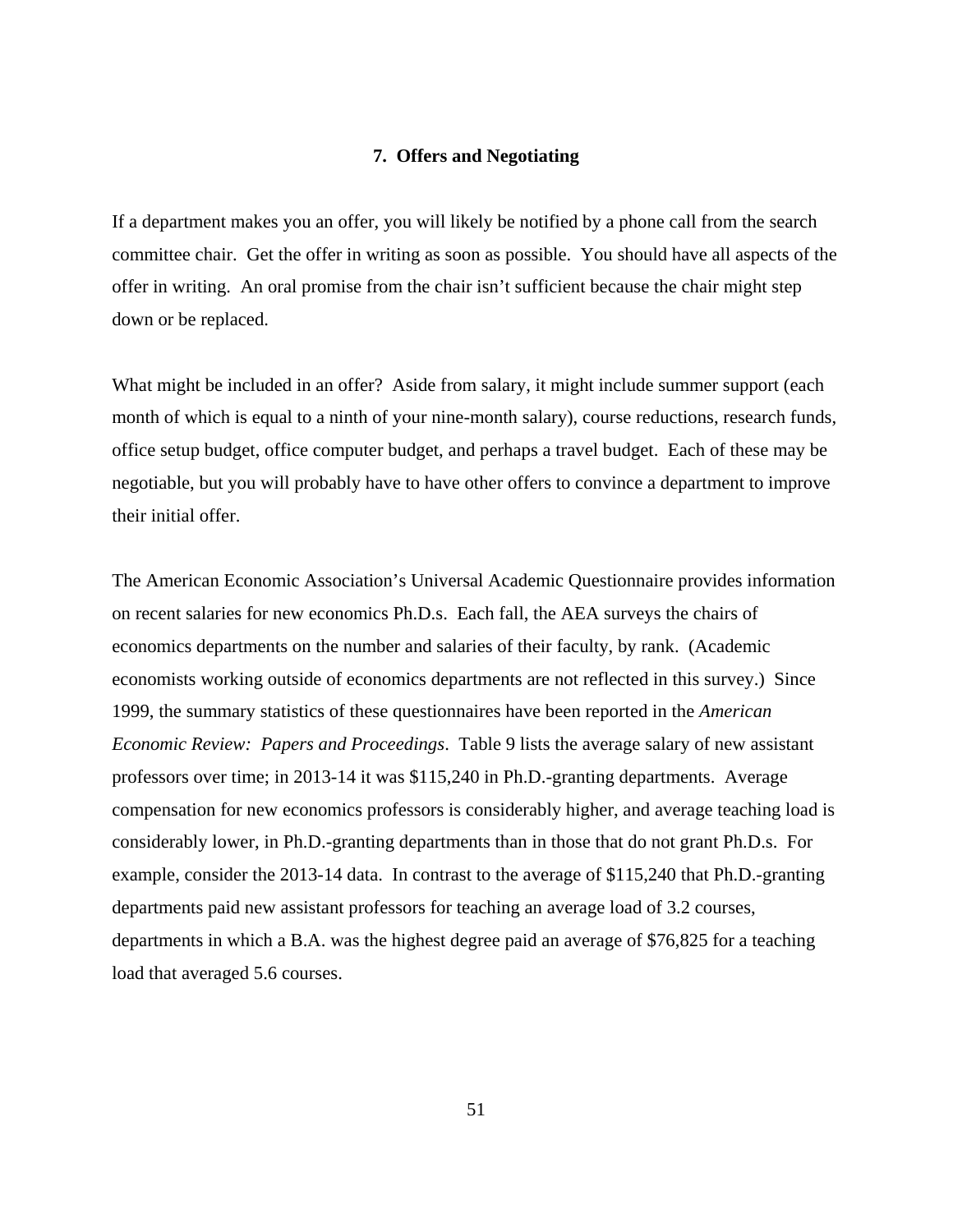# **Table 9: Employment Conditions for New Assistant Professors in Economics 2011-2012 to 2013-2014**

|                          | Year      | <b>Salary</b>    | <b>Additional</b>   | <b>Teaching Load</b> |
|--------------------------|-----------|------------------|---------------------|----------------------|
|                          |           |                  | <b>Compensation</b> | (Courses / Year)     |
| Ph.D. Institutions       | 2011-2012 | $$105,772(N=46)$ | $$22,381(N=29)$     | 3.1 $(N=46)$         |
| Ph.D. Institutions       | 2012-2013 | $$113,263(N=47)$ | $$46,894(N=29)$     | 3.1 $(N=41)$         |
| Ph.D. Institutions       | 2013-2014 | $$115,240(N=56)$ | $$36,923(N=30)$     | $3.2$ (N=49)         |
| M. A. Institutions       | 2011-2012 | $$84,909(N=14)$  | $$10,000(N=3)$      | 4.2 $(N=13)$         |
| M. A. Institutions       | 2012-2013 | $$86,982(N=16)$  | $$26,167(N=9)$      | 4.2 $(N=14)$         |
| M. A. Institutions       | 2013-2014 | $$86,829(N=12)$  | $$15,132(N=8)$      | $4.2(N=11)$          |
| <b>B.A.</b> Institutions | 2011-2012 | $$75,186(N=26)$  | $$10,575(N=8)$      | $5.2(N=29)$          |
| <b>B.A.</b> Institutions | 2012-2013 | $$80,516(N=31)$  | $$15,978(N=6)$      | $5.6$ (N=34)         |
| <b>B.A.</b> Institutions | 2013-2014 | $$76,825(N=45)$  | $$13,741(N=17)$     | 5.6 $(N=55)$         |
|                          |           |                  |                     |                      |

Notes:

Sample sizes in parentheses. These are means of institutional reports, which in turn are means of the offers they made to new assistant professors in economics.

Additional Compensation includes guaranteed summer compensation over all years and other compensation of cash value to employees, such as a signing bonus. It does not include fringe benefits, moving expenses, or computers that remain the property of the institution.

Sources: Results of American Economic Association Universal Academic Questionnaire as reported in: Scott and Siegfried (2014, 2013, 2012), Tables 3.

The Bureau of Labor Statistics' CPI inflation calculator indicates that total inflation between 2012 and 2014 was 3.77%%. Over the same period, starting salaries for new assistant professors rose 2.18% in departments in which the B.A. was the highest degree granted, 2.26% in departments in which the M.A. was the highest degree granted, and 8.95% in departments in which the Ph.D. was the highest degree granted. Thus, in recent years the starting salaries for assistant professors easily outpaced inflation in Ph.D.-granting departments but rose slower than the rate of inflation in non-Ph.D. granting departments.

Your salary will apply to either the nine-month academic year or the twelve-month calendar year. If you are offered a nine-month contract, you can write grants to pay your summer salary.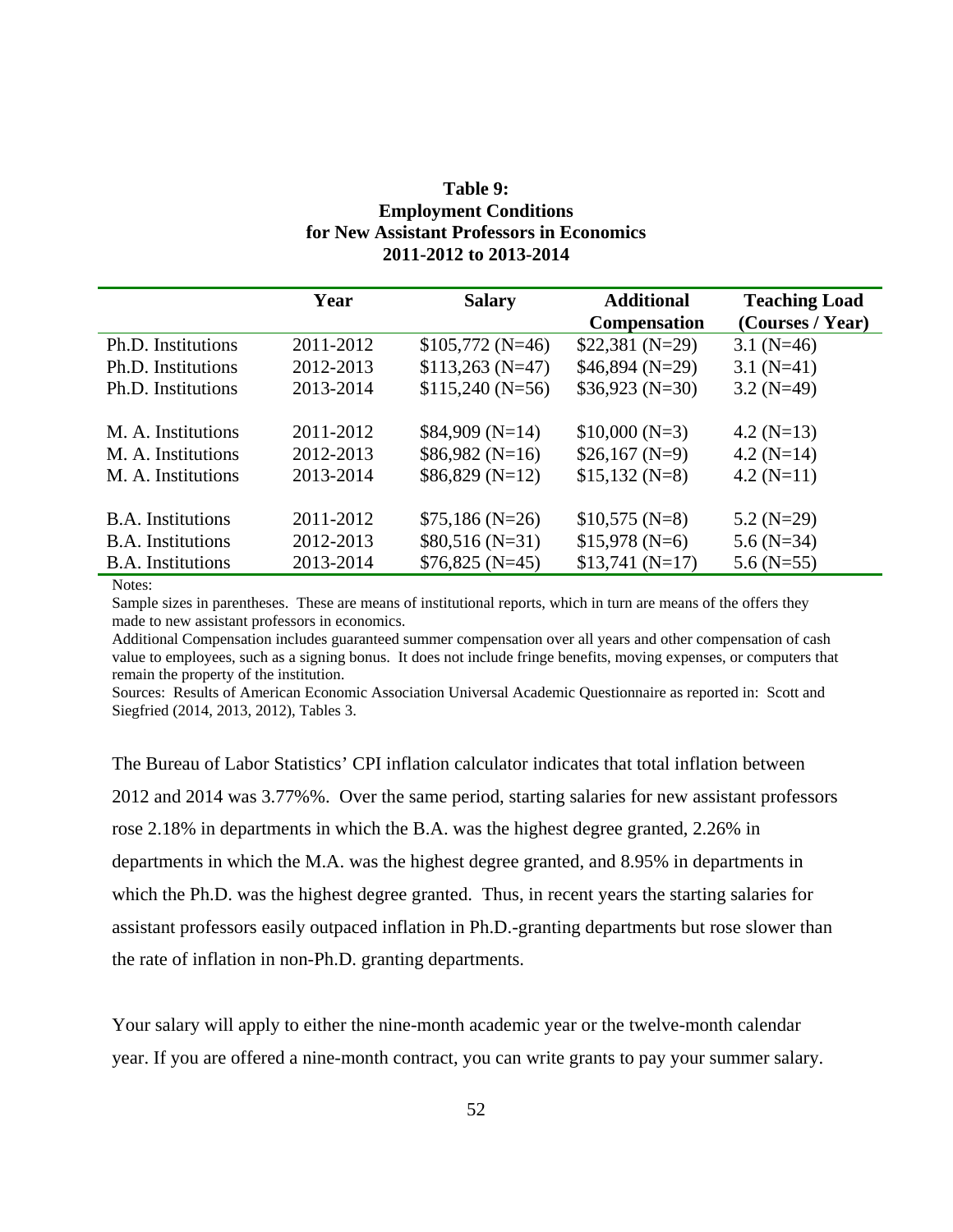Departments with nine-month contracts differ in how many months of summer support they allow you to take; common policies are 2, 2.5, or 3 months. If you plan to write grants, having the option of getting a third summer month can be quite valuable. Your job offer may include guaranteed summer support for the first year or two. In recent years, 91.9% of Ph.D.-granting departments offered new hires some summer salary, for an average of 2.4 summers. In contrast, only 35.1% of non-Ph.D.-granting departments offered their new hires summer salary, and the offers they do make are for a smaller percentage of the nine-month salary and for fewer summers (Deck et al., 2010).

In recent years, 91.9% of Ph.D.-granting economics departments offered a teaching reduction to new hires; of those offering a teaching reduction, the average reduction was 1.2 courses for an average of 2.1 years. In contrast, only 48.6% of non-Ph.D.-granting departments offered a teaching reduction; but for those offering a teaching reduction, the average reduction was 1.3 courses for an average of 2.6 years (Deck et al., 2011).

Departments differ in what counts towards your teaching load. Some departments count helping to coordinate a seminar series as a course while in others such work is considered part of your departmental service and will not decrease how many courses you must teach. In some departments, teaching a large undergraduate course will count double towards your teaching load while in others it counts just once. In some institutions advising a certain number of undergraduates or serving on a certain number of dissertation committees will count as a course toward your teaching load. These policies are not well advertised but could have a significant impact on how much time you spend teaching and how much you have left for research.

Moving expenses were paid by 90.8%, and the purchase of a new office computer was paid by 88.2%, of economics departments. Housing allowances are far less common: only 7.8% of responding departments offer them (Deck et al., 2011).

Salaries of economists in business schools are generally higher than those of economists in other academic units. Siegfried and Stock (2004) found in a survey of new economics Ph.D.s from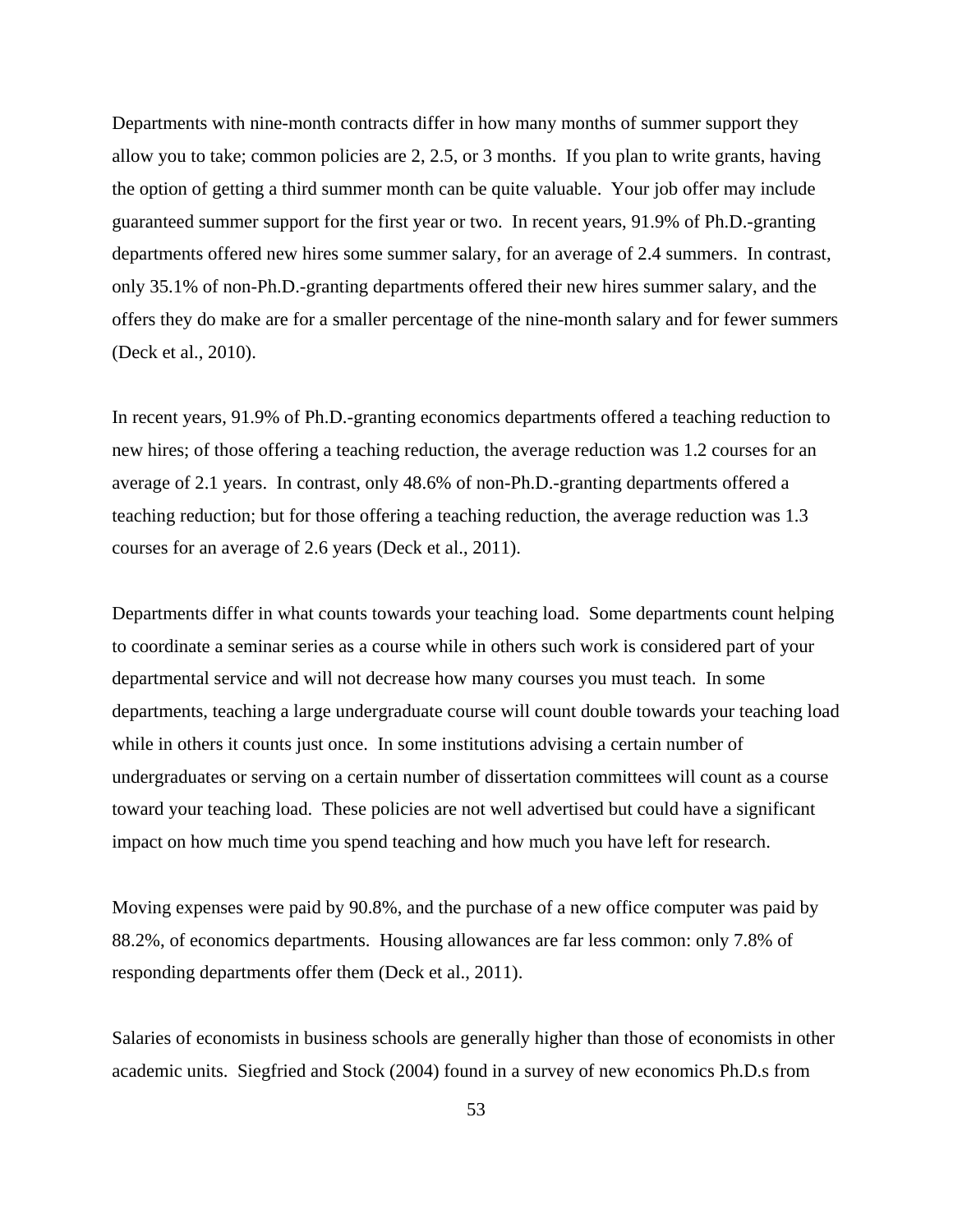2001-2002 that the salaries of new hires in business schools were 26% higher than those in other academic units.

Comprehensive data on the salaries of health economists can be found in Cawley and Morrisey (2007) and Cawley, Morrisey, and Simon (2015).

Faculty salaries at private universities tend to be higher than those at public universities. Ehrenberg (2004) finds that the average salary of assistant professor economists in public universities was 5% lower than that in private universities.

All else equal, departmental budgets and hiring are more variable in public than in private institutions. In private institutions, expenditures are usually based on a moving average of endowment income in order to smooth expenditures. Public institutions, on the other hand, can be at the mercy of year-to-year variations in state legislature appropriations -- hiring and raises may be strongly correlated with the business cycle. One economist described departmental resources in his public university economics department as "Years of famine and then the sugar dump truck pulls up." Public universities may also be required to publish faculty salaries; knowing the salaries of recent hires may give you a sense of a prospective employer's willingness to pay.

Talk to other people on the job market to find out what other schools are paying, but don't be surprised when they won't tell you.

Salary is important in ways you may not recognize. Contributions to defined contribution retirement accounts are a fixed percentage of it. Subsequent annual raises may be a percentage of it. Each month of summer money is equal to a ninth of it. Some schools provide life insurance equal to a multiple of your salary.

There are useful relocation calculators that will help you evaluate the relative attractiveness of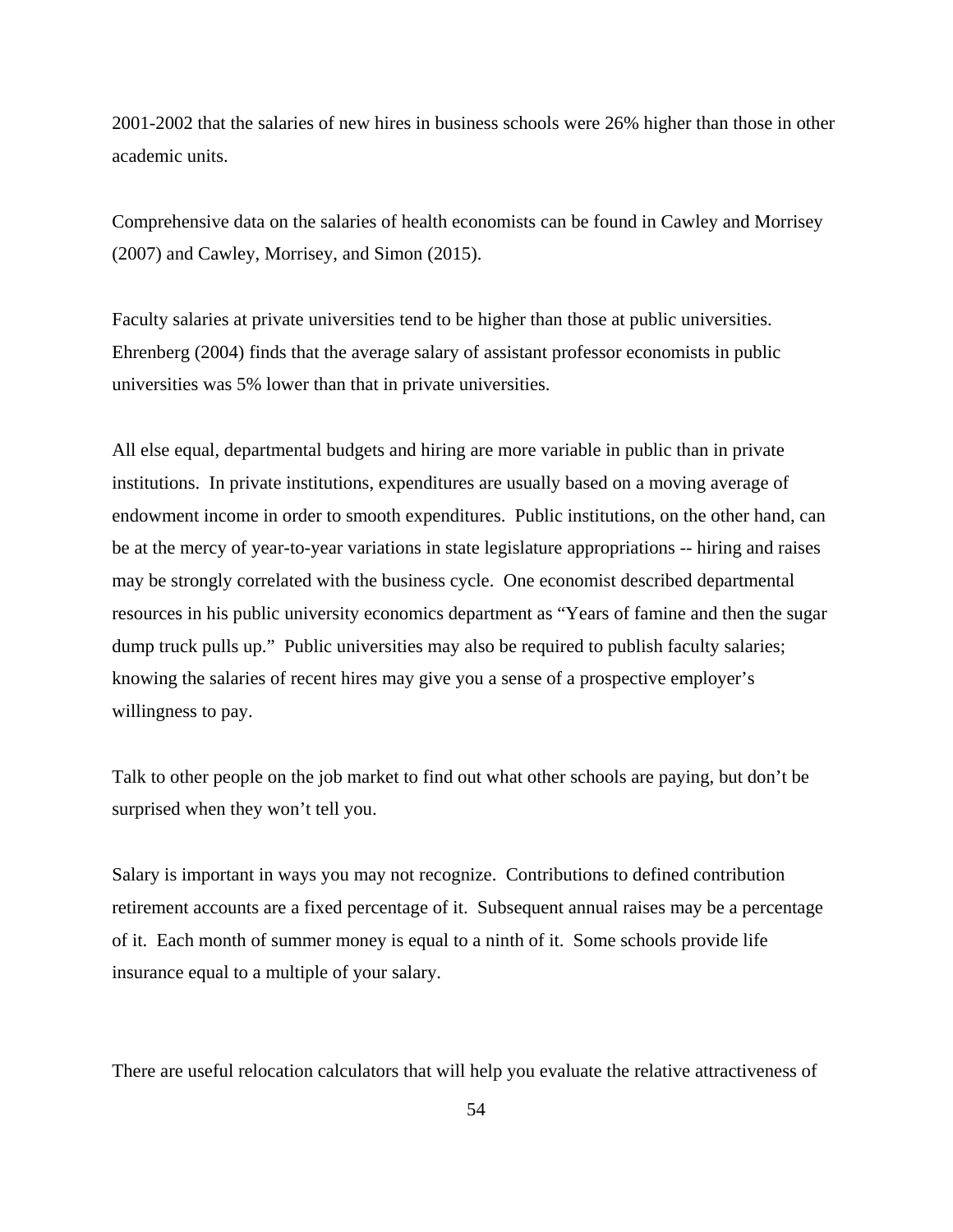different communities. A calculator that allows you to compare the cost of living in different communities of the United States is located at:

http://www.homefair.com/calc/salcalc.html

Money's Best Places to Live provides information about weather, crime, housing, education, health, and other quality of life characteristics in over 300 U. S. cities:

http://money.cnn.com/best/bplive/

Departments generally allow a candidate to consider the offer for 10-14 days. (An offer with a short, inflexible deadline is an "exploding offer.") The amount of time a candidate is given to consider the offer is typically shorter the lower-ranked the offering department, and the later in the job market season. Feel free to wait until the deadline, especially if you expect to receive offers from other departments. It is also acceptable to ask for a brief extension to the deadline so you can finish your campus visits. You have the most leverage after the department has made an offer but before you have accepted.

Once you have an offer, call the other departments you visited that could dominate the offer you received and tell them that you're hoping to hear from them soon because you already have an offer. Many departments move slowly and they may need a stimulus like this just to get the recruitment committee to meet. Do not solicit offers from departments that are dominated by the one that made you an offer. If you have not yet completed your campus visits by the time you receive an offer, cancel visits to any departments that are dominated by the offer. Inform the others of your new deadline and, if necessary, reschedule to sometime before your deadline the visits to departments that could dominate your current offer.

Departments are most likely to improve their offer when you have a richer offer from a better department of the same type. A richer offer from a far worse department may not be interpreted as a serious alternative. Economics and public policy departments often do not try to match the higher salaries of business schools. Academic departments are unlikely to match offers from the private sector.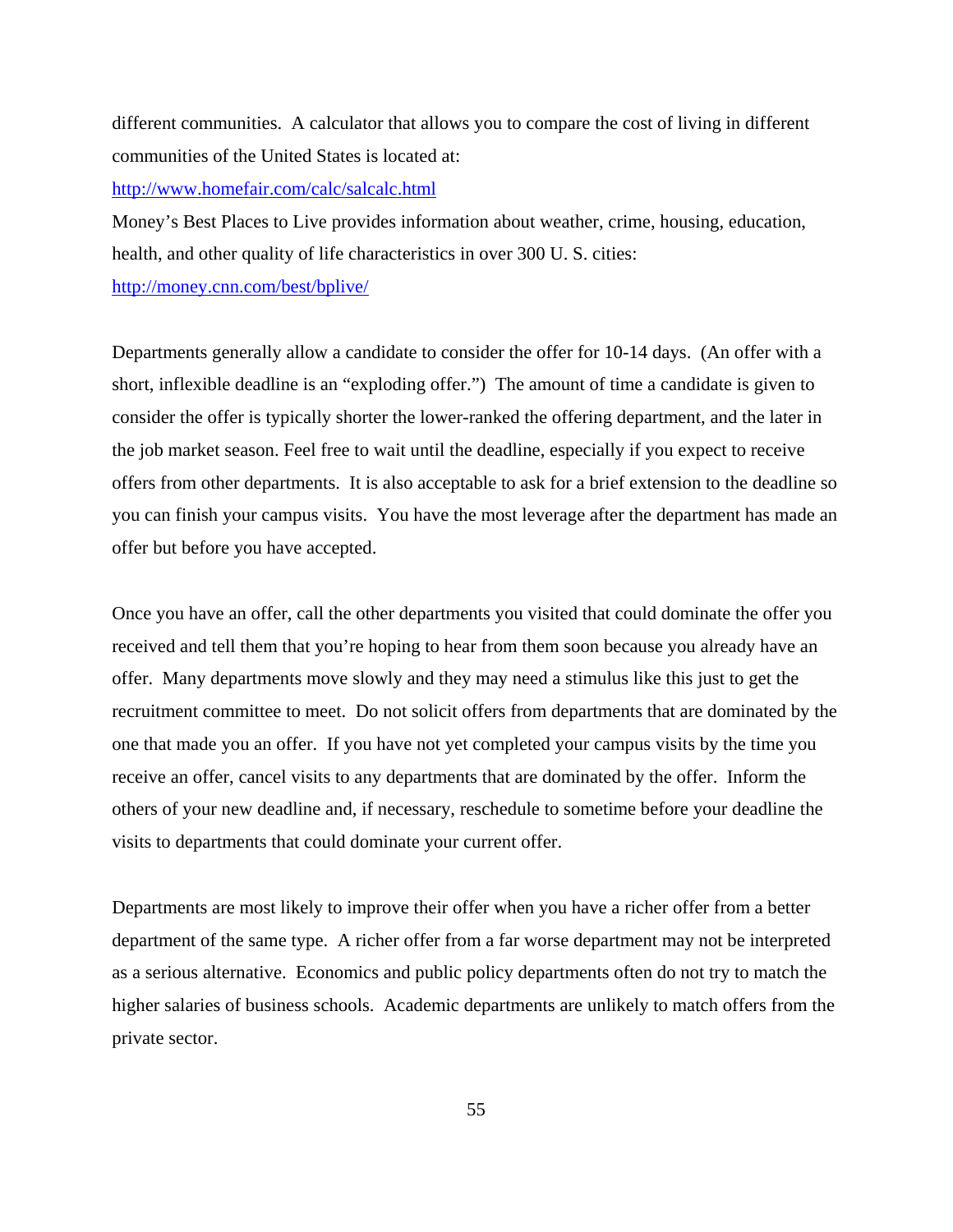A good book on the subject of negotiating is Fisher, Ury, and Patton (1991). One point of the book is that you must appeal to an objective standard (here, the fair market salary and benefit package) and not give in to pressure from the other side.

Do not be so aggressive in negotiations that you create hard feelings. I have heard faculty darkly muttering about job candidates from years ago who led them on for a month before turning them down, or who asked for so much that the department was outraged. Don't string along departments for your own vanity. Once an offer is dominated, turn it down.

It's possible to be firm and yet still friendly in negotiating. For example, you can say that you're having a hard time making up your mind and you're really hoping that they can do something to make the decision easier.

Talk to junior faculty already in the department to find out what is easiest for the department to provide. Some departments find it easier to increase research funds, others find it easier to increase salary. At some universities, parking is so scarce that departments are angered if you ask for it. At big sports universities, it may be hopeless to ask for basketball or football tickets. The generosity of the retirement program and life insurance benefits are generally set at the college or university level and cannot be enriched.

You may ask that your offer letter specify the number of new course preparations (preps) you will have as an assistant professor (e.g. no more than four). Departments differ in their willingness to commit to this.

Consider the short-term and long-term benefits of each package. Many offers are front-loaded in that teaching reductions are only for the first semester or that research funds disappear after a year.

Two important inputs to your research will be your faculty colleagues and your graduate students. Some say that the first academic job involves as much human capital acquisition as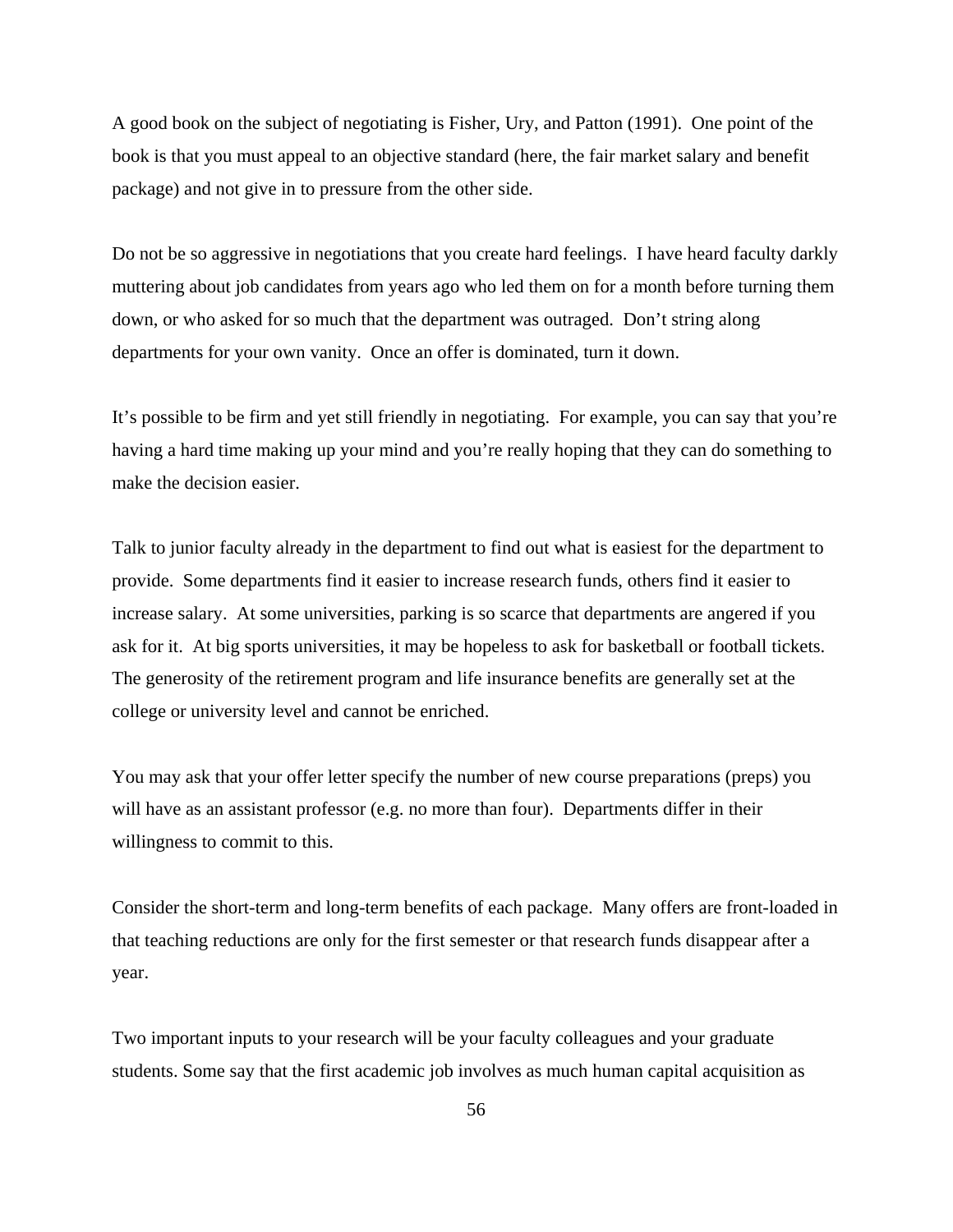graduate school, so be sure to choose a job in which you can learn from your colleagues. Domowitz (2001) makes the important point that the distribution of quality faculty across departments is less skewed than you think but the distribution of quality graduate students across departments is more skewed than you think.

The verbal acceptance of a job offer is considered just as much a commitment as a written acceptance. To renege on either an oral or written acceptance of a job offer is a serious breach of ethics and etiquette; the consequence is a substantial and long-lasting drop in your reputation within the discipline.

Outcomes for recipients of new Ph.D.s in economics in 2012 are listed in Table 10. At the time they completed the Survey of Earned Doctorates, 70.5% of new recipients of an economics Ph.D. had definite employment and 9.2% had postdocs, and 18.3% had not yet accepted an offer or were still searching. For those with definite employment, the table lists in italics the conditional percentage with employment in academe, government, industry/business, and the nonprofit sector. In 2012, 59.4% of those with definite employment had jobs in academe, 16.3% had jobs in industry, 13.5% had jobs in government, and 5.9% took jobs in the nonprofit sector. Of those with definite employment, 69.5% were to be employed in the U.S. Non-U.S. citizens are much more likely to take jobs outside the U.S.; among recipients of economics Ph.D.s from U.S. institutions in 2012 who had definite employment plans, the percent with jobs in the U.S. was 93.9% for U.S. citizens and 48.6% for non-U.S. citizens.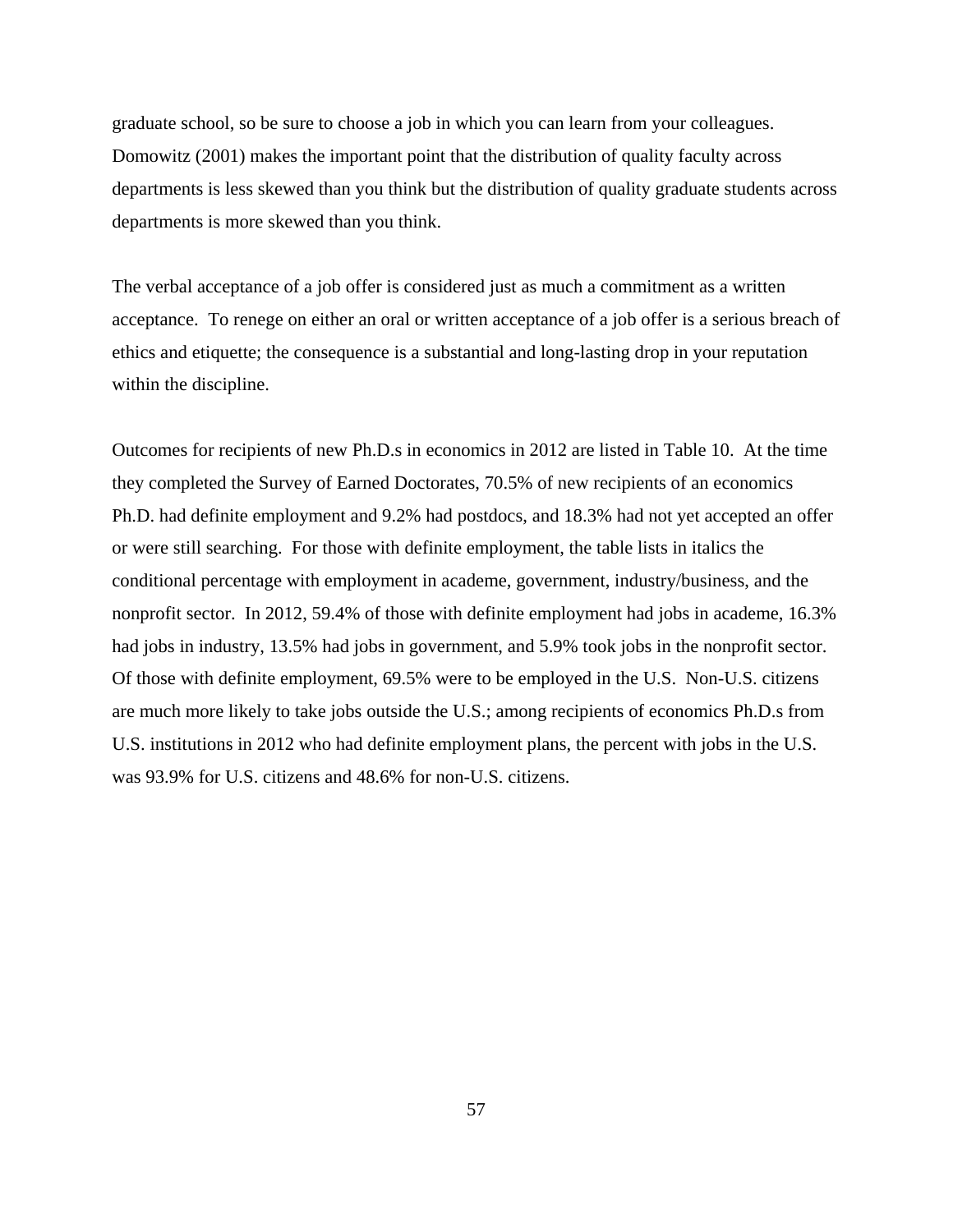| <b>Postgraduation Plans</b>            | 2012      |
|----------------------------------------|-----------|
|                                        | $N=1,243$ |
| Definite employment                    | 70.5%     |
| <b>Employment in Academe</b>           | 59.4%     |
| <b>Employment in Government</b>        | 13.5%     |
| <b>Employment in Industry/Business</b> | 16.3%     |
| <b>Employment in Nonprofit</b>         | 5.9%      |
| <b>Employment</b> in Other             | $5.0\%$   |
| Definite postgraduate study            | 9.2%      |
| Seeking employment or study            | 18.3%     |

## **Table 10: Postgraduation Plans of New Economics Ph.D.s, 2012**

Sources: NSF (2013), table 61. Percentages employed in specific sectors are conditional on having definite employment.

After you have successfully resolved your job search, you may be interested in reading guides for economics junior faculty and about academic economics in general. Daniel Hamermesh has written insightful guides to professional etiquette for junior and senior faculty: Hamermesh (1992, 1993). *A Guide for the Young Economist* (Thomson, 2001) offers advice on writing papers, presenting a research seminar, and refereeing articles. Rouse (2008) offers ten steps for navigating papers through the publication process:

http://www.aeaweb.org/committees/CSMGEP/resources/newsletter/08/the\_other\_pipeline.html McAfee (2010) is helpful for understanding the internal workings of journals. *Publishing Economics: Analyses of the Academic Journal Market in Economics* (Gans, 2000) collects papers that address issues such as the returns to coauthorship, the behavior of economics journal editors, and the relative impacts of economic journals. If you ever feel depressed after receiving a rejection notice, you might feel better after reading *Rejected: Leading Economists Ponder the Publication Process* (Shepherd, 1995), which describes how some classic articles in economics were rejected when initially submitted for publication (an abridged version was published in the JEP: Gans and Shepherd, 1994). The newsletters of the Committee on the Status of Women in the Economics Profession (CSWEP) and the Committee on the Status of Minority Groups in the Economics Profession (CSMGEP) include insightful essays on a variety of practical topics related to being a junior faculty member and to teaching, research, and tenure. For example, the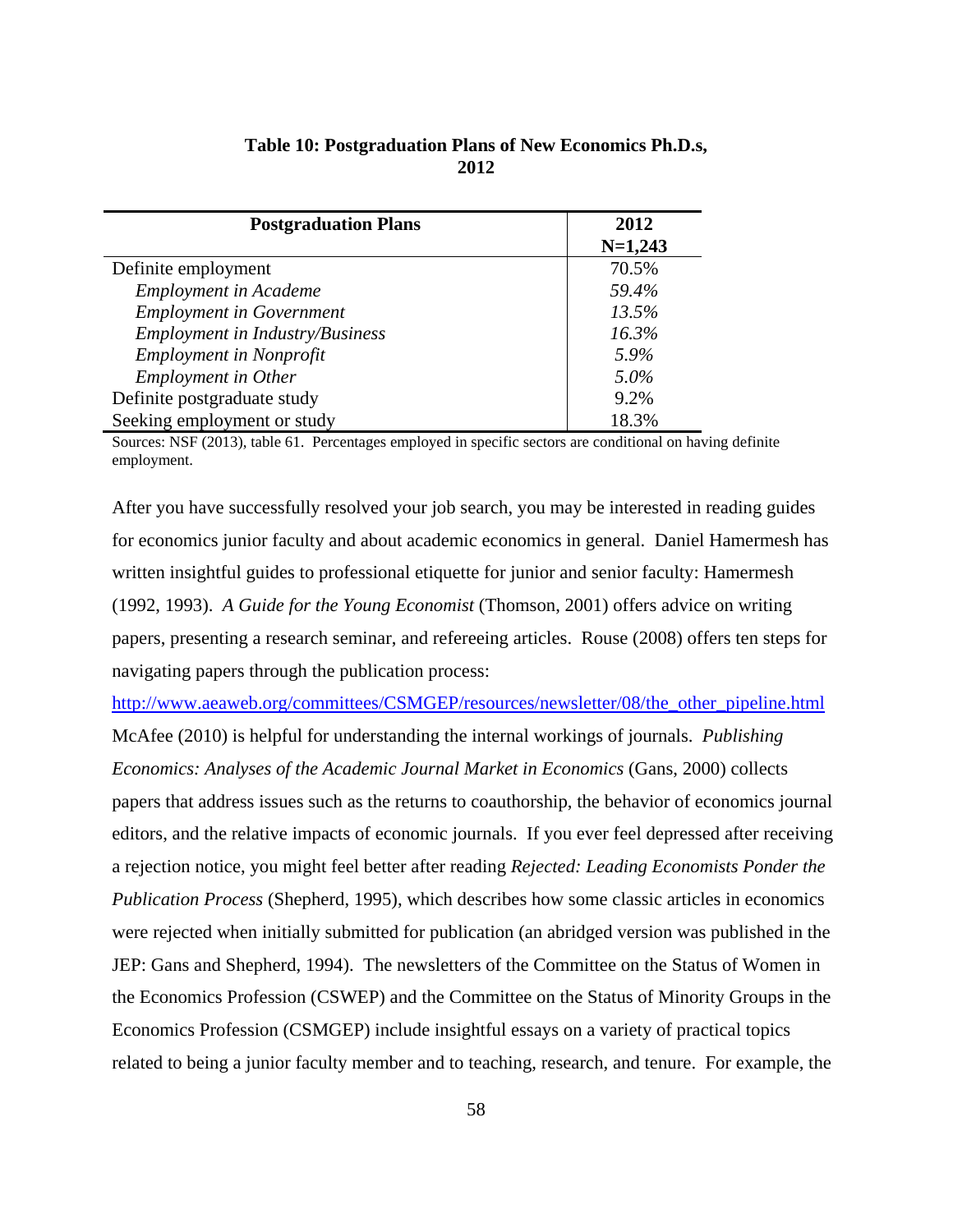Spring 2011 CSWEP newsletter focuses on "how to get published in an economics journal": http://www.aeaweb.org/committees/cswep/newsletters/CSWEP\_nsltr\_SprSum\_2011.pdf and the Winter 2013 CSWEP newsletter is devoted to "Navigating the Tenure Process": https://www.aeaweb.org/committees/cswep/newsletters/CSWEP\_nsltr\_Winter2013.pdf Some newsletter entries are tailored to women or members of minority groups but most are interesting and useful for everyone. The CSWEP newsletters are available online here: http://www.aeaweb.org/committees/cswep/newsletters.php and those of the CSMGEP are available here: http://www.aeaweb.org/committees/CSMGEP/resources/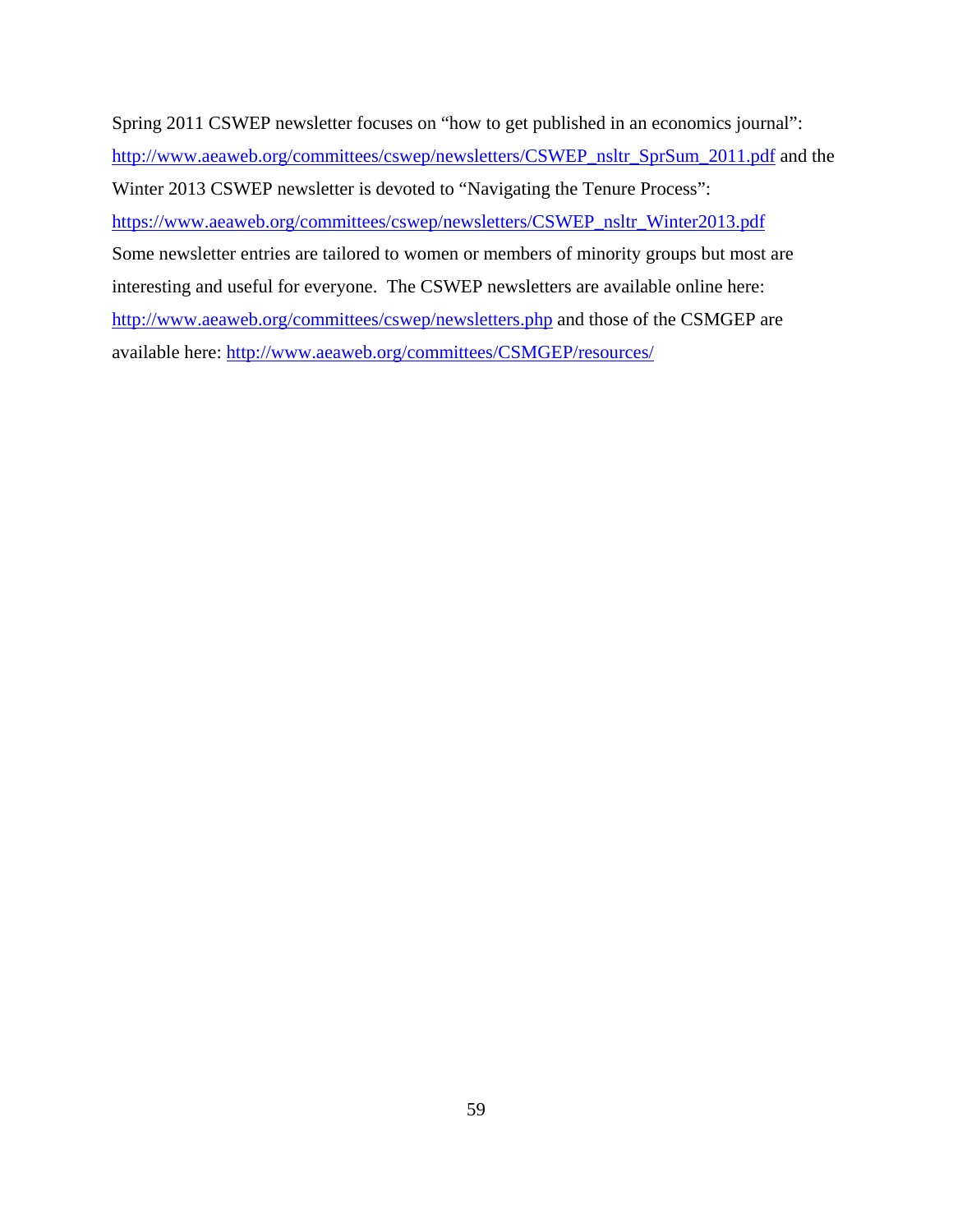### **8a. Special Topics -- Diversity**

The AEA Committee on the Status of Minority Groups in the Economics Profession (CSMGEP) notes that the number of economics Ph.D. recipients who are both U.S. citizens and members of historically underrepresented minority groups (i.e. African Americans, Hispanics, and Native Americans) is very small (see, e.g. Rouse, 2008). In 2012 only 3.4% of doctoral degrees in economics were awarded to such individuals; of the 1,1195 individuals who received a Ph.D. in economics from a U.S. university that year, 15 were African-American, 26 were Hispanic, and none were Native American (NSF, 2012, table 22).

If you are a member of a historically underrepresented minority group (African-American, Hispanic, or Native American) it is to your advantage to indicate that on your CV; many U.S. departments take affirmative action to interview and hire U.S. citizens who are members of such groups. You could indicate this information explicitly or implicitly by (e.g.) listing any minority scholarships you have received or your membership in any minority student associations. The AEA now sponsors a website for minority job candidates; you can sign up here to be included on it: http://www.aeaweb.org/committees/CSMGEP/job\_market/index.php

Typically Asian-Americans and anyone who is not a U.S. citizen or permanent resident is not counted as a historically underrepresented minority (although they may be valued for contributing to diversity more generally).

Ngina Chiteji, Chair of the CSMGEP, provides the following advice: If you are a candidate from a minority group who does research on under-represented groups, you probably want to think about whether you would be interested in a joint appointment with a special studies department, such as African-American Studies, Latino Studies, Asian Studies or Native American Studies. Many colleges and universities have separate departments or programs for these interdisciplinary fields. If you have an interest in being affiliated with such a division, you should consider signaling that when you are on the market. For example, you could check the websites for these departments to see if they are hiring too, and then submit applications to both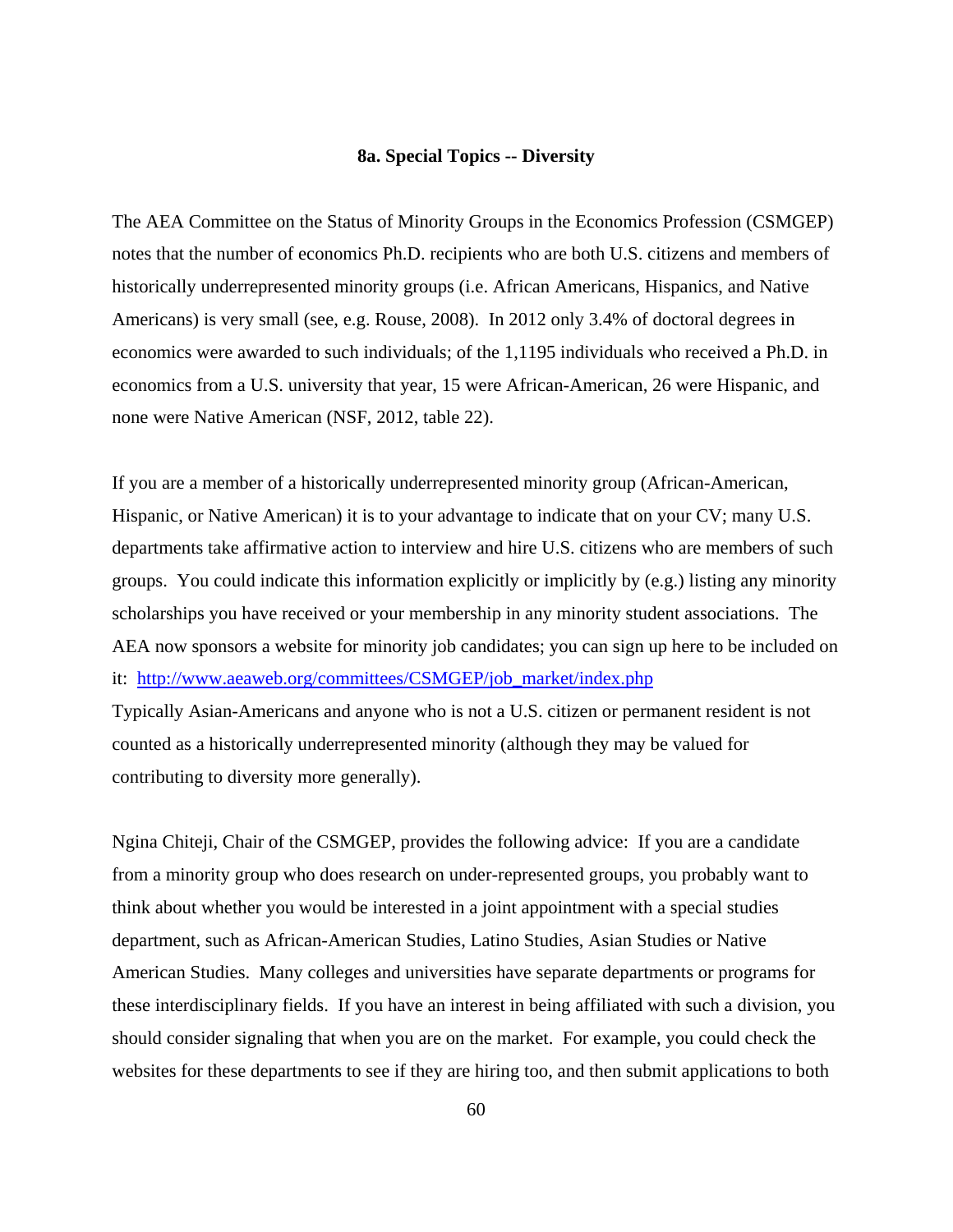departments while mentioning your interest in a possible joint appointment in your cover letter. Alternatively, you could inquire about opportunities for teaching across disciplines during your job interviews at the ASSA meetings. (If your work is on the economic conditions in Africa, for example, you might offer to teach a course with this title that is cross-listed with the African Studies Department.) Joint appointments often allow the Economics Department to engage in cost-sharing with another university division. At some institutions, particularly liberal arts colleges, this is often considered advantageous. Moreover, there is a growing trend of celebrating interdisciplinary research and teaching, and valuing scholars who have affiliations with departments outside their primary discipline is part of this trend. Accordingly, you may be able to increase your value--on the margin--if you market yourself as being interested in (and qualified for) appointments outside of Economics. If you are a foreign student, a similar logic would apply for International Affairs Programs. And, if your research covers gender issues, you may want to check online to see if the institution to which you are applying has a Women's Studies Department or a Gender Studies Department.

The CSMGEP organizes a Mentoring Program that matches graduate students and new economics Ph.D.s with mentors in the field and facilitates other professional networking. Participants must be U.S. citizens or permanent residents; see Rouse (2009). The CSMGEP also publishes an annual newsletter called *The Minority Report* that contains useful articles on the job market and publishing; it can be read online at:

http://www.aeaweb.org/committees/CSMGEP/resources/

If English is your second language, prospective employers will evaluate whether your English skills are sufficiently advanced for you to teach successfully at their institution. It is important for you to speak clearly during your interviews and seminar, particularly for departments that heavily emphasize undergraduate teaching. Loveridge (1996) points out that non-native speakers of English may use technically correct but odd phrases in their writing and encourages such applicants to ask a friend who is a native speaker of English to proofread cover letters. Non-native speakers of English should not despair for their job market prospects; the market for new Ph.D.s in economics is quite international.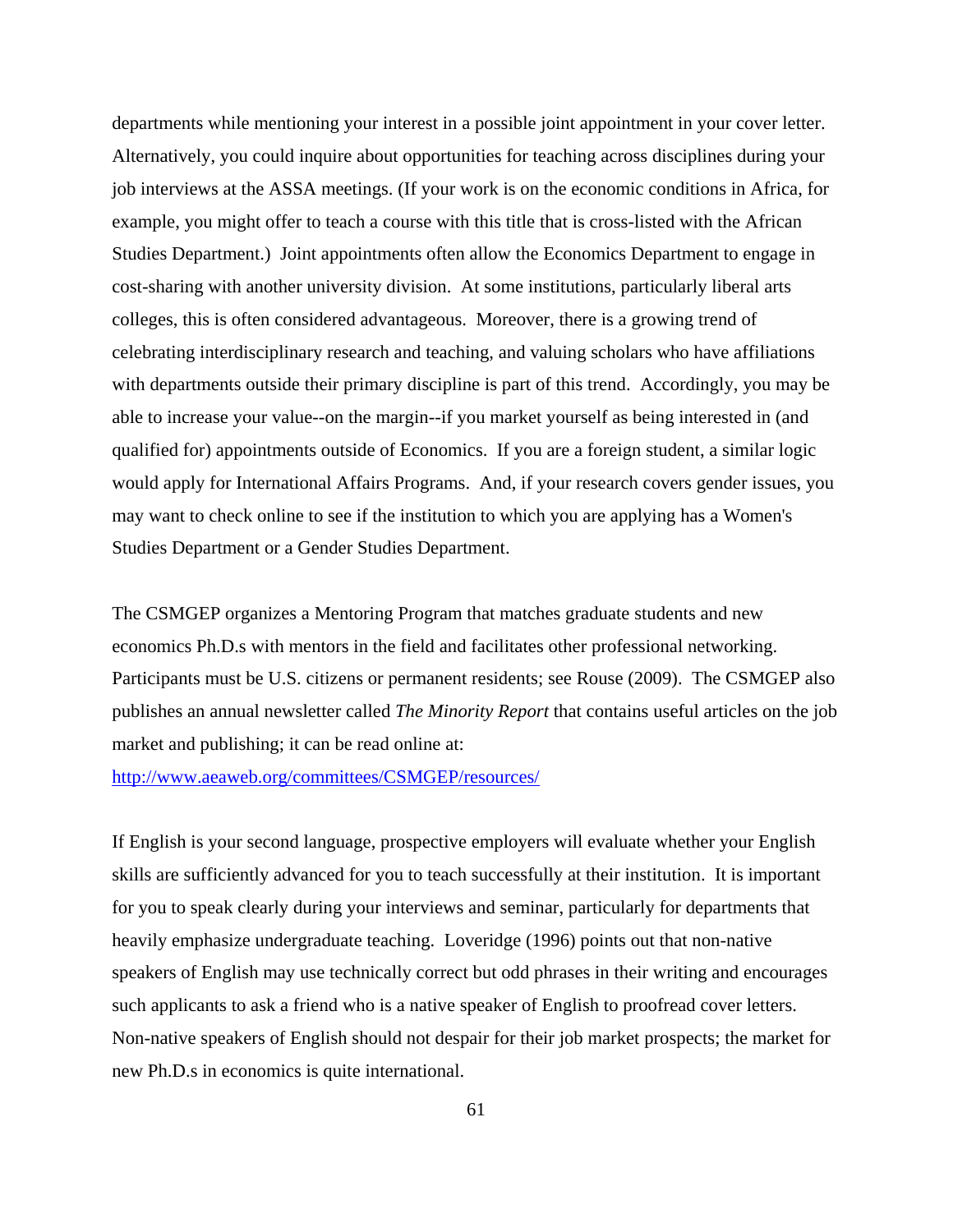The paragraph below appeared earlier in this guide under the heading of "Interviewing at the ASSA Meetings." I reproduce it here because of its relevance to the topic of diversity. The U.S. Equal Employment Opportunity Commission (EEOC) enforces laws against employment discrimination on the basis of (e.g.) age, race, disability, and pregnancy. On the EEOC website http://www.eeoc.gov/federal/adr/statutes.cfm you can click on various links to see the Federal statutes and regulations applying to each type of discrimination. There are also state laws and regulations regarding employment discrimination, and these may be more stringent than the Federal ones. The Cornell Law School has a useful webpage that explains what to do if, during a job interview, you are asked a question that you think may be illegal: http://www.lawschool.cornell.edu/careers/students/interview/ill\_questions.cfm

A friend who is a labor lawyer offers this advice that you should keep in mind in future years when you are conducting job interviews for your department: *From an employer's perspective, any question pertaining to the applicant's membership in a protected class (race, color, religion, national origin, ancestry, sex, sexual orientation, marital status, pregnancy, children, age, or handicap) should not be asked. Even though in some cases it may not be per se illegal to ask the question, if there is an adverse employment action down the road, the employee/plaintiff may use the question to show evidence of bias. Further, an employer should understand (but usually doesn't) that even if the candidate has "opened the door" to a topic that really shouldn't be discussed, the employer should not walk through that door and keep talking about it.*

Siegfried and Stock (2004) find, using data on new economics Ph.D.s in 2001-2002, that there is no significant difference in starting salary by race, age, sex, marital status, citizenship, or native language. Cawley and Morrisey (2007) and Cawley, Morrisey and Simon (2015) find no significant differences by race or sex in the academic earnings of health economists.

The percentage of new economics Ph.D.s, job candidates, and new hires that were female is listed in Table 11. Currently, roughly a third of new economics Ph.D. recipients are women. The third and fourth rows of Table 11 indicate that women were slightly underrepresented (relative to their share of all job market candidates) among new hires by U.S. departments that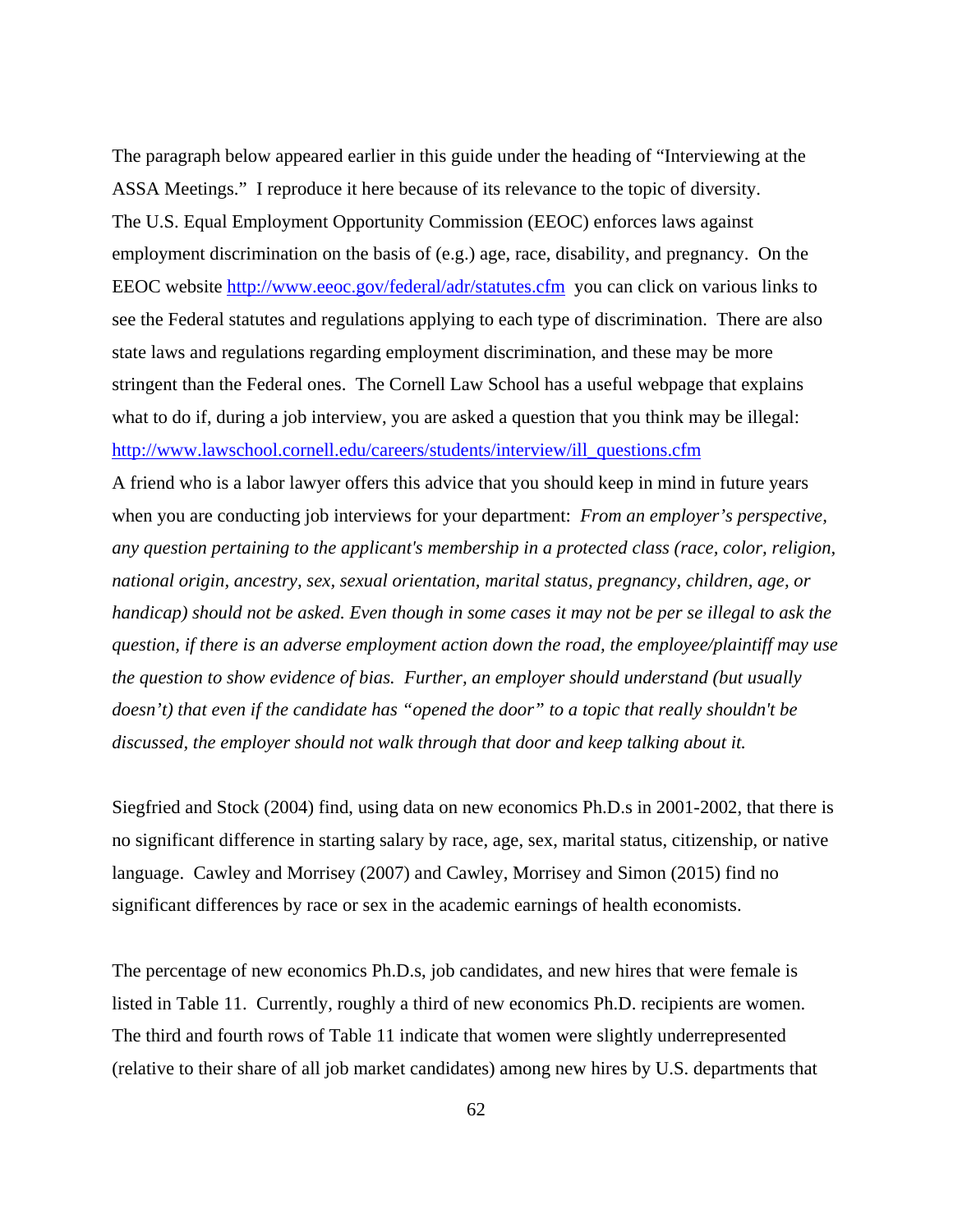grant Ph.D.s and slightly over-represented among new hires by U.S. departments that do not grant Ph.D.s.

## **Table 11: Percent of New Economics Ph.D.s And New Hires That Are Female 2007-2010**

|                                                                      | 2012 | 2013 |
|----------------------------------------------------------------------|------|------|
| All New Ph.D. Recipients                                             | 32.5 | 35.0 |
| Initial Job: U.S. Academic Job, Ph.D.-<br><b>Granting Department</b> | 31.4 | 32.7 |
| Initial Job: U.S. Academic Job, Non-<br>Ph.D.-Granting Department    | 36.6 | 37.O |
| Number of Departments Reporting                                      | 122  | 174  |

Notes:

Cell values indicate percent female.

All Ph.D.-granting economics departments in the U.S. were surveyed; the number of departments reporting is listed in the last row.

Sources: McElroy (2013, 2014) Tables 1,5.

The Committee on the Status of Women in the Economics Profession (CSWEP) publishes a newsletter that includes articles regarding the experiences of female economists in the job market. The CSWEP newsletter is online at:

https://www.aeaweb.org/committees/cswep/newsletters.php

CSWEP organizes a mentoring program (the CSWEP Mentoring Program or CeMENT) at which female junior academic economists receive feedback on their research papers or grant proposals and attend panel discussions on research and publishing, getting grants, teaching, the tenure process, and work-life balance. Recently, CSWEP conducted a randomized experiment and concluded that the CeMENT mentoring program increased top-tier publications and total number of publications after three and five years, and total number of successful federal grants after five years (Blau et al., 2010). More information about the program can be found here: https://www.aeaweb.org/committees/cswep/mentoring/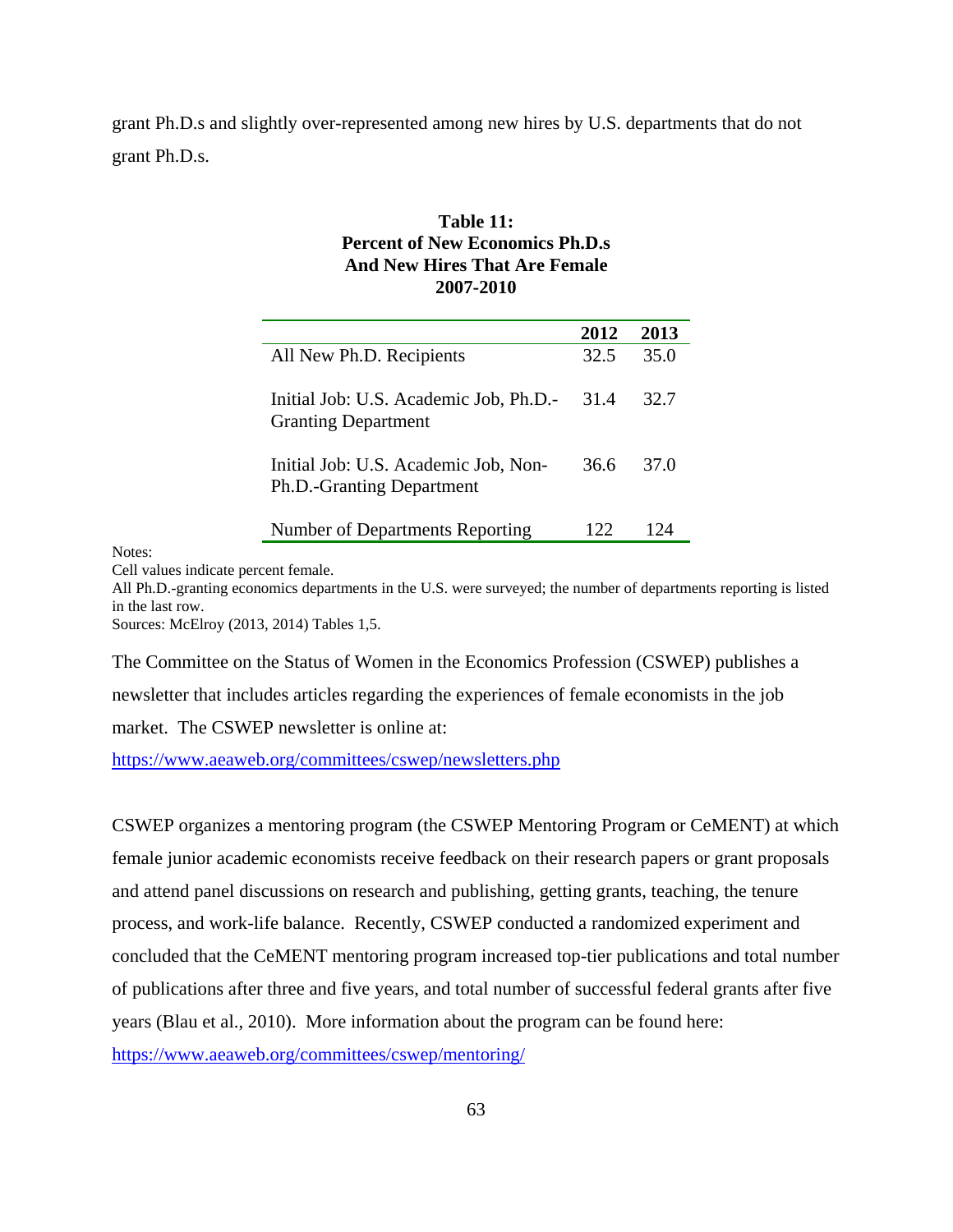Employers may ask candidates to indicate their race and ethnicity (e.g. through a web survey). Compliance is voluntary. This information will not be linked to your application or even given to the department, but is recorded by the institution's affirmative action office.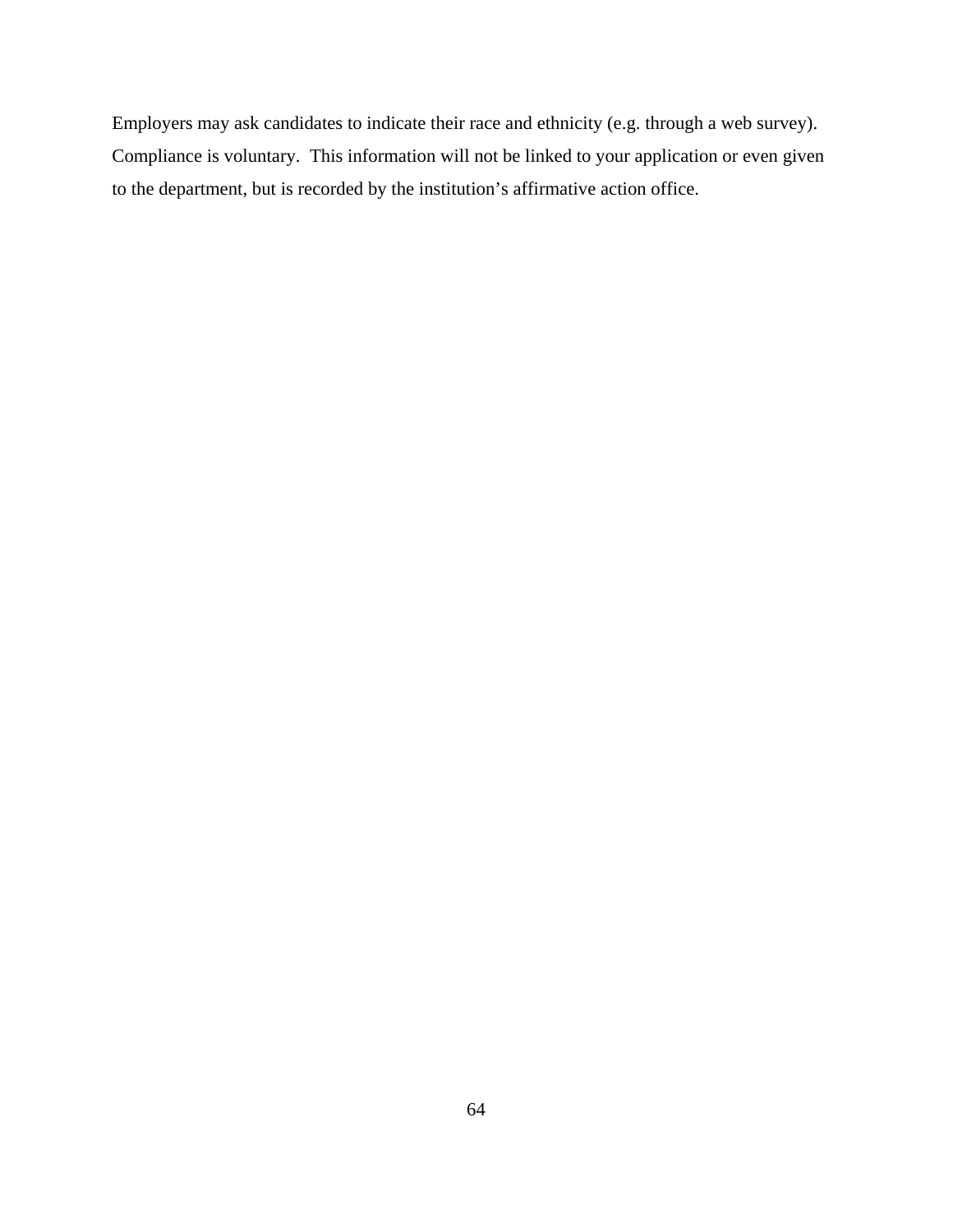#### **8b. Special Topics -- The Dual Job Search (Spouses)**

At the beginning of your job search, sit down with your spouse or partner and discuss your preferences for locations and jobs, and how you as a couple would handle the range of possible job market outcomes. In particular, determine whether you are willing to live apart, and if so, under what circumstances. These discussions can be difficult, because the answers depend in part on how much each of you is willing to compromise your career for the relationship (and vice versa).

If your spouse is also an academic, it is in your best interest to reveal this to potential employers sooner rather than later. Many departments and universities have policies and procedures to accommodate academic couples. Moreover, if an employer does not accommodate academic spouses, this is information that you want to have as soon as possible. Nothing good can come from concealing information about your spouse's job search; your goal on the job market is to find a good match with an employer. If you wait until you have an offer in hand to ask for help with an academic spouse's job search then you have waited too long; even when systems are in place to help with this issue, the process takes weeks.

It is not necessary to describe your dual job search in your letters of application, but you could describe it briefly during your ASSA interview. You can provide the rest of the details on your campus visits. By the time you conclude a campus visit, the prospective employer should understand your preferences and constraints with respect to your "two-body problem."

Academic departments generally cannot find a job for a nonacademic spouse, but they may be able to refer the spouse to local labor market resources.

 If your spouse is applying for another academic job at the same university, make sure that both search committees know this. Search committees are aware of the difficulty dual-career spouses have in finding dual job matches, and may jump at the chance to resolve two job searches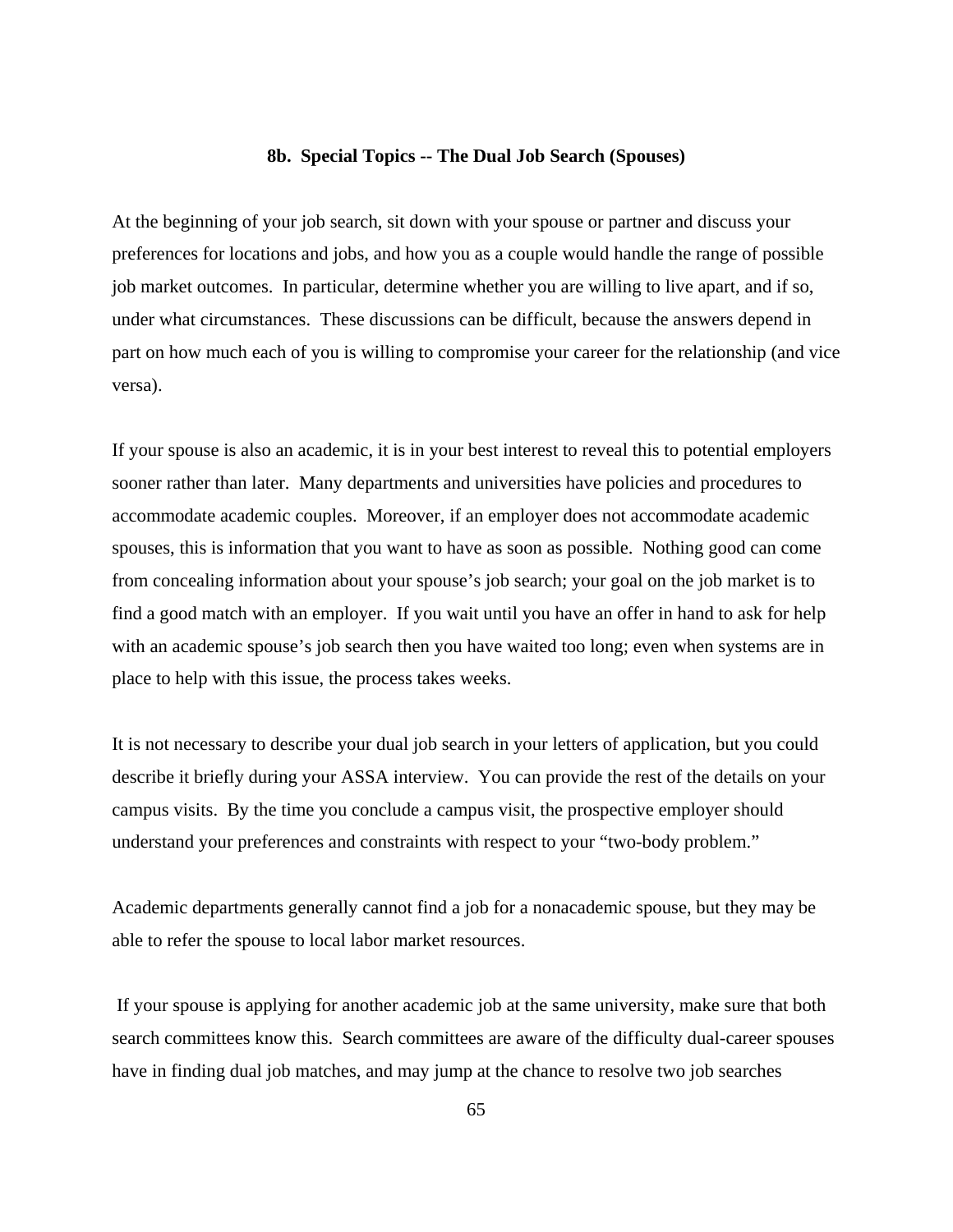quickly.

Dual academic career couples enjoy maximum flexibility when they are both on the job market at the same time. If both partners are not at the same stage of graduate studies, the partner who is farther along could consider a postdoc while waiting for the other to finish.

Dual career academic couples should strongly consider sending their AEA signals to institutions that are already advertising suitable jobs for both spouses.

If your spouse has good job prospects in the vicinity of the university to which you are applying, it is in your interest to reveal this information to the search committee. People dislike uncertainty; if the committee knows that the job and area are a good fit for you and your spouse then they will assign a higher expected probability that you will accept the job if offered. Search committees want the offers they make to be accepted, so this may make you a more attractive candidate.

The Fall 2009 CSWEP newsletter contains stories and job market advice from dual-economist couples. http://www.cswep.org/newsletters/CSWEP\_nsltr\_Fall\_2009.pdf

Revisit the Cornell Law School webpage that explains what to do if, during a job interview, you are asked questions about your marital status or plans to have children: http://www.lawschool.cornell.edu/careers/students/interview/ill\_questions.cfm

You may find it helpful to read columns in the Chronicle of Higher Education devoted to dual academic career couples. You can search for them in the Chronicle's Careers section: http://chronicle.com/jobs/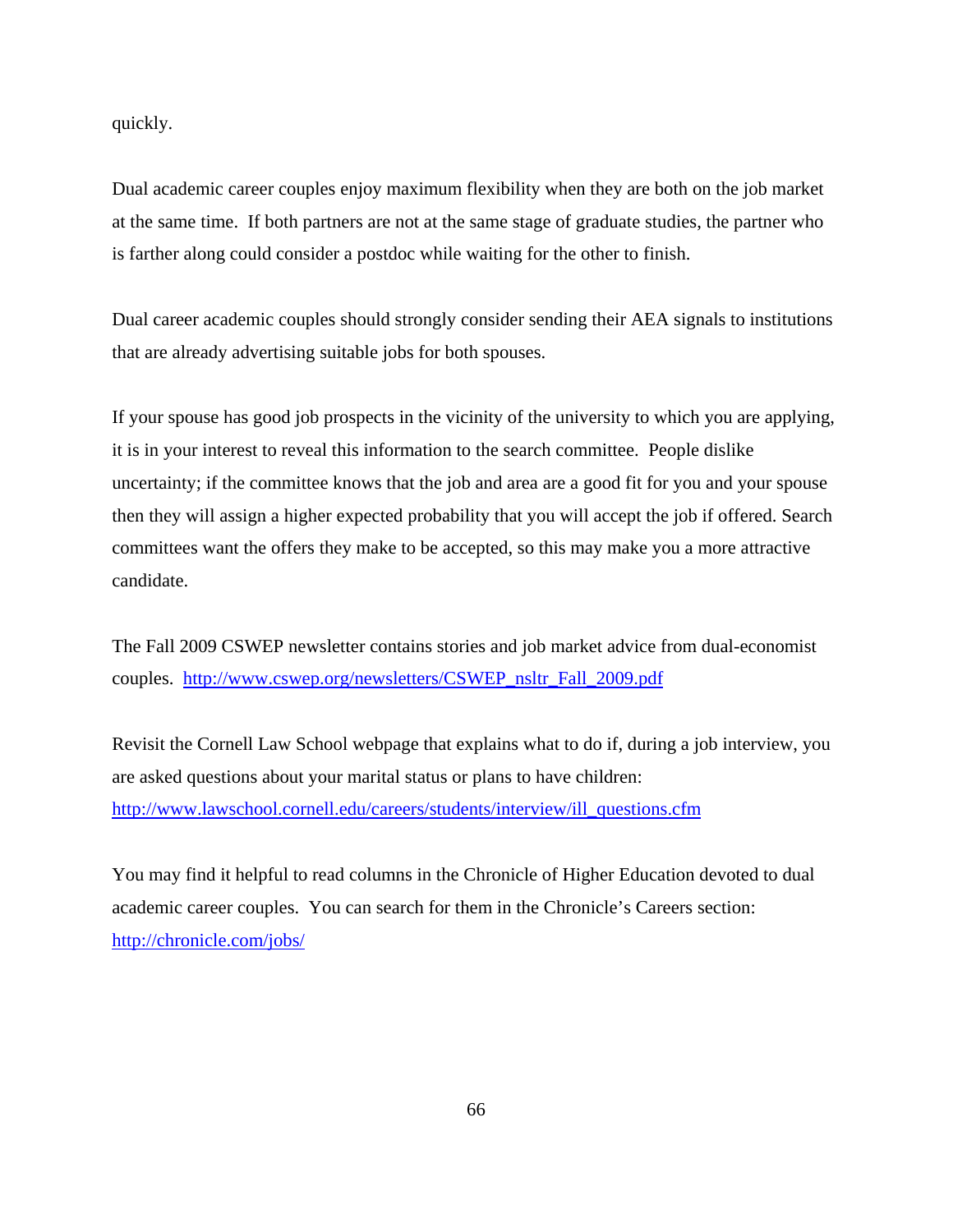## **9. Summary**

Below are the four most important pieces of advice regarding the job market.

- 1) Know where you fit in the discipline of economics; in particular, know:
	- a. In what fields of economics you will specialize
	- b. How your job market paper relates to the literature
	- c. Your comparative advantages as a researcher and teacher
- 2) Success in the job market is finding a good match from your perspective, a job in which your work is appreciated, you enjoy the work, and in which you can grow and improve.
- 3) Honesty with your advisors and potential employers about your interests, comparative advantages, and any constraints on your search improves your chances of finding a good match.
- 4) The job market is the first period in a repeat game. You will continue to interact with the people you meet on the job market as journal referees, discussants, grant reviewers, and colleagues. Conducting yourself with maturity and integrity on the job market will pay dividends far into the future.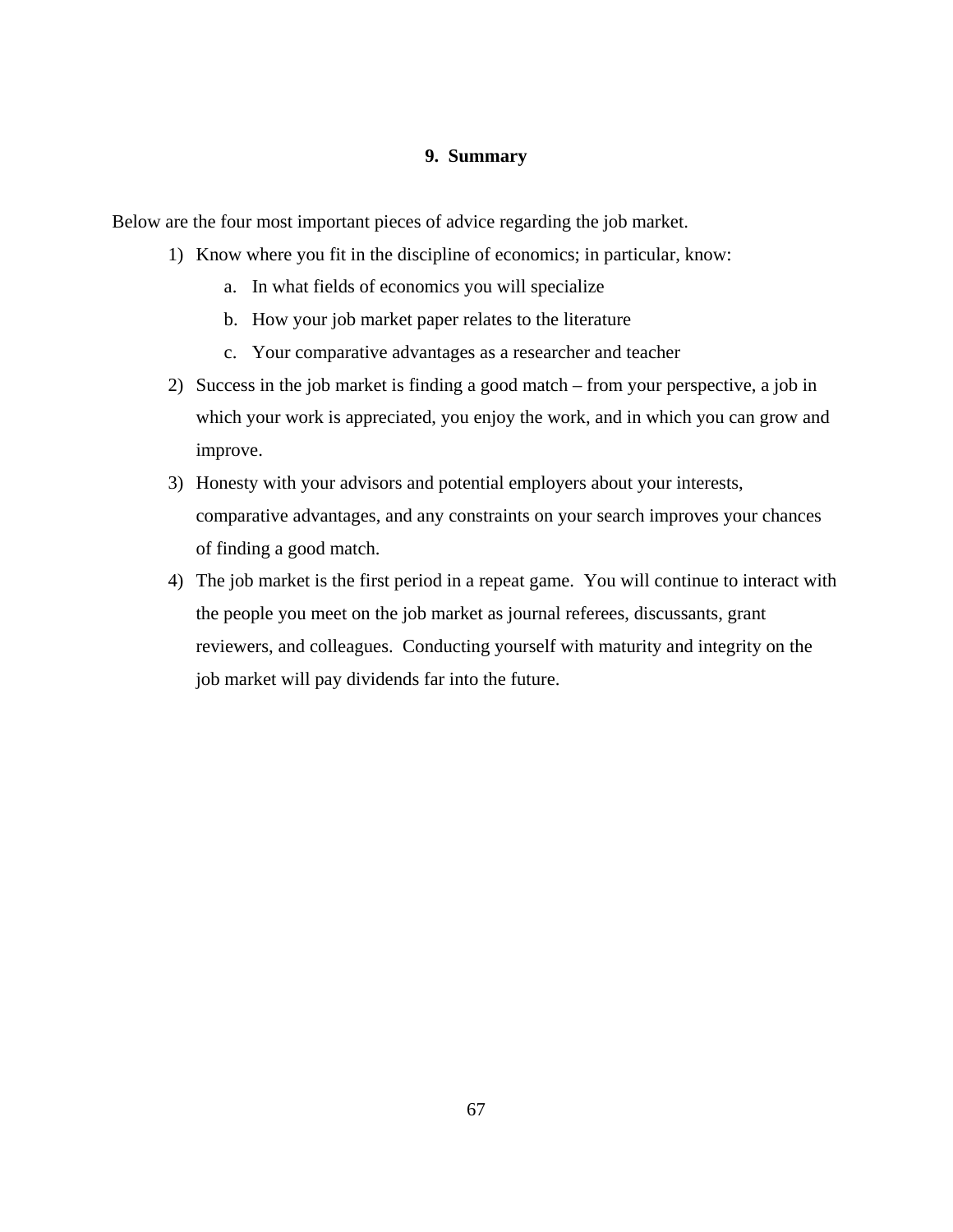### **Works Cited**

- Blau, Francine D., Janet M. Currie, Rachel T.A. Croson, and Donna K. Ginther. 2010. "Can Mentoring Help Female Assistant Professors? Interim Results from a Randomized Trial." *American Economic Review: Papers & Proceedings*. 100(2): 348-352.
- Carson, Richard, and Peter Navarro. 1988. "A Seller's (& Buyer's) Guide to the Job Market for Beginning Academic Economists." *Journal of Economic Perspectives*. 2: 2, pp. 137- 148.
- Cawley, John, and Michael A. Morrisey. "The Earnings of U.S. Health Economists." *Journal of Health Economics*, March 2007, 26(2): 358-372.
- Cawley, John, Michael A. Morrisey, and Kosali Simon, 2015. "The Earnings and Consulting Income of U.S. Health Economists: Results from the 2012 Survey of the American Society of Health Economists." *American Journal of Health Economics*, 1(2). Forthcoming.
- Coles, Peter, John Cawley, Phillip B. Levine, Muriel Niederle, Alvin E. Roth, and John J. Siegfried. 2010. "The Job Market for New Economists: A Market Design Perspective." *Journal of Economic Perspectives*, 24(4): 187-206.
- Deck, Katherine A., Jeffery T. Collins, and William P. Currington. 2011. "Survey of the Labor Market for New Ph.D. Hires in Economics, 2011-2012." Center for Business and Economic Research and Department of Economics, University of Arkansas.
- Ehrenberg, Ronald G. 2004. "Prospects in the Academic Labor Market for Economists." *Journal of Economic Perspectives*. 18:2, pp. 227-238.
- Fisher, Roger, William Ury, and Bruce Patton. 1991. *Getting to Yes: Negotiating Agreement Without Giving In*. New York: Penguin.
- Gans, Joshua (editor). 2000. *Publishing Economics: Analyses of the Academic Journal Market in Economics*. (Edward Elgar: Northampton, MA).
- Gans, Joshua S. and George B. Shepherd. 1994. How are the Mighty Fallen: Rejected Classic Articles by Leading Economists. *Journal of Economic Perspectives*, 8(1): 165-179.
- Hamermesh, Daniel S. 1992. "A Young Economist's Guide to Professional Etiquette." *Journal of Economic Perspectives*. 6:1, pp. 169-179.
- Hamermesh, Daniel S. 1993. "Professional Etiquette for the Mature Economist." *American Economic Review: Papers and Proceedings*. 83:2, pp. 34-38.
- Holmes, Jessica and David Colander. 2007. "The Hiring of an Economist: A Case Study." *American Economist*, 51(1): 54-62.
- List, John A. 2000. "Interview Scheduling Strategies of New Ph.D. Economists." *Journal of Economic Education*. 31:2, pp. 191-201.
- McAfee, R. Preston. 2010. "Edifying Editing." *American Economist*, 55(1): 1-8.
- McElroy, Marjorie B. 2014. "Report of the Committee on the Status of Women in the Economics Profession." *American Economic Review*: 104(5): 664-681.
- McElroy, Marjorie B. 2013. "Report of the Committee on the Status of Women in the Economics Profession." *American Economic Review*: 103(3): 744-755.
- National Research Council. 2010. *A Data-Based Assessment of Research-Doctorate Programs in the United States*. Washington, D.C.: National Academy Press.